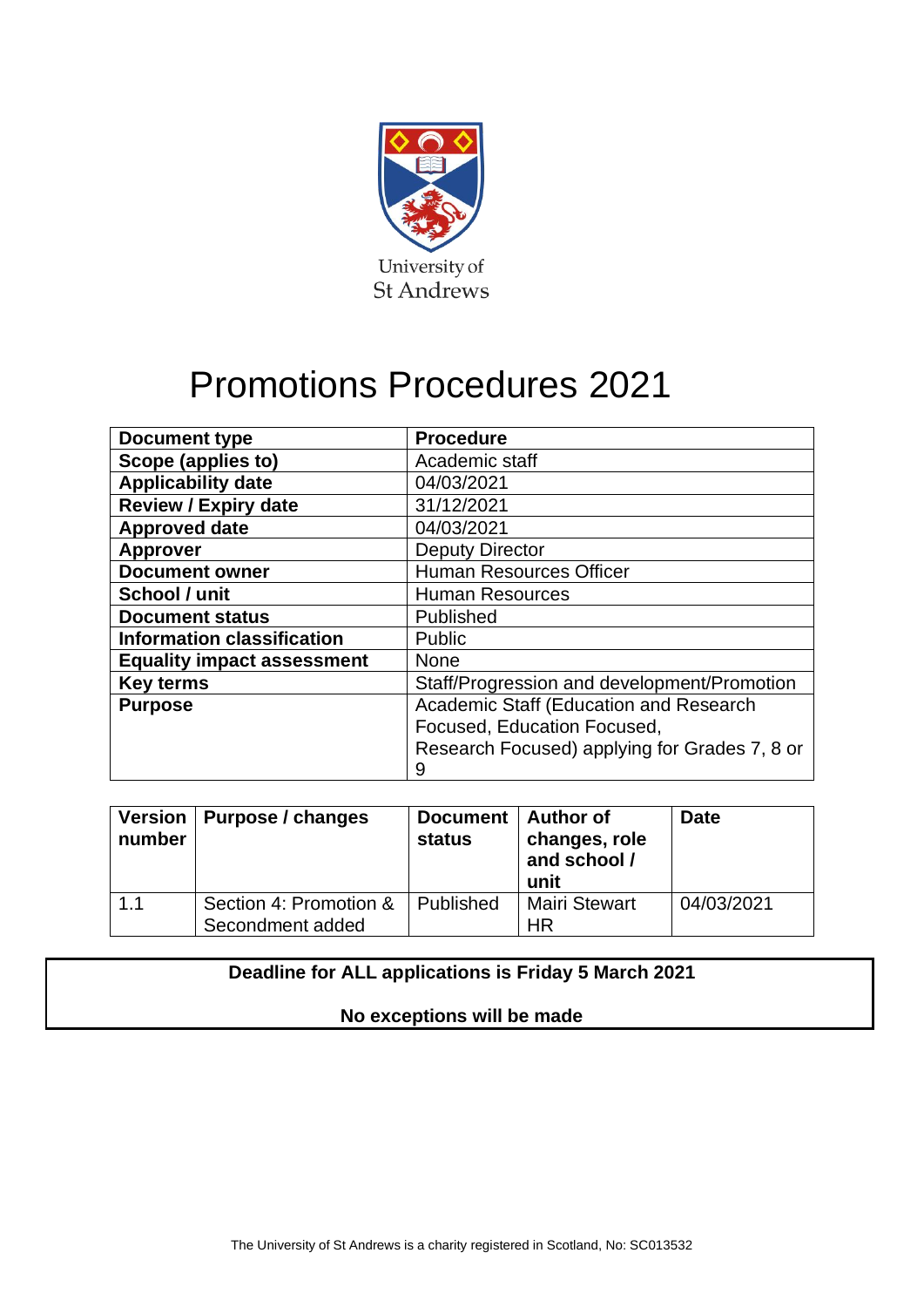#### **Table of contents**

|     | Section A: An overview of the process                                           | 3               |
|-----|---------------------------------------------------------------------------------|-----------------|
| 1.  | Introduction                                                                    | 3               |
| 2.  | Promotion principles and promotion tracks                                       | 3               |
| 3.  | Eligibility to apply for promotion                                              | $\overline{4}$  |
| 4.  | <b>Promotion and Secondment</b>                                                 | 5               |
| 5.  | Promotions panels                                                               | 5               |
| 6.  | Promotions process                                                              | 5               |
| 7.  | Promotion in exceptional circumstances                                          | 6               |
| 8.  | Decisions and feedback                                                          | 6               |
| 9.  | Promotion panel membership                                                      | $6\phantom{1}6$ |
|     | <b>Section B: Making an application</b>                                         | $\overline{7}$  |
| 10. | Prior consultation / Head of School role                                        | $\overline{7}$  |
| 11. | Papers for submission                                                           | 8               |
| 12. | References                                                                      | 9               |
| 13. | Responsibility of applicants                                                    | 10              |
|     | Appendix I: Supporting evidence documents for all promotion categories          | 11              |
|     | Appendix II: Criteria for promotion - Lecturer                                  | 13              |
|     | Appendix III: Criteria for promotion - Senior Lecturer                          | 15              |
|     | Appendix IV: Criteria for promotion - Reader                                    | 17              |
|     | Appendix V: Criteria for promotion - Professor                                  | 18              |
|     | Appendix VI: Criteria for promotion - Research Grade 7                          | 19              |
|     | Appendix VII: Criteria for promotion - Research Grade 8                         | 21              |
|     | Appendix VIII: Criteria for promotion - Research Grade 9                        | 23              |
|     | Appendix IX: Education Focused Promotions Criteria Comparisons 2021             | 25              |
|     | Appendix X: Education and Research Focused Promotions Criteria Comparisons 2021 | 33              |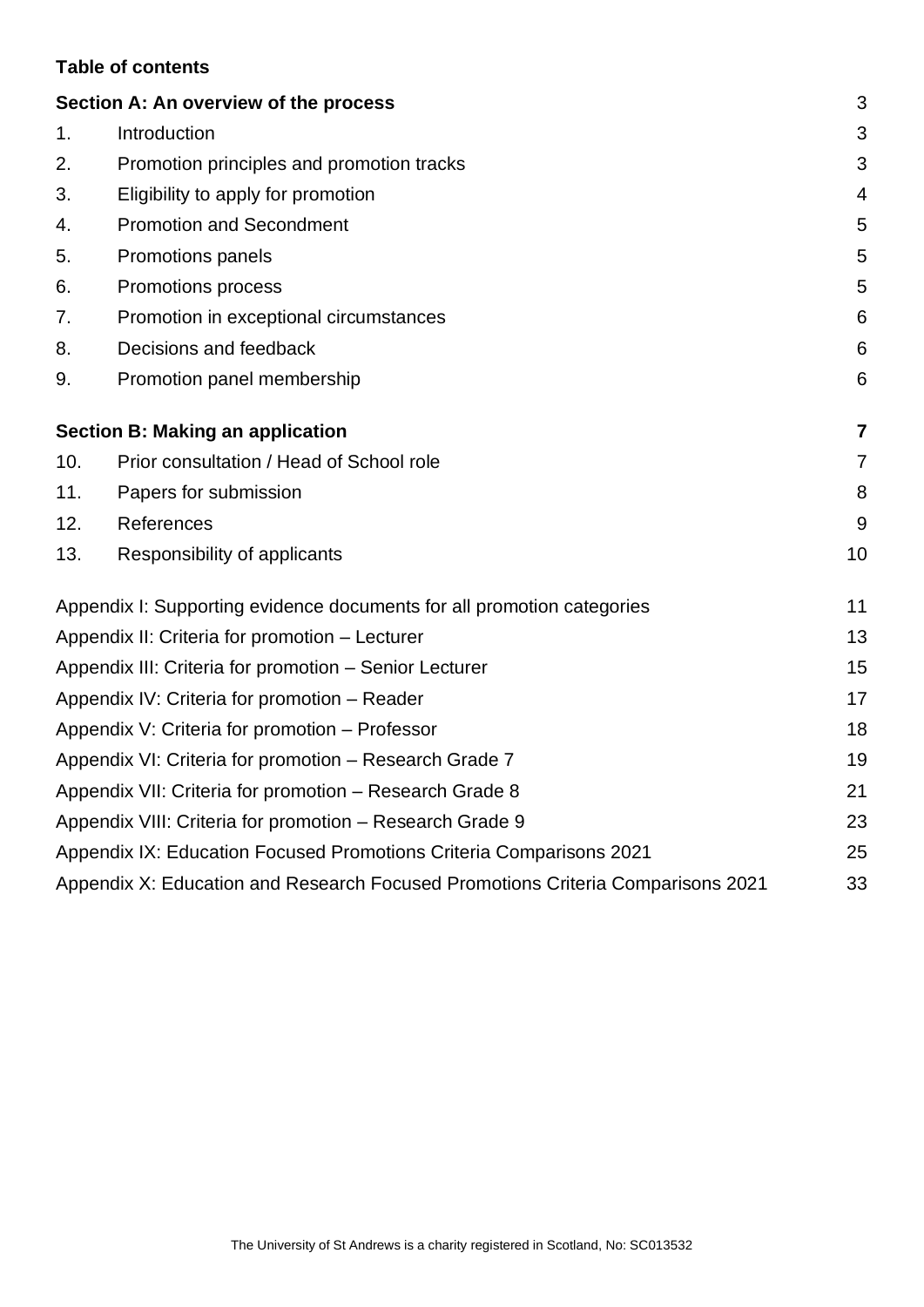#### <span id="page-2-0"></span>**Section A: An overview of the process**

#### <span id="page-2-1"></span>**1. Introduction**

- 1.1 The procedures used by the University for promotions are intended to be open, fair and equitable in relation to the University's Equality Statement and associated policies. The University Court has responsibility for overseeing these procedures and ensuring they are reviewed on an annual basis.
- 1.2 The guidelines give an indication of the criteria the Promotions Panels will use and the kind of evidence that applicants may wish to provide in their application. The guidance is indicative rather than comprehensive and is intended to indicate a framework within which qualitative judgements of overall performance are made. All cases will be considered on their individual merits and in accordance with the University's Equality Policy.
- 1.3 Each Promotions Panel will ensure that only relevant considerations are taken into account in reaching decisions. When reviewing an applicant's record, consideration will be given to any individual circumstances which may have resulted in a lack of opportunity for the applicant to perform to their full potential in any area(s) of activity. **In the 2021 promotions round, there is a specific opportunity for candidates to highlight any circumstances associated either with the pandemic or with the BMS fire that have had an impact on their application: these may include, for example, caring or home schooling issues, lack of access to laboratories or archives, or inability to take up overseas invitations. In the same contexts, Heads of School will also be required to comment on any personal circumstances, as well as any outstanding contribution to the University's recovery.**
- 1.4 The promotions process is an annual event, with promotions taking effect in August. There is no quota system in place for academic promotions.
- 1.5 While Schools may put in place a committee or other process to give feedback to those considering an application, and applicants are encouraged to take the advice of their colleagues, participation in such processes is not obligatory and it is the responsibility of the individual to make their own decision about whether to apply.
- 1.6 Colleagues who require this material in an alternative format should contact Human Resources on ext 1999 or e-mail **[promotions@st-andrews.ac.uk](mailto:promotions@st-andrews.ac.uk)**.

#### <span id="page-2-2"></span>**2. Promotion principles and promotion tracks**

2.1 Promotion will be based on outstanding performance and practice in combinations of the following areas: (i) Research and Scholarship, (ii) Teaching and Pedagogical Activities, (iii) Impact, Outreach, Knowledge Transfer and Technology Transfer, and (iv) Service and Leadership. These areas are articulated into a number of criteria in the guidance documents that follow. Service and Leadership alone will not form a primary basis for promotion.

#### **2.2 It should be noted that there is an expectation that all applicants will be able to demonstrate collegiality and collaborative working in the School or University context in their application for promotion.**

2.3 As a globally recognised, research-led institution providing an outstanding educational experience to our highly valued student cohort, the University recognises the value of both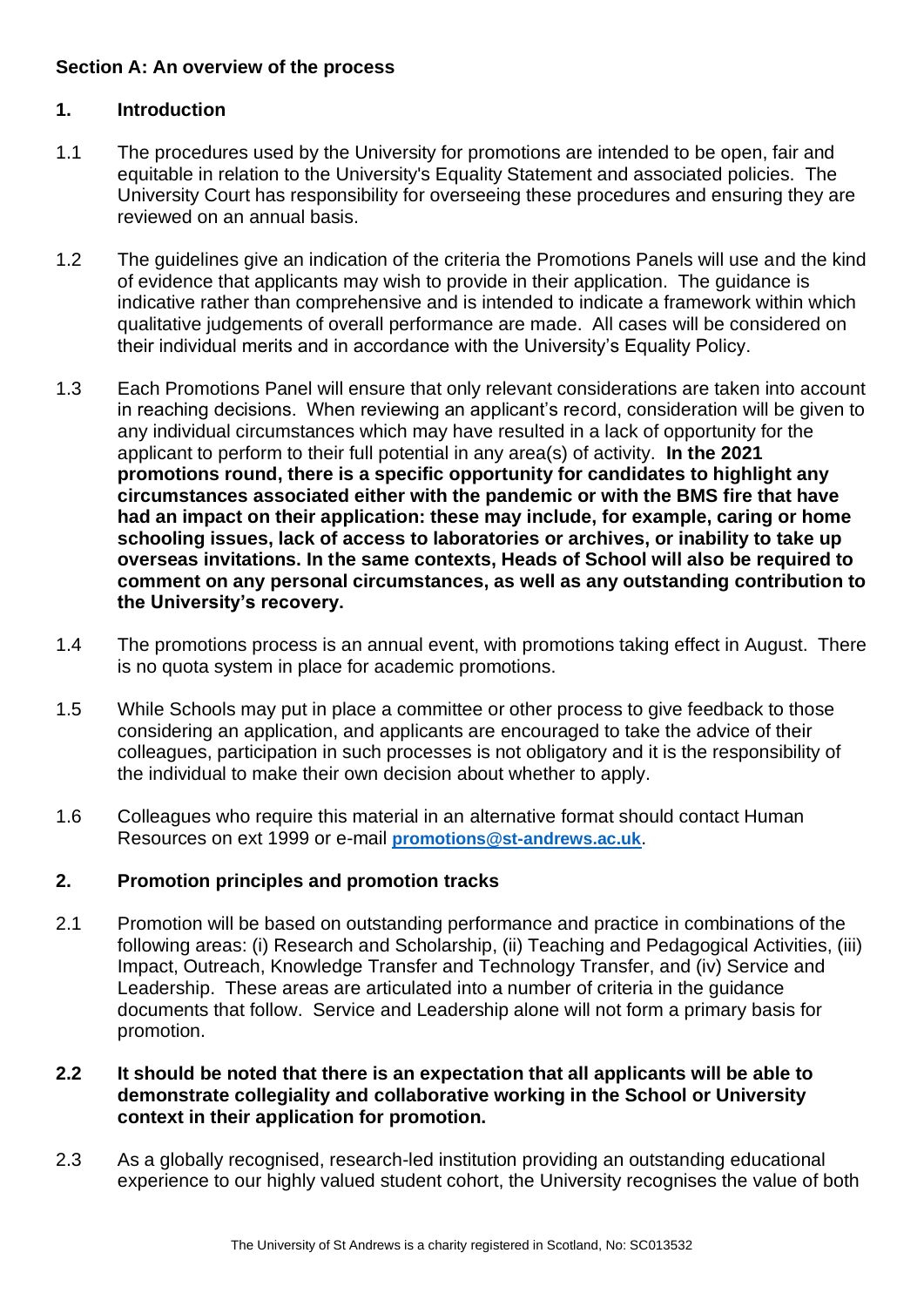research and teaching and expects both to be carried out to the highest level. While the majority of academic staff will pursue a career track based on a combination of research and teaching, we recognise that among our various constituencies some staff will focus primarily on teaching and pedagogy, and some staff will focus primarily on research or knowledge transfer. The University seeks to provide equal promotion opportunities to all academic staff irrespective of their career track and personal circumstances.

| Grade          | <b>Education and</b><br><b>Research Focused</b><br>Track (ER) | <b>Education Focused</b><br>Track (E) | <b>Research Focused</b><br>Track (R)     |
|----------------|---------------------------------------------------------------|---------------------------------------|------------------------------------------|
| 6              |                                                               | <b>Associate Lecturer</b>             | <b>Research Fellow</b>                   |
| $\overline{7}$ | Lecturer                                                      | Lecturer                              | <b>Senior Research Fellow</b>            |
| 8              | <b>Senior Lecturer</b>                                        | <b>Senior Lecturer</b>                |                                          |
| 8              | Reader                                                        |                                       | <b>Grade 8 Research</b><br><b>Fellow</b> |
| 9              | <b>Professor</b>                                              | <b>Professor</b>                      | <b>Grade 9 Research</b><br><b>Fellow</b> |

2.4 The following table summarises the tracks (ER, E and R) for academic promotion:

- 2.5 Although it is expected that most staff will progress along one of these tracks, there may be situations where individual circumstances allow for promotion to a parallel track. The Supporting Evidence Document allows individuals to highlight the track on which they are applying for promotion. In addition, staff can apply for promotion to any grade, e.g. a Lecturer can apply for Reader; a Senior Lecturer for Professor. Please note however, that the Panel will only consider the application against the criteria for the promotion sought: for example, if a Lecturer applies for Reader, they will be assessed against the criteria for Reader only; an assessment will not be made for any other level (e.g. Senior Lecturer).
- 2.6 Please note that a change in career track is associated with a change in the expectations and requirements of your role, and in some cases the terms and conditions of employment.

#### <span id="page-3-0"></span>**3. Eligibility to apply for promotion**

- 3.1 Immigration Under current UK & Visa Immigration (UKVI) rules it may not be possible for Tier 2 sponsored migrants to apply for promotion. This is because Tier 2 visas are issued by UKVI based on the migrant's current position and the rules do not automatically permit switching to a new job even if you are remaining with your current employer. If you are currently a Tier 2 migrant and wish to apply for promotion, then please contact the Immigration Team [\(hrimmigration@st-andrews.ac.uk\)](mailto:hrimmigration@st-andrews.ac.uk) to discuss the impact of the immigration rules on your promotion application.
- 3.2 Due to the implementation of the Framework Agreement, all jobs within the University are analysed using HERA (Higher Education Role Analysis). This is a job evaluation tool which measures the relative size of a job. It does not, however, measure the individual contribution made in terms of quality of research, teaching and service. As a result, and in agreement with UCU (University and Colleges Union), the promotion process will be used to assess the qualitative component of the performance of those seeking promotion to Grades 7, 8 and 9.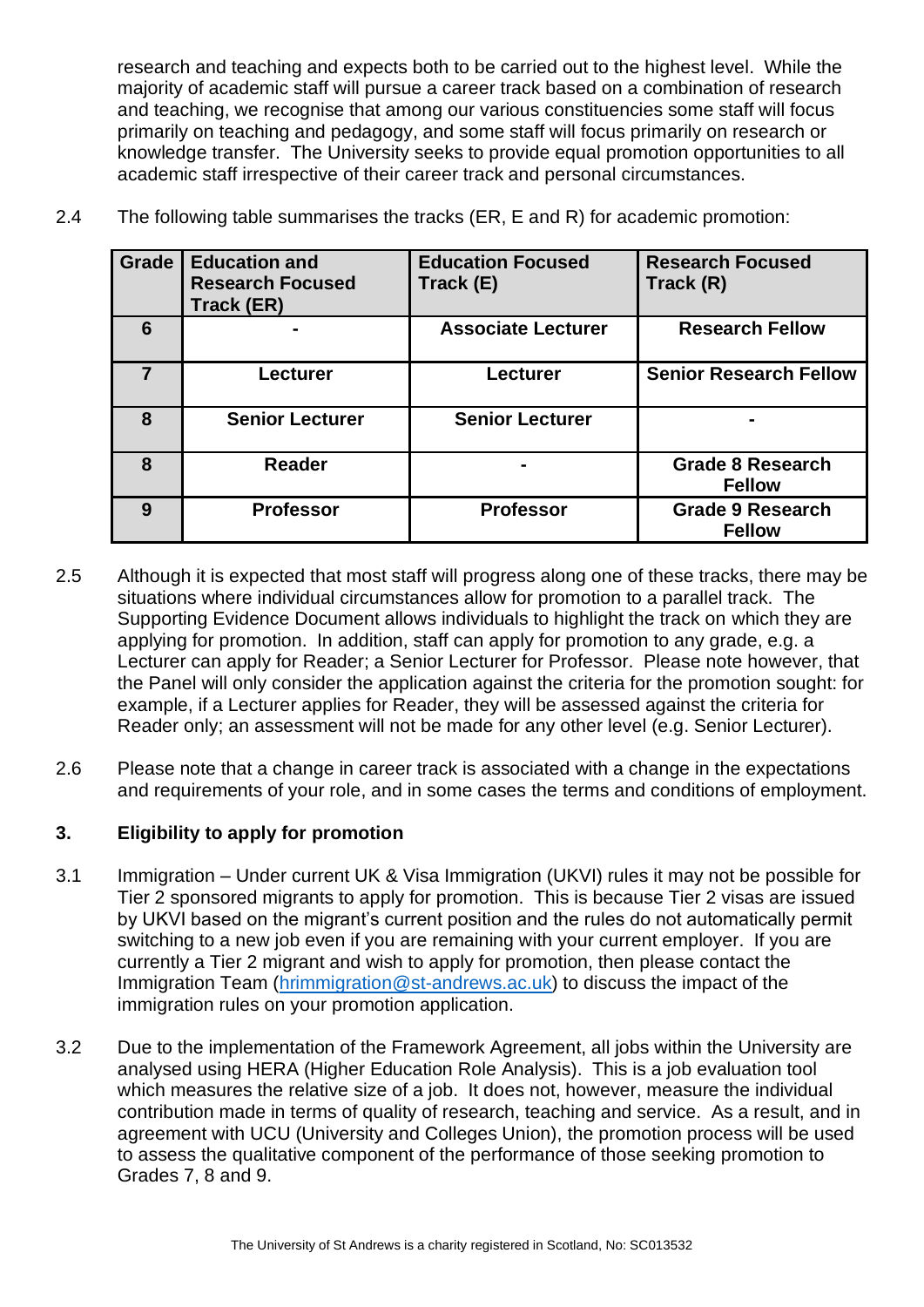- 3.3 Applicants must have been in post for at least two years before an application for promotion is made, unless there are justified exceptional circumstances. Please note that only achievements while in post at St Andrews will be considered relevant.
- 3.4 Only in exceptional circumstances will an individual be permitted to submit another application in the year following an unsuccessful application. This is to give adequate time for substantial developments to take place, and re-application within one year will be allowed only in cases where evidence of very significant new achievements can be presented or where the application is revised to request a promotion to a lower grade than previously intended. Requests to re-apply should be submitted in writing to the Master and Deputy Principal. Please note that where approval is given, the applicant must clearly highlight all changes since the last application along with providing a reflective narrative. **Applications that do not systematically highlight such changes will not be considered**.
- 3.5 It is University policy to give equal consideration to staff for promotion regardless of whether they are employed on a full-time, part-time, temporary or standard basis.
- 3.6 If the Promotions Panels agree to the promotion of a member of research staff whose salary is covered by external funding, it is the responsibility of the Head of School to seek the necessary additional funding from the appropriate external agency. If such funding is unavailable, the School will be required to meet the additional cost.

#### <span id="page-4-0"></span>**4. Promotion and Secondment**

4.1 Where an applicant is on formal secondment to another institution, an external body or another School or Unit within the University, this does not preclude their applying for promotion. Applicants will normally be expected to demonstrate they meet the established criteria as outlined in the guidance but may present an argument for a more nuanced interpretation of the criteria if the conditions of their secondment have a demonstrable and significant bearing on their achievements. For example, an individual who has been formally seconded to a position of leadership and whose teaching has been curtailed by their duties may present a case that their record in Service and Leadership should balance that of their teaching. Applicants should ensure they discuss their application with both their current Line Manager and their Head of the School. The Head of School will be asked to submit a Head of School report as normal, to ensure parity with other applicants from the School. A separate and additional report will be sought from the current Line Manager in relation to the present role.

#### <span id="page-4-1"></span>**5. Promotions panels**

- 5.1 There are TWO Promotions Panels: Arts/Divinity and Science/Medicine. Details of the membership of each Panel and the associated Schools can be found at section 8.
- 5.2 Each member of the Promotions Panel will receive a list of all applicants to that panel following the closing date and, at this point, they must declare any potential personal conflict of interest they may have to the Director of Human Resources.

#### <span id="page-4-2"></span>**6. Promotions process**

6.1 The Promotions Panels will judge each of the categories of (i) Research and Scholarship, (ii) Teaching and Pedagogical Activities, (iii) Impact/Outreach/Knowledge and Technology Transfer, and (iv) Service and Leadership for each applicant. Depending on the career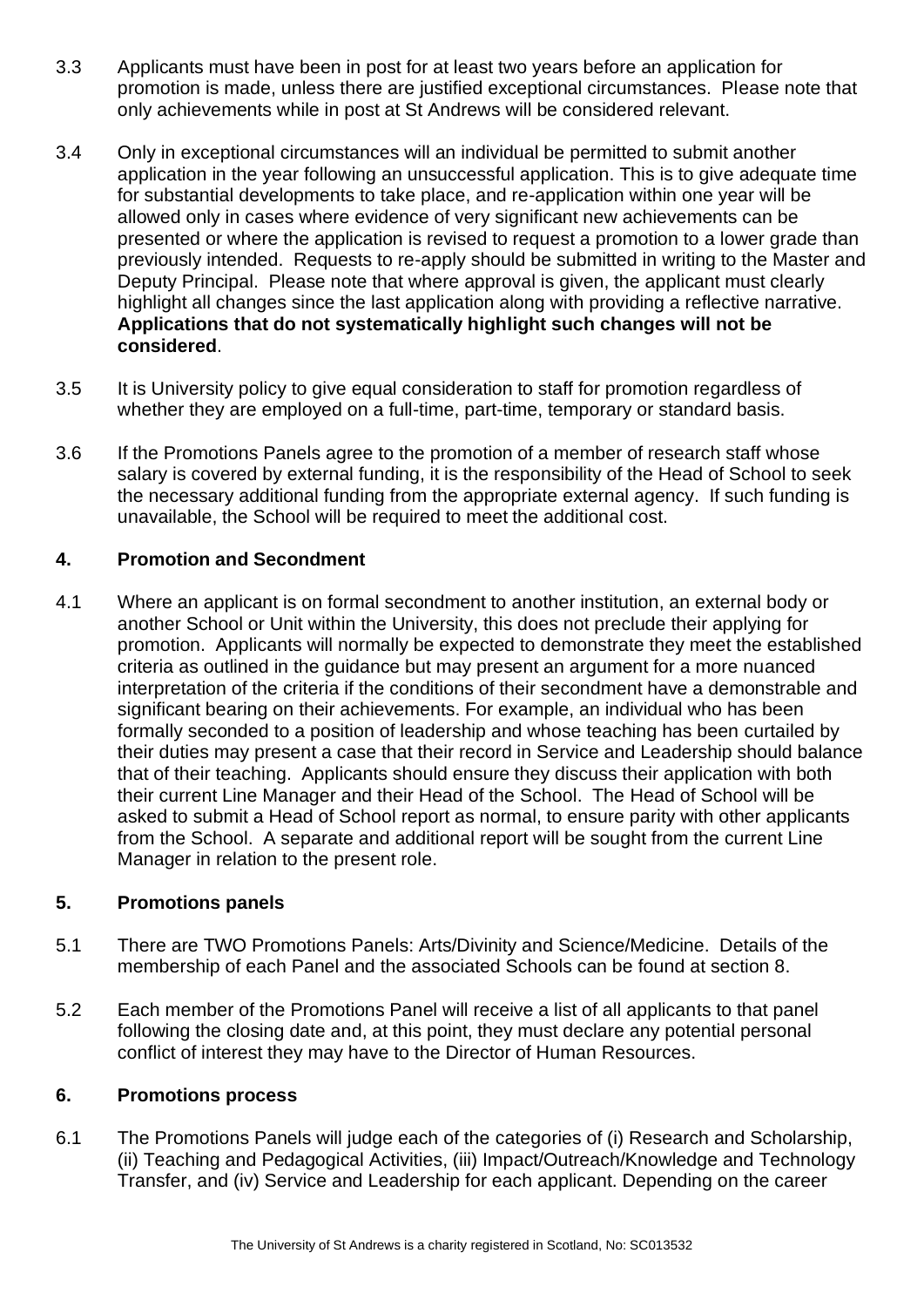track and precise promoted position applied for, the significance placed on each of these will vary. Applicants should refer to the Appendices for the relevant criteria for promotion and for guidance on what specific information should be provided in their submissions.

6.2 When making their decision, each Promotions Panel member will assess an applicant's achievements against those of the comparable peer group.

#### 6.3 **The promotions process has only one stage. Candidates will not be called for interview, nor will the Head of School appear before the Panels. Heads will, however, provide a written assessment for the Panels.**

- 6.4 Each Panel member **independently** evaluates each of the relevant categories for each applicant after reviewing all the material submitted including reports from Heads of School, Referees and External Assessors (where available and as specified later in this document).
- 6.5 A meeting of each panel then takes place where each application is discussed and consensus is reached as to whether each application for promotion is successful.

#### <span id="page-5-0"></span>**7. Promotion in exceptional circumstances**

7.1 It is accepted that, in rare and exceptional circumstances, it may be necessary to review an application for academic promotion outwith the normal timetable. In such circumstances, following a consultation process which will include at least the Head of School, the Master and the Principal, the Master will have the discretion to promote individuals. The University will secure the required satisfactory references as outlined on Section 11 of this paper and the normal criteria used for promotion will not be ignored in this process. The Equality profile of such applications will also be monitored.

#### <span id="page-5-1"></span>**8. Decisions and feedback**

- 8.1 The Director of Human Resources will be responsible for informing applicants in writing of the decision of the Promotions Panels. A timetable for this will be published on the Human Resources website at [www.st](http://www.st-andrews.ac.uk/hr/Gradingrewardandconditions/Academicpromotions/)[andrews.ac.uk/hr/Gradingrewardandconditions/Academicpromotions/](http://www.st-andrews.ac.uk/hr/Gradingrewardandconditions/Academicpromotions/)
- 8.2 Unsuccessful applicants will receive feedback in their outcome letter and are encouraged to discuss this with their Head of School and mentors in their discipline. **Please note that the names of successful applicants will be published at the end of the process.**

#### <span id="page-5-2"></span>**9. Promotion panel membership**

#### **9.1 Arts/Divinity**

9.1.1 Schools of Art History, Classics, Divinity, Economics and Finance, English, Geography & Sustainable Development\*, History, International Relations, Management, Modern Languages, and Philosophy, Social Anthropology & Film Studies.

| <b>No</b> | Title                                    |
|-----------|------------------------------------------|
|           | <b>The Principal</b>                     |
|           | The Master and Deputy Principal          |
|           | Vice-Principal (Research and Innovation) |
|           | Vice-Principal Education (Proctor)       |
|           | The Dean of Arts and Divinity            |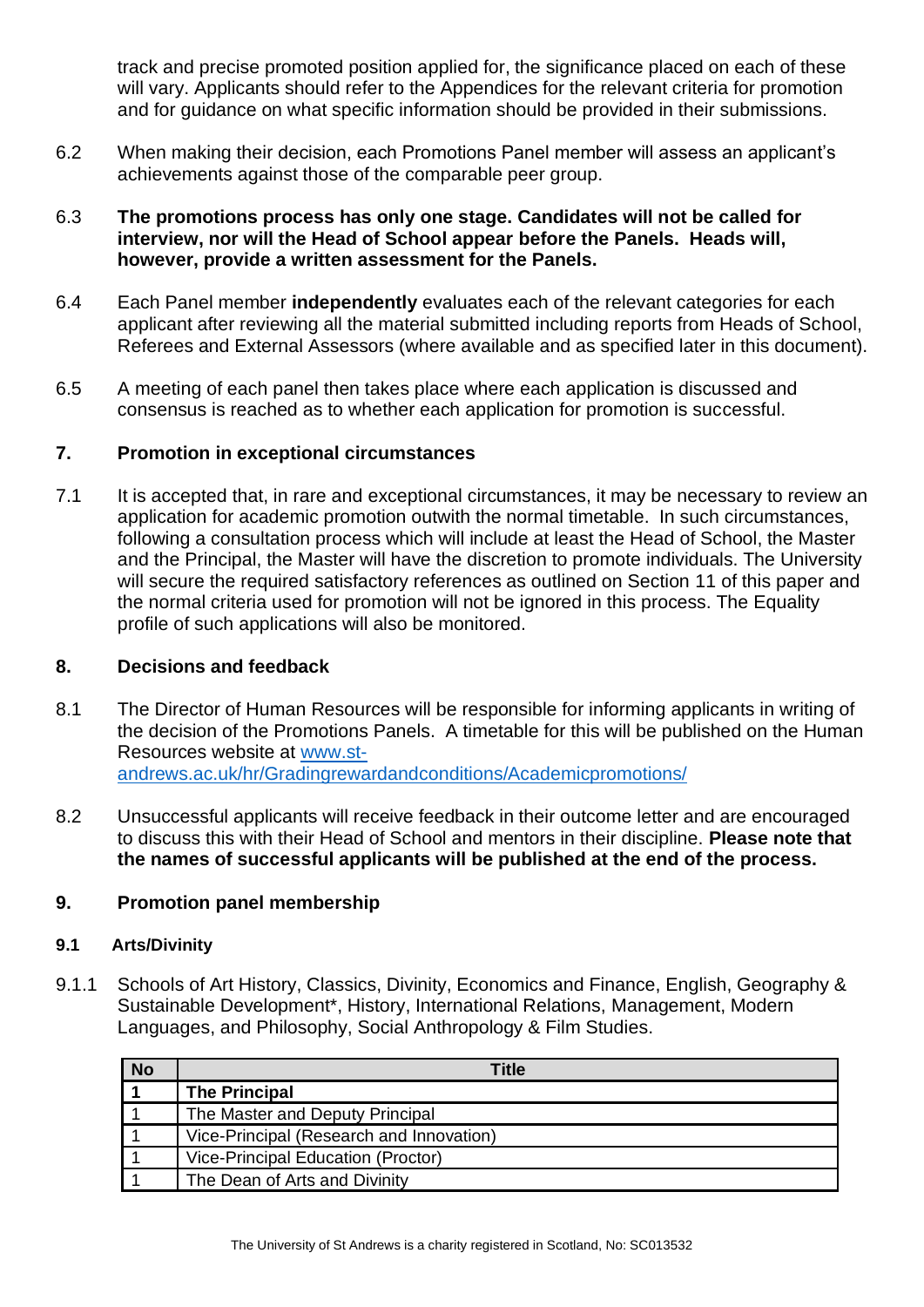#### **5** Professorial members from the Faculties of Arts and Divinity

#### **9.2 Science/Medicine**

9.2.1 Schools of Biology, Chemistry, Computer Science, Earth & Environmental Sciences, Geography & Sustainable Development\*, Mathematics & Statistics, Medicine, Physics & Astronomy, and Psychology & Neuroscience.

| <b>No</b>      | Title                                                           |
|----------------|-----------------------------------------------------------------|
|                | <b>The Principal</b>                                            |
|                | The Master and Deputy Principal                                 |
|                | Vice-Principal (Research and Innovation)                        |
|                | Vice-Principal Education (Proctor)                              |
|                | The Dean of Science                                             |
| $\overline{5}$ | Professorial members from the Faculties of Science and Medicine |

\*Applicants from the School of Geography and Sustainable Development may choose whether to be considered by the Arts / Divinity or the Science / Medicine panel.

#### 9.3 **While the University will endeavour to ensure that each panel is made up as indicated, circumstances on the day may result in changes to the panel.**

#### <span id="page-6-0"></span>**Section B: Making an application**

#### <span id="page-6-1"></span>**10. Prior consultation / Head of School role**

- 10.1 While it is the responsibility of the applicant seeking promotion to make an application using the procedures outlined in this document, applicants are strongly recommended to discuss any proposed application with their Head of School in order that advice and guidance can be provided. Ideally, a draft application should be submitted to the Head of School for review by a gender-balanced group of senior members of the School prior to submission. Seeking advice and guidance from alternative mentors and peer networks is also encouraged.
- 10.2 Heads must ensure that they are fully briefed on each applicant's case in order to produce an honest and rounded confidential report. This must include consultation with the appropriate senior colleagues in the School on each applicant, and a peer assessment (conducted by the Head of School or an appropriate senior colleague) of the candidate's teaching. It is therefore important to both parties that a discussion has taken place prior to this report being completed.
- 10.3 The Head of School's report must comment on the applicant's performance against the criteria for the grade applied for, as well as the University's general expectation of collegiality. As part of this process, the Head of School should ensure that the applicant meets the demands and responsibilities of the role applied for. If the Head of School is unable to do this, they should say so on the Head of School form and notify the applicant of this: Heads of School are expected to provide straightforward and frank advice to applicants.
- 10.4 Importantly, in writing their report, **the Head of School role is that of assessor rather than advocate** and the Promotions Panel will expect them to give objective advice. In addition, it is expected that Heads of School will monitor the Equality and Diversity profile of promotion applications to check that it is in line with the profile of the School as a whole. Heads should consult the Head of Equality and Diversity (diversity@st-andrews.ac.uk) to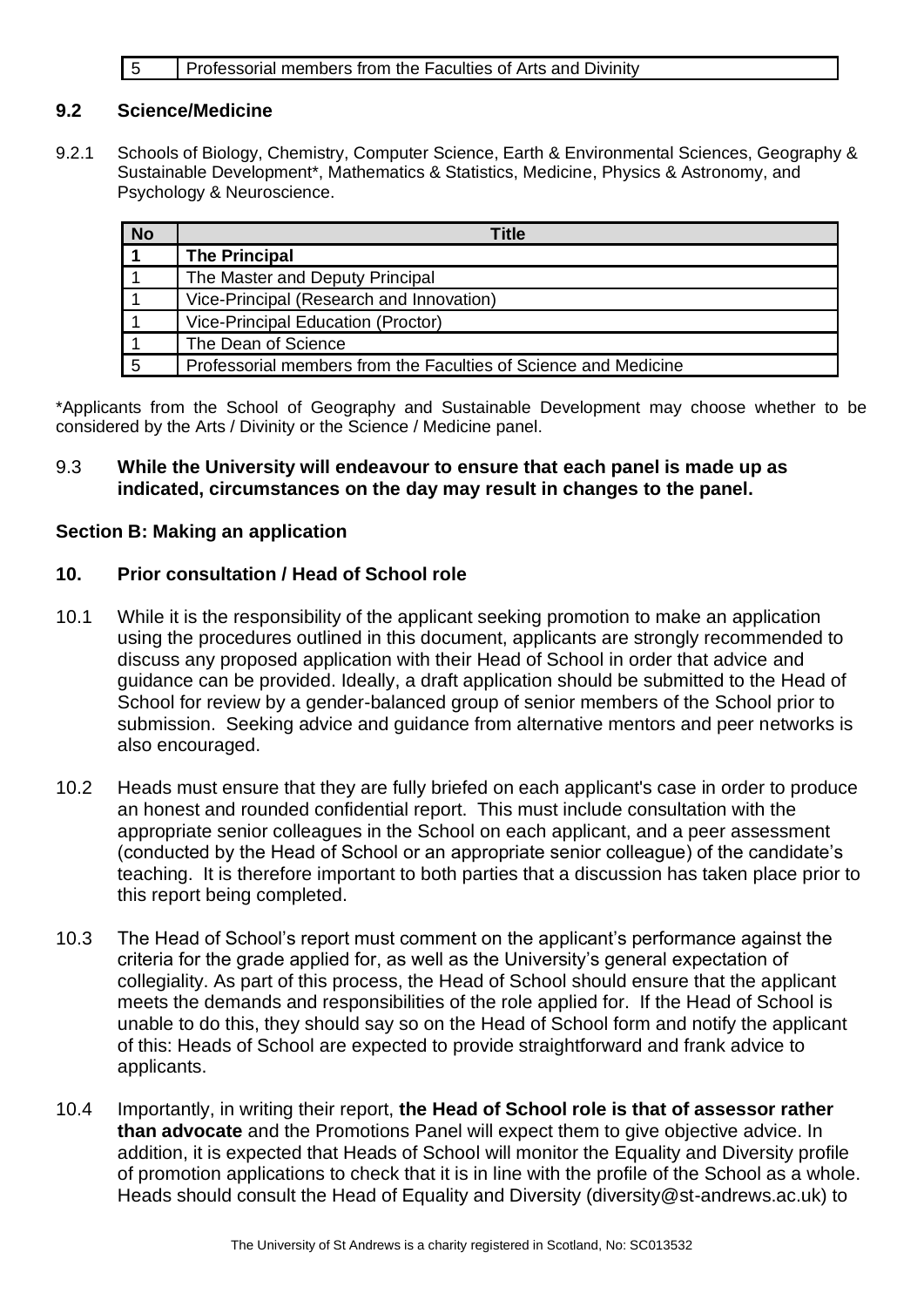develop an action plan to address any significant discrepancies. Heads of School are also asked, in any case, to encourage applications from categories of staff who are underrepresented in promoted grades across the University. Advice is available from HR in relation to the categories of staff where such encouragement would be helpful.

- 10.5 In cases where the Head of School is the applicant, the Master will be asked to compile a report. If, in exceptional circumstances, an applicant does not consider the Head of School to be the appropriate individual to produce the confidential report, they should contact the Master who will then, in consultation with the applicant, assign an alternative senior member of staff to the task.
- 10.6 At the end of the process, where an applicant has been unsuccessful, they will receive written feedback in the letter issued by HR and are encouraged to discuss this with their Head of School and mentors in their discipline.
- 10.7 **Please note that Human Resources will provide a full copy of the application to the Head of School (or agreed substitute) Referees and External Assessors. The Head of School may confidentially circulate your application to selected colleagues within the School during the consultation process.**
- <span id="page-7-0"></span>**11. Papers for submission**
- 11.1 **Please submit an electronic copy of your application to promotions@standrews.ac.uk by Friday 5 March 2021.**
- 11.2 **Please note Sections 1 – 6 of the documentation (Supporting Evidence Document) to be presented to the Promotions Panel should be no more than EIGHT A4 pages plus a full publication list (in date order, starting with the most recent: it is essential you present your publication list in this format). Throughout, you must use Arial font size 11, single line spacing. Any publications not in the public domain by the application closing date should not be included.**
- 11.3 **Where a previous recent application has been unsuccessful, applicants must highlight the relevant section(s) of the document showing where their application has changed substantially since the last application.**
- 11.4 **All applications failing to meet the above criteria will be returned.**
- 11.5 Applicants are invited to use Appendix A of the Cover Sheet to draw to the attention of the Promotions Panel:
	- (i) Achievements and outputs that can be expected in future but have demonstrably been postponed or cancelled as a direct result of conditions related to the BMS fire and/or the Covid-19 pandemic, e.g. caring or home schooling issues, access to archives or laboratories, etc. Achievements concerned may include for example publication of a manuscript, significant conference attendance, completion of grant applications. Applicants should give a clear explanation and, where applicable, indicate when they expect such projects to come to fruition. The Head of School will be asked to comment on this rubric in their report.
	- (ii) Any other individual circumstances that have affected their output/level of duties, including any significant periods of "time out" that may be relevant to their career history, for example caring for children or other relatives, maternity leave or long-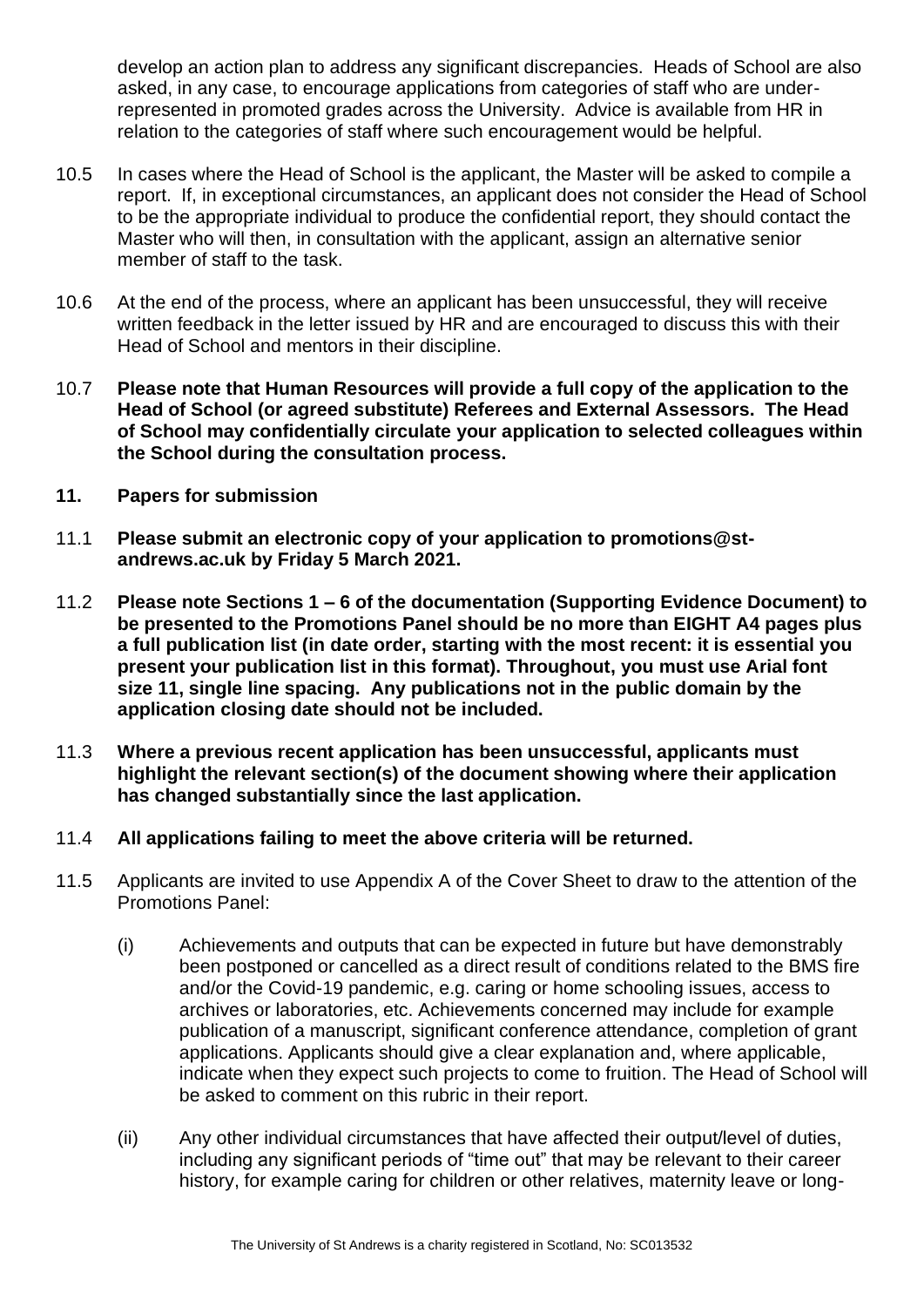term sickness. If applicants are happy for this information to be shared with the Promotions Panel (to assist in assessing information relevant to their application) they are asked also to confirm this on the Cover Sheet.

- (iii) A brief summary of specific contributions they have made to the University's recovery from the BMS fire and/or Covid-19 pandemic, where applicable. These contributions should also feature in the body of the application. The Head of School will be asked to comment on this rubric in their report.
- 11.6 The format for all submissions can be found in Appendix I. Please ensure these formats are adhered to. Each application must include the following items and be in the order listed:
	- (i) Cover Sheet Office use only\*
	- (ii) Cover Sheet (Appendix A) **where applicable**
	- (iii) Supporting Evidence Document \*
- 11.7 No additional supplementary documents will be accepted.
- 11.8 The forms can be downloaded at:

[www.st-andrews.ac.uk/hr/Gradingrewardandconditions/Academicpromotions/](http://www.st-andrews.ac.uk/hr/Gradingrewardandconditions/Academicpromotions/)

#### <span id="page-8-0"></span>**12. References**

- 12.1 The table below lists the number and types of referee to be cited by applicants. Referees should be external to the University, leaders in their field and at least one must be international. The University will contact all referees listed. For those who are unsuccessful, external and internal references will be sought afresh at the time of any subsequent application.
- 12.2 Please ensure that for all referees cited the following information is accurately provided:
	- Name, Address, Job Title, Email Address, Web address, Telephone Number
- 12.3 **Note: it is the responsibility of the applicant to ensure that each referee cited is available and willing to respond to requests from the University for references. To assist this process, please advise your referees that the University will issue all reference requests by Friday 12 March 2021 with a return date of Friday 9 April 2021. A copy of your full application will be sent to each referee.**
- 12.4 In terms of the Data Protection Act 2018 any employment / educational reference is exempt from the right of subject access.
- 12.5 **Please note, we will in due course notify your referees of the outcome of your application.**

| <b>Promotion Application</b> | No of referees<br>to be cited by<br>applicant |                                                                                          |
|------------------------------|-----------------------------------------------|------------------------------------------------------------------------------------------|
| To Grade 7                   |                                               | Both referees must be external to the<br>University (with one normally<br>international) |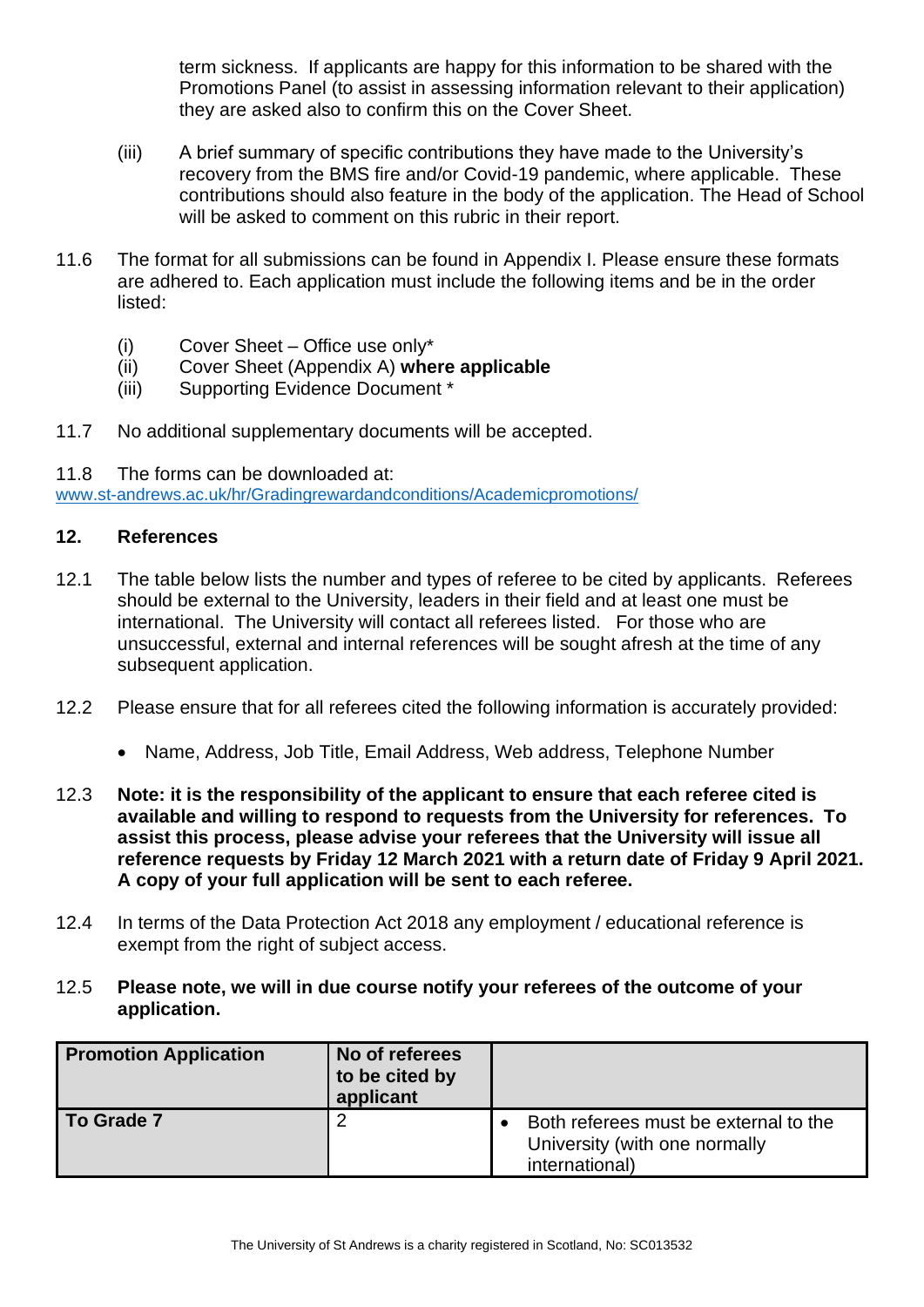|                   | The Head of School provides an<br>additional report                                                                                 |
|-------------------|-------------------------------------------------------------------------------------------------------------------------------------|
| To Grades 8 and 9 | Both referees must be external to the<br>University; 1 must be international<br>The Head of School provides an<br>additional report |

- 12.6 For all applications, the Master and appropriate Dean will identify additional External Assessors: two in the case of Professor and one for all others.
- 12.7 Please note that it is for HR, not the candidate or School, to contact External Assessors and Referees and gather the appropriate number of reports.

#### <span id="page-9-0"></span>**13. Responsibility of applicants**

13.1 **The presentation of false or misleading information in support of an application will be regarded as a disciplinary matter.**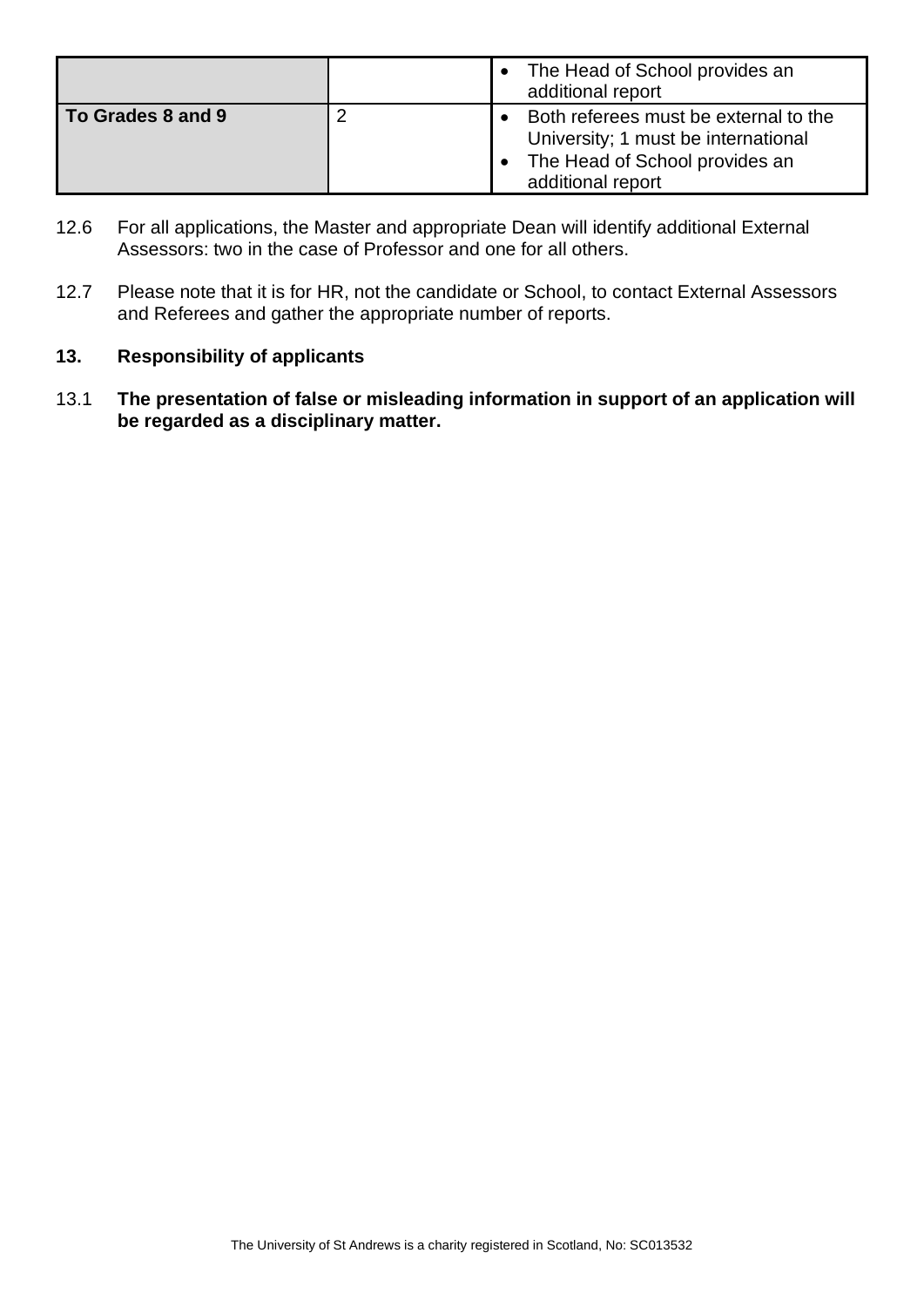<span id="page-10-0"></span>**Appendix I: Supporting evidence documents for all promotion categories**

**Supporting Evidence - focused on the period since appointment or last promotion. Sections 1 – 6 should be no more than EIGHT pages long in font size 11, single line spacing. A full publication list should be provided in Section 7.** 

- **Section 1** Two-page CV
- **Section 2** Research and Scholarship
- **Section 3** Teaching and Pedagogical Activities
- **Section 4** Impact/Outreach/Knowledge and Technology Transfer
- **Section 5** Service and Leadership
- **Section 6** Evidence of Esteem
- **Section 7** Publications **(must be in chronological order with most recent publication first). Publications not in the public domain as at the closing date must not be**

**included.**

**PLEASE NOTE: ANY APPLICATION WHICH EXCEEDS THE STATED PAGE LIMIT WILL BE RETURNED.**

#### **Further details on Sections 1 and 7**

#### **Section 1. Curriculum Vitae (no more than 2 pages)**

Please attach a concise CV which should provide the following information and **must** be presented in the order indicated below:

- **Personal Details: Name, School, current appointment.**
- **Education/Qualifications**: details of degrees, diplomas and other qualifications and where and when obtained and in chronological order.
- **Professional History**: a complete account of all previous professional appointments held, with dates and in chronological order.
- **Other Appointments and Affiliations**: a list of membership of professional bodies, learned societies, advisory bodies, peer review activities (grants, journals, books etc.) with start, and where relevant, end dates.
- **Prizes, Awards and other Honours**: if applicable, a list of prizes and awards received and elections to prestigious professional/scientific bodies including the full name of the awarding/electing body and year of award/election.

#### **Section 7. Publications**

Please provide a complete and up-to-date list of all publications, **in clear chronological order with the most recent first**, indicating the percentage contribution. **Publications should include only work which, as at the closing date, has already been published, is in the public domain and available for consideration.** A copy of any item listed may be requested by the Panel. The list should be arranged under the following subheadings:

- (i) Books
- (ii) Chapters
- (iii) Edited Volumes
- (iv) (Refereed Journal Papers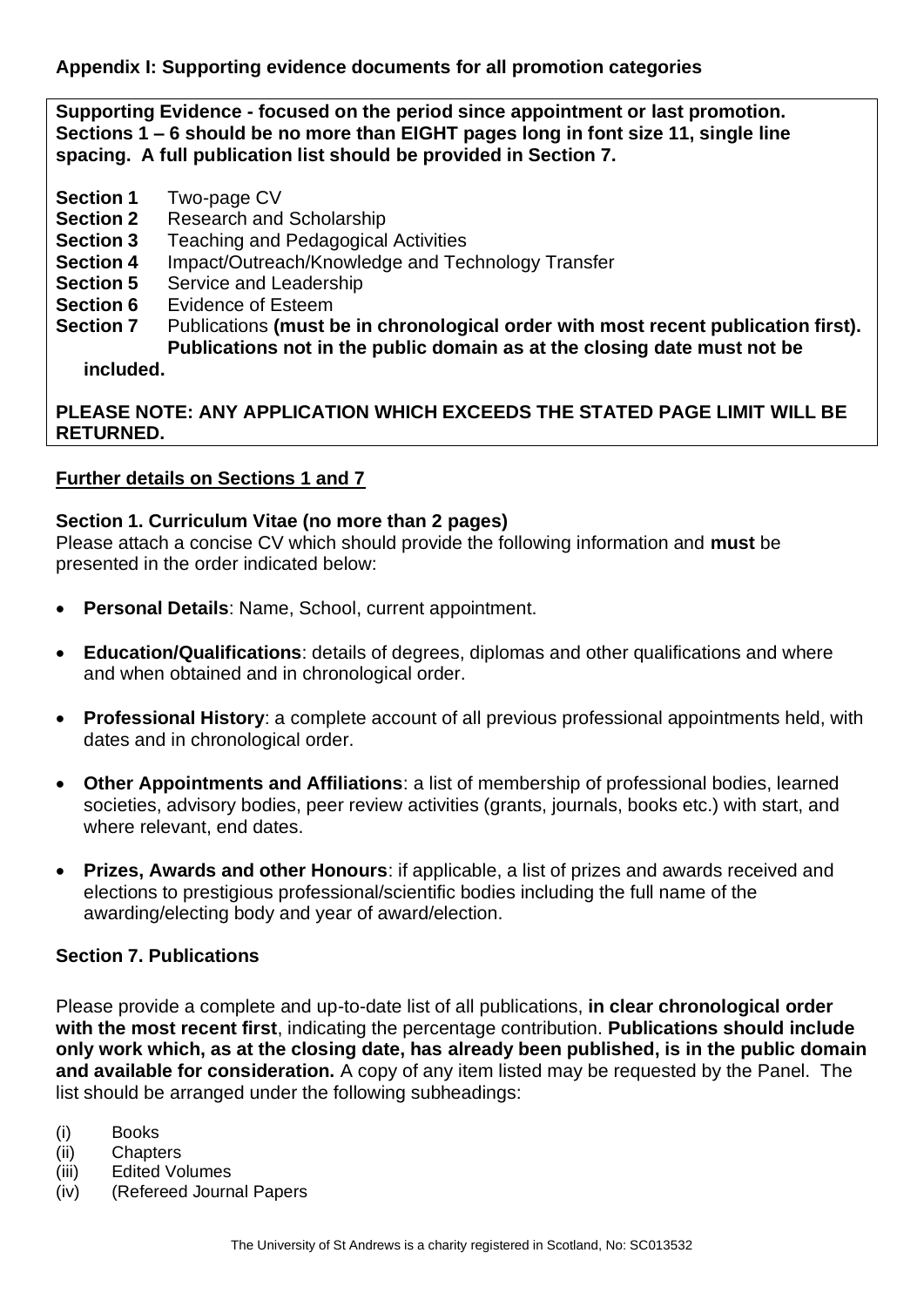- (v) Other Journal Papers
- (vi) Conference Papers
- (vii) Visual exhibits or related works

#### **Each item should show:**

- (a) Title of publication/exhibit
- (b) Authors (indicate your percentage contribution to the publication/exhibit, where there is more than one author)
- (c) Name of journal/gallery
- (d) Date of journal/exhibition
- (e) Page numbers and word count of contribution/publication
- (f) Status e.g. published/published online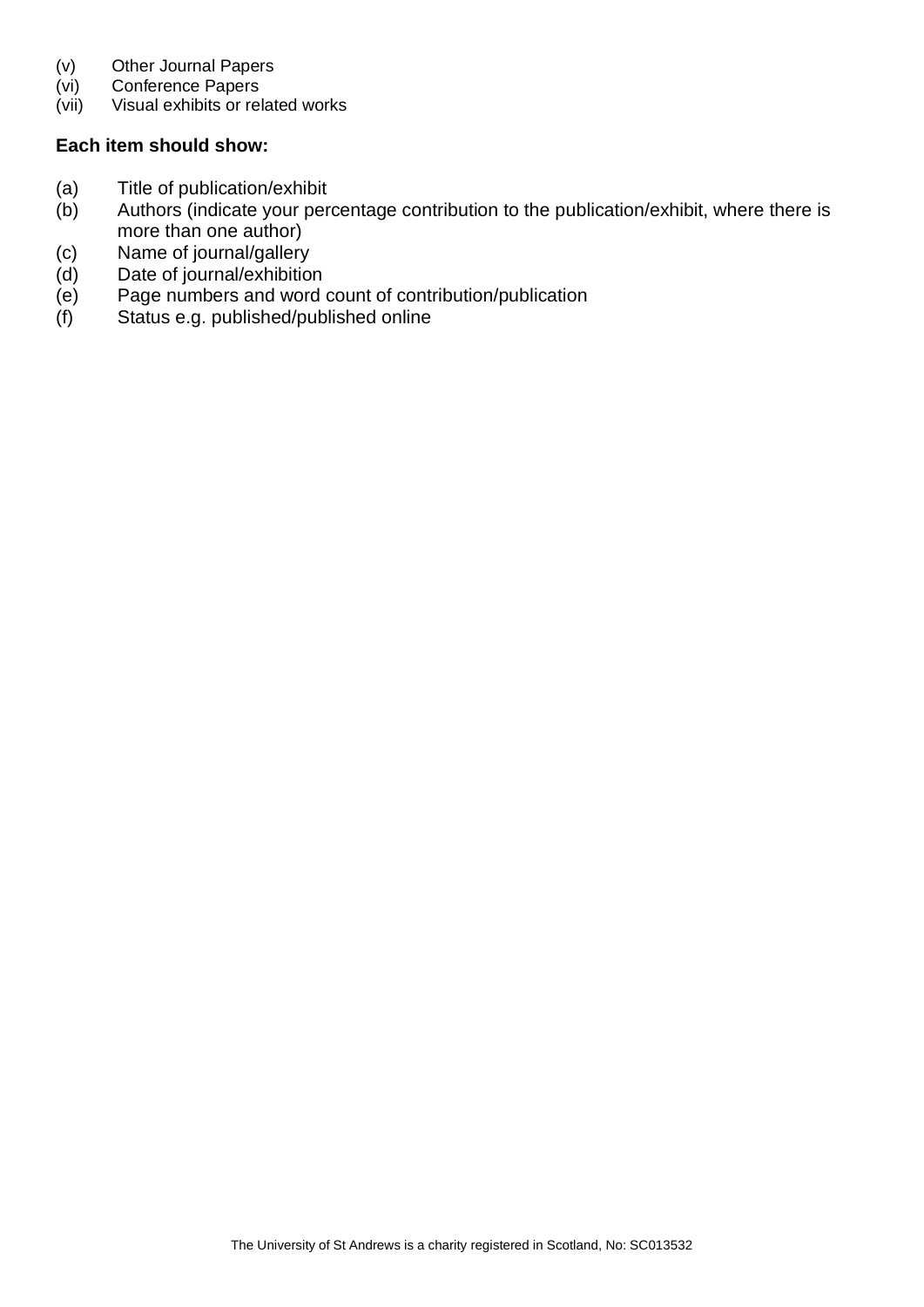#### <span id="page-12-0"></span>**Appendix II: Criteria for promotion – Lecturer**

Those seeking promotion to Lecturer from an Associate Lecturer position, which is itself education focused, are most likely to remain on the education track, but it is recognised that, on occasion, an individual may have a significant research profile and, as mentioned in Section 2, candidates may seek promotion to a position on the ER-track. This should be indicated on the application form.

Roles at Lecturer level on the **Education and Research** track reflect a sustained record of excellent performance in the two Key Areas of Teaching and Pedagogical Activities and Research Activities, with a strong contribution in at least one more area.

Roles at Lecturer level on the **Education** track reflect a sustained record of excellent performance in the two Key Areas of Teaching and Pedagogical Activities and Service and Leadership as related to teaching, with a strong contribution in at least one more area.

In either case, promotion will be made on the basis of a sustained contribution, which is interpreted as meaning that an individual can demonstrate not only the qualities on which the contribution is based, but that their contribution has been sustained over a period of years and that a continuing appropriate contribution at that level can be expected. This includes the capacity for, and fulfilment of, the various kinds of leadership responsibility in the University.

It is important that the applicant indicates the career track on which they wish to be assessed on their Supporting Evidence Document.

In assessing applications for Lectureships, the Promotions Panels will look for distinct forms of evidence in relation to the criteria for Teaching and Pedagogical Activities, Impact/Outreach/ Knowledge and Technology Transfer, Research and Scholarship Activities relevant to the chosen career track as well as Service and Leadership. This evidence will be considered in relation to appropriate internal and external comparators relevant to the discipline or field of study.

Successful applications on the **Education and Research** track will be those for which the articulated case and evidence:

- (i) are judged as representing a sustained, excellent contribution (in breadth and depth) in relation to the two relevant Key Areas (Teaching and Pedagogical Activities and Research and Scholarship) AND
- (ii) are judged as representing a strong, high-quality contribution (in breadth and depth) in at least one other category (i.e. Service and Leadership, Impact/Outreach/Knowledge and Technology Transfer, Research and Scholarship).

Successful applications on the **Education** track will be those for which the articulated case and evidence:

- (i) are judged as representing a sustained, excellent contribution (in breadth and depth) in relation to the relevant Key Areas (Teaching and Pedagogical Activities and Service and Leadership) AND
- (ii) are judged as representing a strong, high-quality contribution (in breadth and depth) in at least one other category (i.e. Research and Scholarship, Impact/Outreach/Knowledge and Technology Transfer).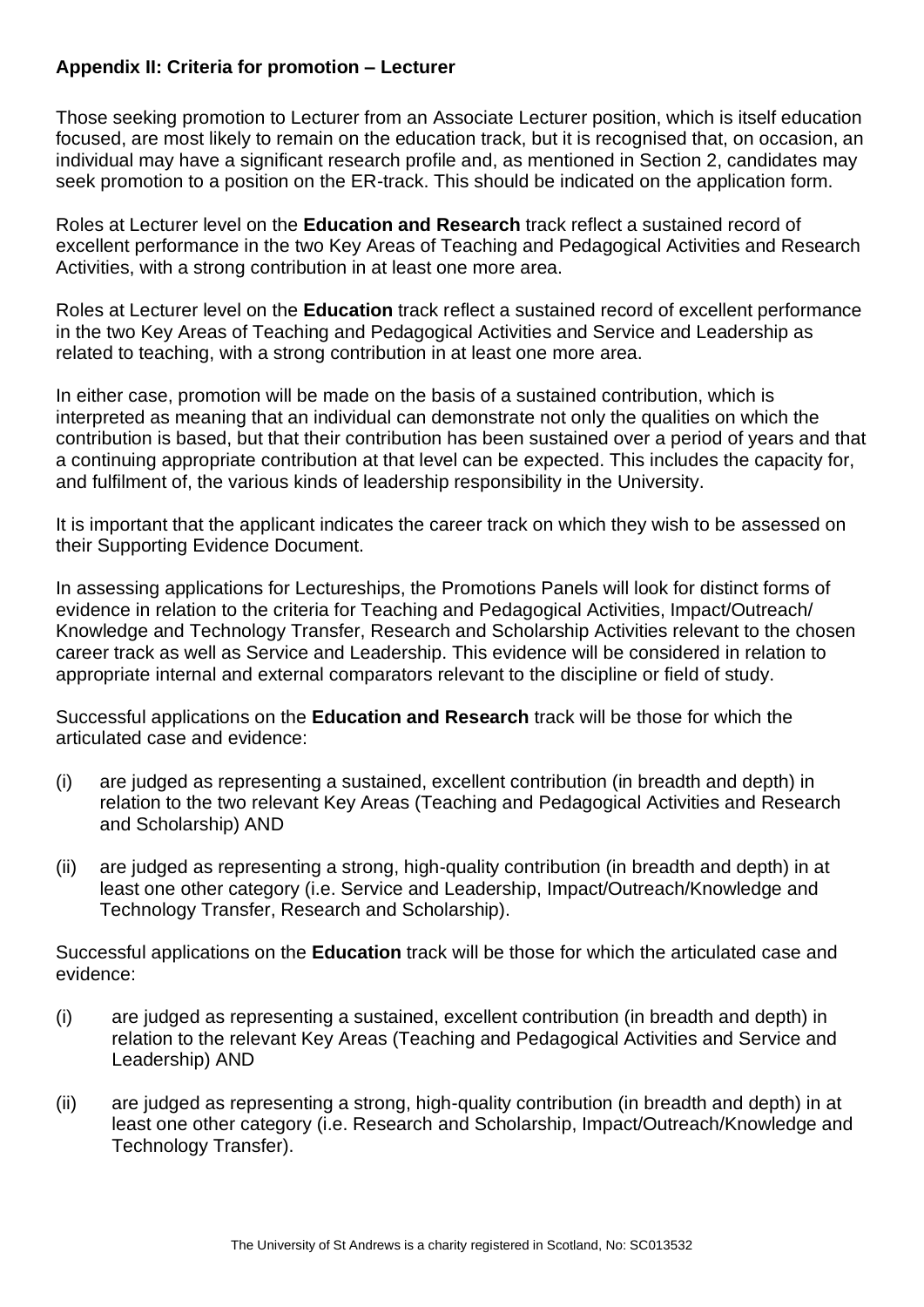**Please note that if you are applying for the Education Focused track, or if this is a major contribution, you are required to demonstrate the impact you have had not only in your own classes but your influence in the wider community – that is, across the School, University or discipline.**

**Applicants should supply supporting evidence demonstrating their level of achievement across a range of the relevant areas as set out in Appendix IX for Education Focused roles and Appendix X for Education and Research roles. It is recognised, however, that not all the activities and responsibilities in each section will be fulfilled by every applicant. Applicants should therefore articulate, supported by appropriate evidence, where they consider their major and minor contributions lie in each of the four sections.**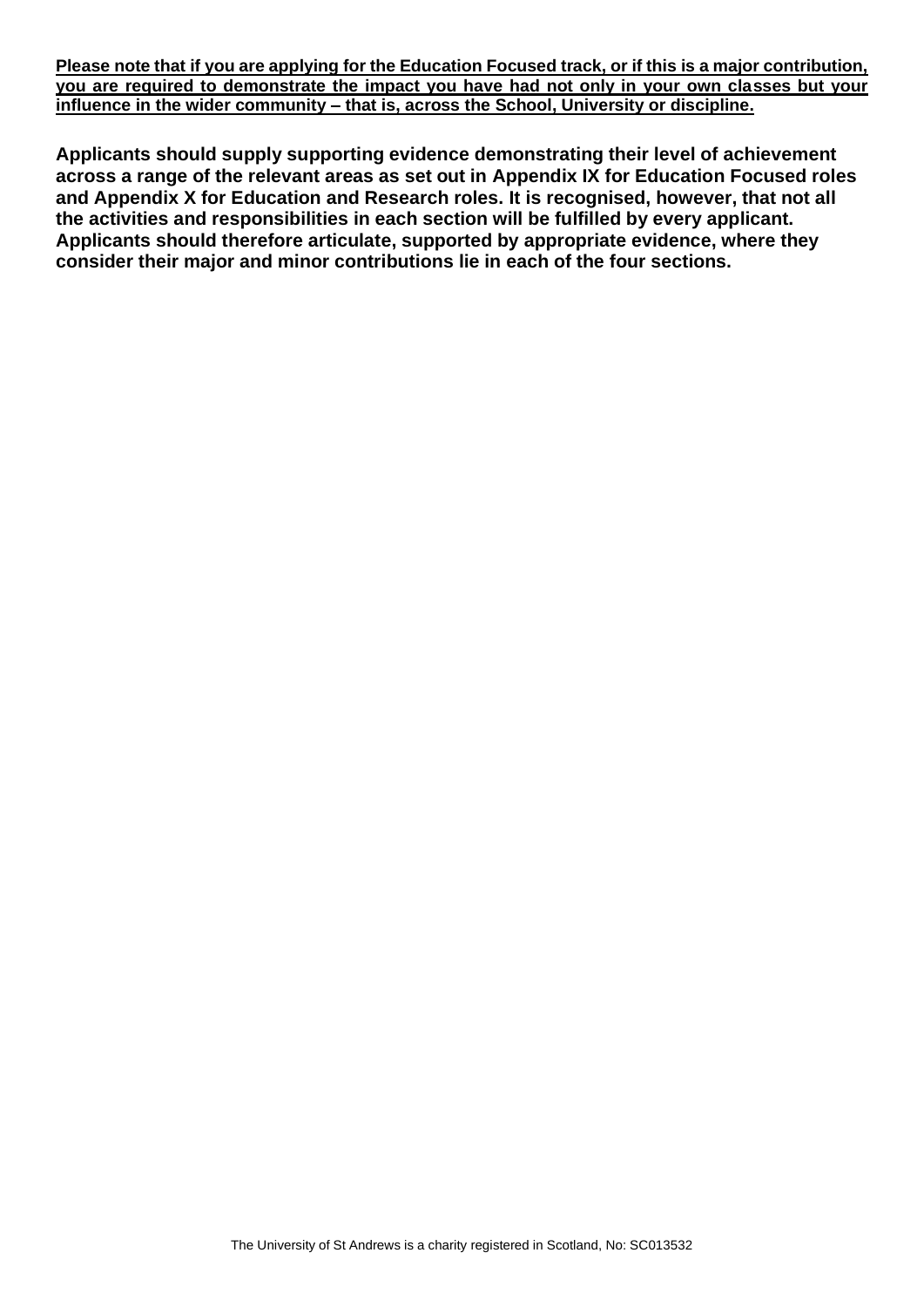#### <span id="page-14-0"></span>**Appendix III: Criteria for promotion – Senior Lecturer**

Roles at Senior Lecturer level on the **Education and Research** track reflect a track record of outstanding, excellent and strong performance across the full range of activities.

Roles at Senior Lecturer level on the **Education** track reflect a track record of outstanding or excellent performance in the two Key Areas (Teaching and Pedagogical Activities, Service and Leadership related to teaching), with a further record of strong performance in at least one other area.

In either case, promotion will be made on the basis of a sustained contribution which is interpreted as meaning that an individual can demonstrate not only the qualities on which the contribution is based, but also that their contribution has been sustained over a period of years and that a continuing appropriate contribution at that level can be expected, including the capacity for, and fulfilment of, the responsibility for various kinds of leadership in the University.

It is important that the applicant indicates the career track on which they wish to be assessed on their Supporting Evidence Document.

In assessing applications for Senior Lectureships, the Promotions Panels will look for clear evidence in relation to the criteria for Research and Scholarship, Impact/Outreach/Knowledge and Technology Transfer, Teaching and Pedagogical Activities relevant to their career track as well as Service and Leadership. This evidence will be considered in relation to appropriate internal and external comparators relevant to the discipline or field of study.

Successful applications on the **Education and Research** track will be those for which the articulated case and evidence:

- (i) are judged as representing an outstanding contribution (in breadth and depth) in relation to **at least one of the following**: Research and Scholarship, Impact/Outreach/Knowledge and Technology Transfer, or Teaching and Pedagogical Activities; AND
- (ii) are judged as representing at least an excellent contribution (in breadth and depth) in **both** Research and Scholarship and Teaching and Pedagogical Activities; AND
- (iii) are judged as representing a strong contribution (in breadth and depth) in at least one other category (i.e. Service and Leadership, Impact/Outreach/Knowledge and Technology Transfer).

Successful applications on the **Education** track will be those for which the articulated case and evidence:

- (i) are judged as representing an outstanding contribution (in breadth and depth) in relation to at least one of Teaching and Pedagogical Activities, or Service and Leadership; with the other being rated at least as excellent; AND
- (ii) are judged as representing a strong contribution (in breadth and depth) in at least one other category (i.e. Research and Scholarship or Impact/Outreach/Knowledge and Technology Transfer).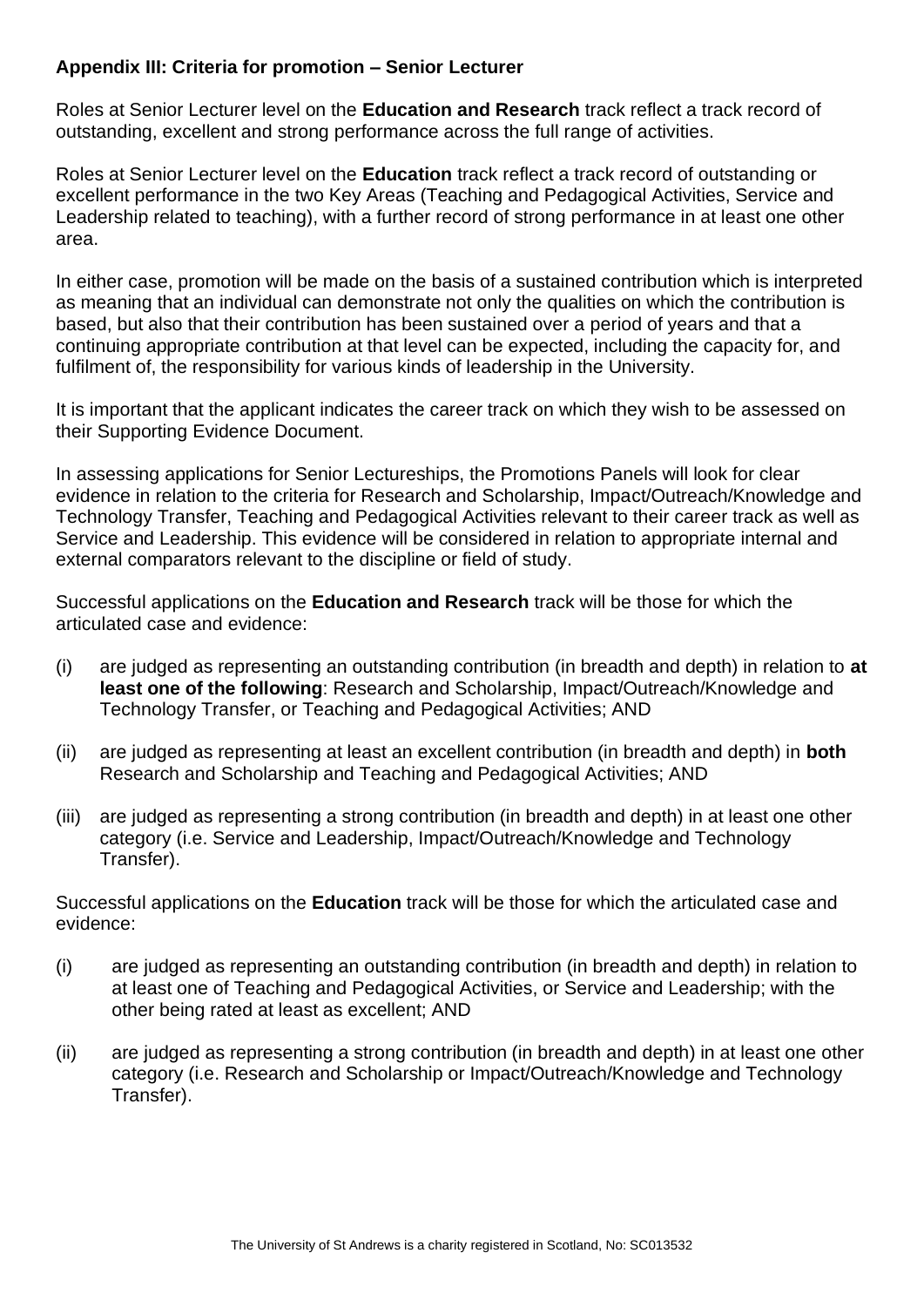**Please note that if you are applying for the Education Focused track, or if this is a major contribution, you are required to demonstrate the impact you have had not only in your own classes but your influence in the wider community – that is, across the School and University or discipline.**

**Applicants should supply supporting evidence demonstrating their level of achievement across a range of the relevant areas as set out in Appendix IX for Education Focused roles and Appendix X for Education and Research roles. It is recognised, however, that not all the activities and responsibilities in each section will be fulfilled by every applicant. Applicants should therefore articulate, supported by appropriate evidence, where they consider their major and minor contributions lie in each of the four sections.**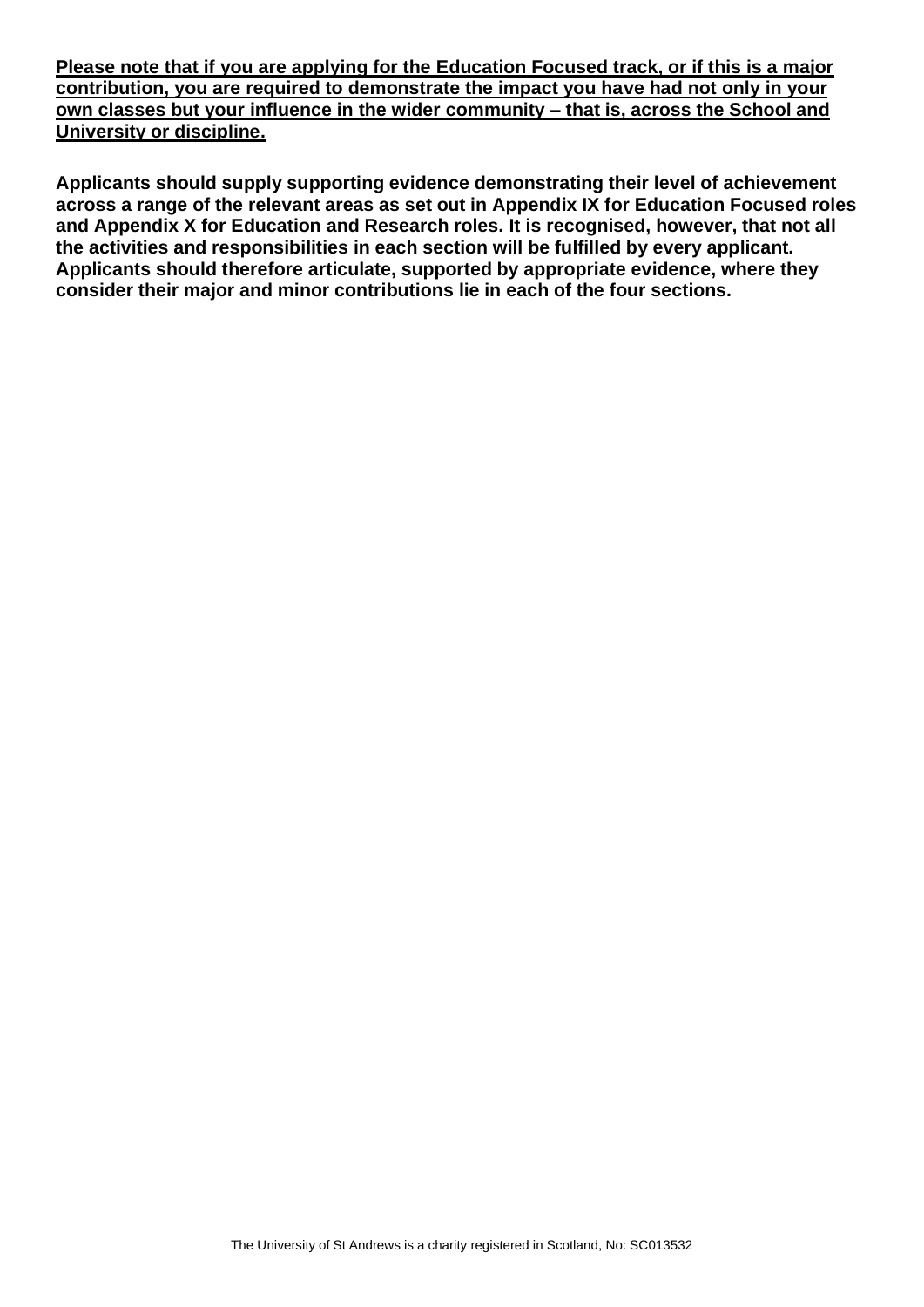#### <span id="page-16-0"></span>**Appendix IV: Criteria for promotion – Reader**

Promotion to Readership is available to colleagues on the **Education and Research** track only. It will be judged primarily in terms of sustained research, in particular the candidate's distinction as measured by their standing in the field of national and international scholarship; the quality of research outputs (especially publications); success in attracting external research funding (appropriate to their discipline); and leadership/initiative in research. Panels will expect to see a rising research trajectory.

In assessing applications for Readers, the Promotions Panels will look for clear evidence in relation to the criteria for Research and Scholarship and/or Impact/Outreach/Knowledge and Technology Transfer in particular, but also in Teaching and Pedagogical Activities and Service and Leadership. This evidence will be considered in relation to appropriate internal and external comparators relevant to the discipline or field of study.

Successful applications will be those for whom the articulated case and evidence: EITHER

- (i) are judged as representing an outstanding contribution (in breadth and depth) in relation to Research and Scholarship AND
- (ii) are judged as representing a strong contribution (in breadth and depth) in Teaching and Pedagogical Activities; AND
- (iii) are judged as representing an excellent contribution in one other category.
- OR:
- (iv) are judged as representing an outstanding contribution (in breadth and depth) in relation to Impact/Outreach/Knowledge and Technology Transfer; AND
- (v) are judged as representing an excellent contribution (in breadth and depth) in relation to Research and Scholarship; AND
- (vi) are judged as representing a strong contribution (in breadth and depth) in Teaching and Pedagogical Activities.

**Applicants should supply supporting evidence demonstrating their level of achievement across a range of the relevant areas as set out in Appendix X. It is recognised, however, that not all the activities and responsibilities in each section will be fulfilled by every applicant. Applicants should therefore articulate, supported by appropriate evidence, where they consider their major and minor contributions lie in each of the four sections.**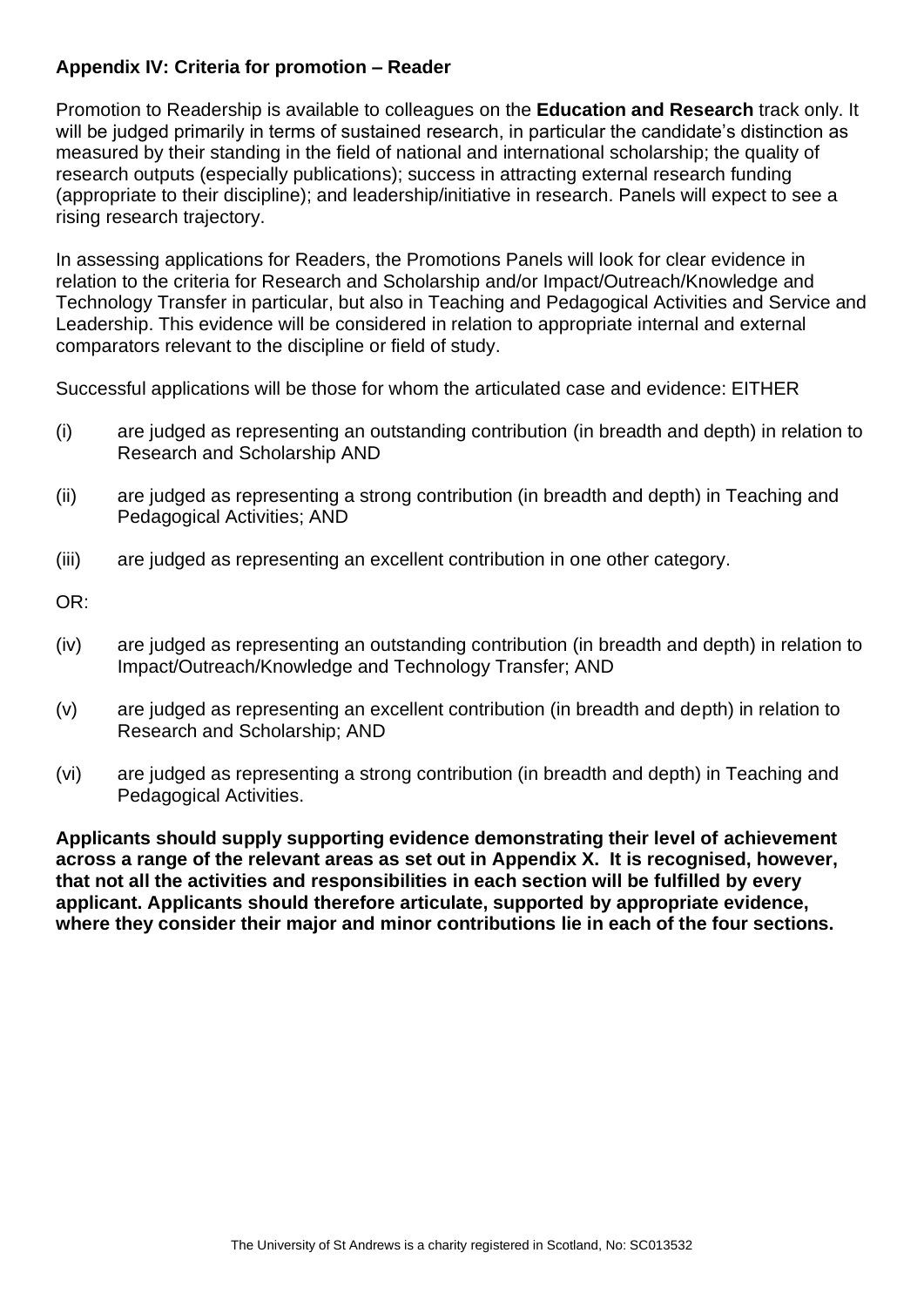#### <span id="page-17-0"></span>**Appendix V: Criteria for promotion – Professor**

Roles at this level carry important academic leadership responsibilities as the grade of Professor is regarded as one of significant seniority within the University. Candidates are expected to show sustained international leadership in their relevant career track with reference to originality, contribution to the advancement of knowledge and reputation. There should also be evidence of, or capacity for and commitment to, effective academic management (e.g. success in undertaking posts of significant responsibility and leadership either in the School or the University such as Chair of a Department, Head of School, Dean or leading a University committee or workstream).

It is important that the applicant indicates the career track on which they wish to be assessed on their Supporting Evidence Document.

In assessing applications for promotion to Professor, the Promotions Panels will look for distinct forms of evidence in relation to the criteria for Research and Scholarship, Impact/Outreach/Knowledge and Technology Transfer, and Teaching and Pedagogical Activities, appropriate for the career track in addition to Service and Leadership. This evidence will be considered in relation to appropriate internal and external comparators relevant to the discipline or field of study.

Successful applications will be those for which the articulated case and evidence:

- (i) Are judged as representing an outstanding and sustained contribution (in breadth and depth) in relation to the Key Areas appropriate to the candidate's chosen career track:
- a) For the **Education and Research** track, the Key Areas are two or more of Research and Scholarship, Impact/Outreach/Knowledge and Technology Transfer, and Teaching and Pedagogical Activities;
- b) For the **Education** track, the Key Areas are Teaching and Pedagogical Activities and Service and Leadership related to teaching

#### AND

(ii) Are judged as demonstrating a substantial and excellent independent contribution (in breadth and depth) as appropriate in more than one other category (i.e. general Service and Leadership; Impact/Outreach/Knowledge and Technology Transfer; Research and Scholarship; Teaching and Pedagogical Activities).

#### **Please note that if you are applying for the Education Focused track, or if this is a major contribution, you are required to demonstrate external recognition and impact on teaching and learning at a national (UK) or wider level.**

**Applicants should supply supporting evidence demonstrating their level of achievement across a range of the relevant areas as set out in Appendix IX for Education Focused roles and Appendix X for Education and Research roles. It is recognised, however, that not all the activities and responsibilities in each section will be fulfilled by every applicant. Applicants should therefore articulate, supported by appropriate evidence, where they consider their major and minor contributions lie in each of the four sections.**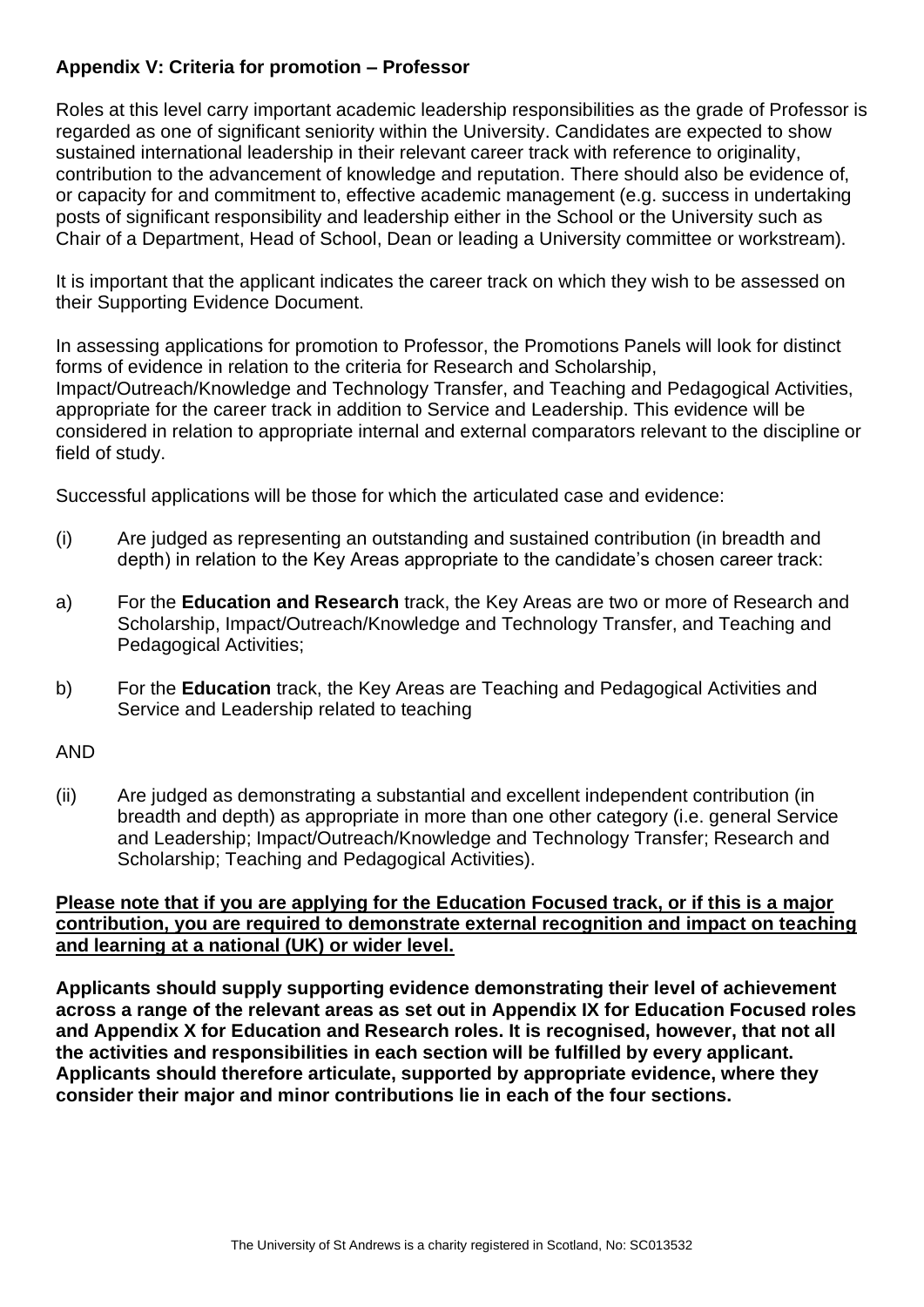#### <span id="page-18-0"></span>**Appendix VI: Criteria for promotion – Research Grade 7**

Role holders at this grade will have substantive research experience, and will normally take lead responsibility and accountability for the design, delivery and quality of an individual research project or a significant part of a large research programme. Role holders will normally take the lead for managing staff or postgraduate students in their research group. Role holders will have a growing reputation in research demonstrated by a track record of published research, and are likely to contribute to the development of wider or new research programmes/strategies.

It is important that the applicant indicates the career track on which they wish to be assessed on their Supporting Evidence Document.

In assessing applications for Research Grade 7, the Promotions Panels will look for distinct forms of evidence in relation to the criteria for Research and Scholarship and/or Impact/Outreach/Knowledge and Technology Transfer in particular but also in Teaching and Pedagogical Activities, particularly related to postgraduate students, and Service and Leadership. This evidence will be considered in relation to appropriate internal and external comparators relevant to the discipline or field of study.

**Applicants should supply supporting evidence demonstrating their level of achievement across a range of the following areas. It is recognised, however, that not all the activities and responsibilities in each section listed below will be fulfilled by every applicant. Applicants should therefore articulate, supported by appropriate evidence, where they consider their major and minor contributions lie in each of the four sections. In addition to the criteria, collegiality is seen as a relevant factor in promotion at every level.**

#### **Research and Scholarship**

- A sustained reputation for innovation and research output of a quality that is excellent in terms of originality, significance and rigor. Research at this level contributes by generating, for example, new methods, new practices, new theoretical frameworks, new fundamental understandings, and is expected to have made a significant contribution to the area.
- Growing reputation as demonstrated by published research and contribution to new research programmes and strategies.
- Effectiveness in the development and delivery of Knowledge Transfer initiatives.
- Membership of national academies and/or professional societies.
- Success in attracting external research funding judged against the norm for the subject area.
- Demonstrable contribution to the development and delivery of new research strategies and directions or substantial research projects.
- Invitations to make conference presentations or exhibit work in other appropriate events.
- Invited visiting appointments in leading international research institutions.
- Editorship of peer reviewed journals or monograph series, and membership of editorial boards.
- Contributions to and organisation of international conferences, workshops and summer schools for research.
- National distinctions and prizes for research.
- Provision of specialist advice based on personal research leadership to outside agencies via committees, advisory boards, and consultancy.
- Recruiting, successfully supervising and examining postgraduate research students (PhD, EngD, DLang, MD, and MPhil) as appropriate for the subject area.
- Participation in research consortia and networks within or across disciplines and/or institutions.
- Active collaboration in the delivery of major research outreach initiatives.
- Contributions to the development and implementation of the research strategy for the School.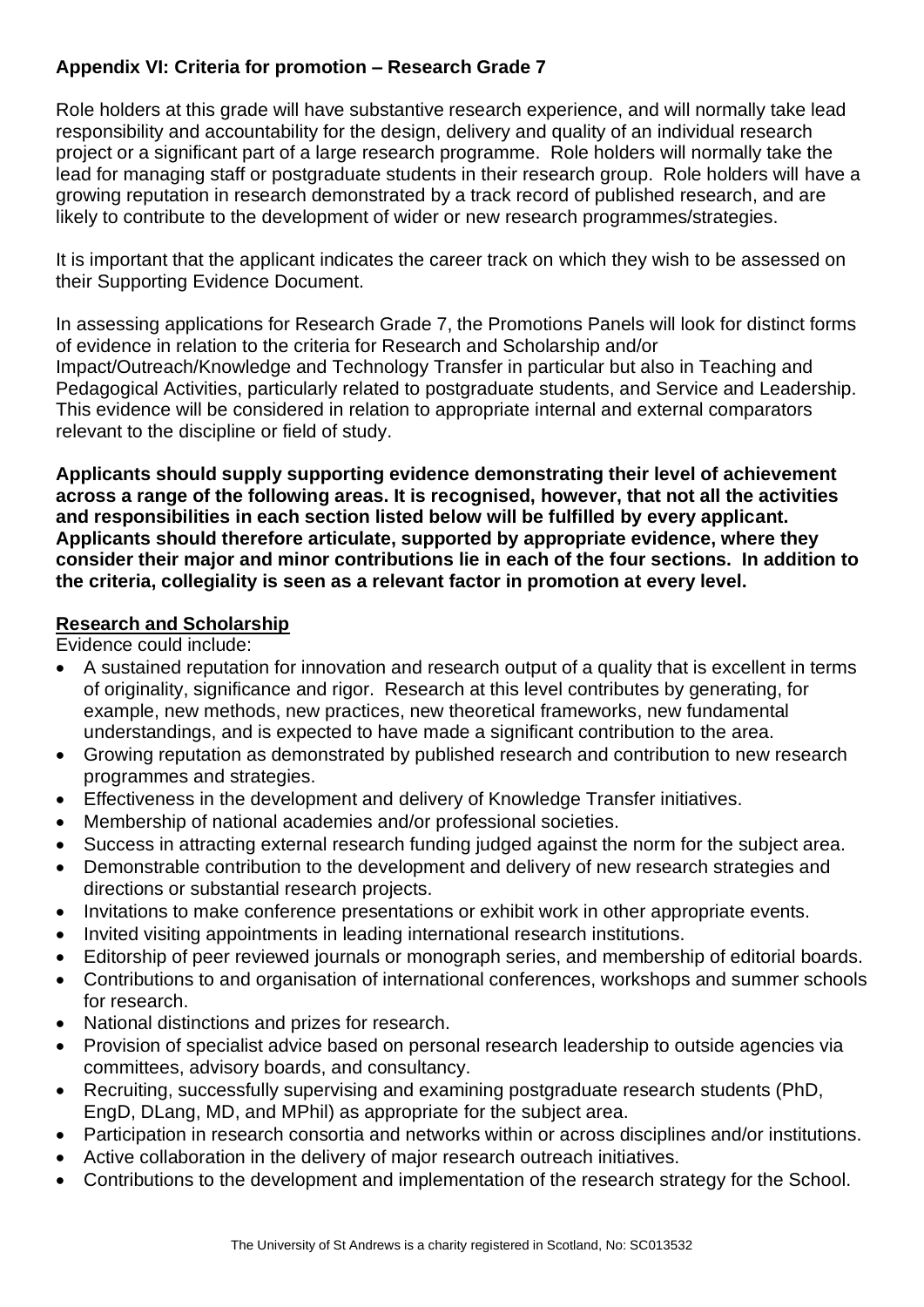- Successful delivery of contract research to industry or other external clients.
- Engagement with company spin-out and/or development of patented IPR.

#### **Teaching and Pedagogical Activities (with particular relevance to postgraduate students)**

Evidence could include:

- Successful supervision of postgraduate students.
- Engagement with and delivery of postgraduate courses within the University.
- Good, timely and useful feedback to students, and of accessibility to students seeking further assistance or advice.
- Sustained engagement with the University's programmes for fostering good skills acquisition and employability of students (e.g., GRADskills).
- Involvement in independent design of modules, and perhaps of curriculum, ideally with indications of enhancing research/teaching linkages.
- High teaching quality as witnessed by peer observation, student feedback and self-reflection.

#### **Impact/Outreach/Knowledge and Technology Transfer**

Evidence could include:

- Effectiveness in design and delivery of Knowledge Transfer or Impact narratives relating to research.
- Substantial participation in the delivery of outreach activities for research.
- Translation of research into significant benefits in aspects such as economic, social, public policy, cultural, public engagement or quality of life.
- Translation of research into significant benefits for teaching nationally and potentially internationally.
- Designing and delivering or major contribution to knowledge transfer/exchange activities e.g. by establishing educational collaborations with industry or other external bodies; technology transfer and spin-out companies etc.
- Creation and development of intellectual property.
- Being successful in raising capital for new business projects.
- Successfully launching new business projects.

#### **Service and Leadership**

- Participation and development of external networks with other active researchers and leading thinkers in the field.
- Collegiality and contributing collaboratively with colleagues to a variety of tasks within the School, University or externally.
- Developing links with external contacts such as other education and research bodies, employer, professional bodies and other providers of funding to foster collaboration and generate income.
- Providing academic support to those working within the research area by co-ordinating the work of others to ensure that research projects are delivering effectively and on time or agreeing and setting objectives and work plans.
- Contributions to the development of teams and individuals either as a line manager or mentor.
- Engagement in knowledge exchange and public outreach activities.
- Service supporting the wider discipline.
- Making a sustained contribution to the development and achievement of the University's equality and diversity objectives.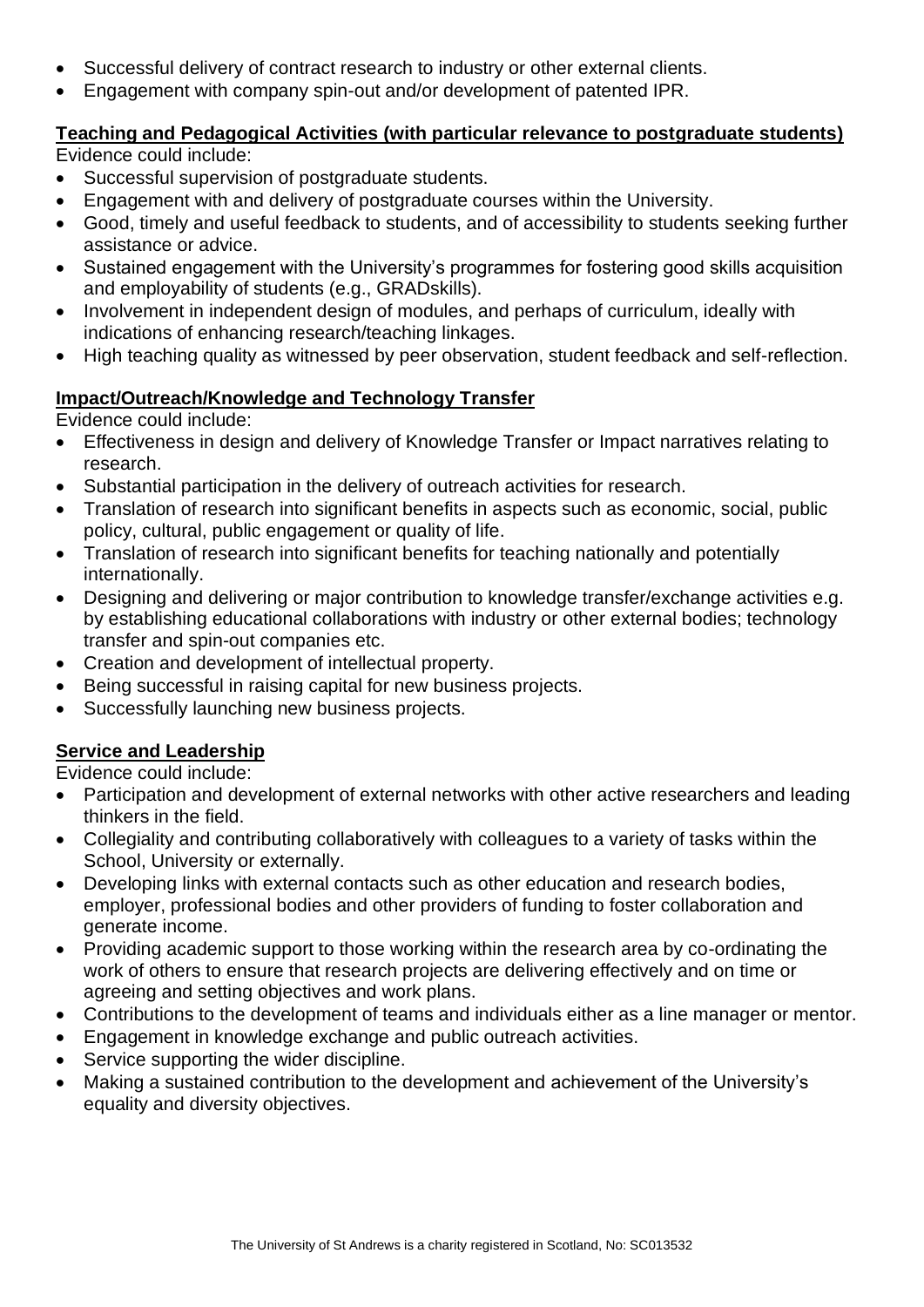#### <span id="page-20-0"></span>**Appendix VII: Criteria for promotion – Research Grade 8**

Promotion to Research Grade 8 will be judged primarily in terms of research with a demonstrable, sustained and substantial research experience with a developing international reputation. The applicant must be a recognised authority in the subject area.

It is important that the applicant indicates the career track on which they wish to be assessed on their Supporting Evidence Document.

In assessing applications for Research Grade 8, the Promotions Panels will look for distinct forms of evidence in relation to the criteria for Research and Scholarship and/or Impact/Outreach/Knowledge and Technology Transfer in particular but also in Teaching and Pedagogical Activities, particularly related to postgraduate students, and Service and Leadership. This evidence will be considered in relation to appropriate internal and external comparators relevant to the discipline or field of study.

**Applicants should supply supporting evidence demonstrating their level of achievement across a range of the following areas. It is recognised, however, that not all the activities and responsibilities in each section listed below will be fulfilled by every applicant. Applicants should therefore articulate, supported by appropriate evidence, where they consider their major and minor contributions lie in each of the four sections. In addition to the criteria, collegiality is seen as a relevant factor in promotion at every level.**

#### **Research and Scholarship**

- An outstanding and sustained reputation for innovation and research output of a quality that is internationally excellent in terms of originality, significance and rigor. Research at this level contributes by generating, for example, new methods, new practices, new theoretical frameworks, new fundamental understandings, and is expected to have made a highly significant contribution to the area.
- Effectiveness in the development and delivery of Knowledge Transfer initiatives.
- Election to fellowship of national academies and/or professional societies.
- Exceptional success in attracting external research funding judged against the norm for the subject area.
- Effectiveness and leadership in the development and delivery of new research strategies and directions or substantial research projects.
- Invitations to provide named international lectures, plenary conference talks or other major presentations.
- Invited visiting appointments in leading international research institutions.
- Editorship of peer reviewed journals or monograph series, and membership of editorial boards.
- Major roles in the organisation of international conferences, workshops and summer schools for research.
- National and international distinctions and prizes for research.
- Provision of specialist advice based on personal research leadership to outside agencies via committees, advisory boards, and consultancy.
- Recruiting, successfully supervising and examining postgraduate research students (PhD, EngD, DLang, MD, and MPhil) as appropriate for the subject area.
- Leadership in research consortia and networks within or across disciplines and/or institutions.
- Leadership in the delivery of major research outreach initiatives.
- Contributions to the development and implementation of the research strategy for the School.
- Successful delivery of contract research to industry or other external clients.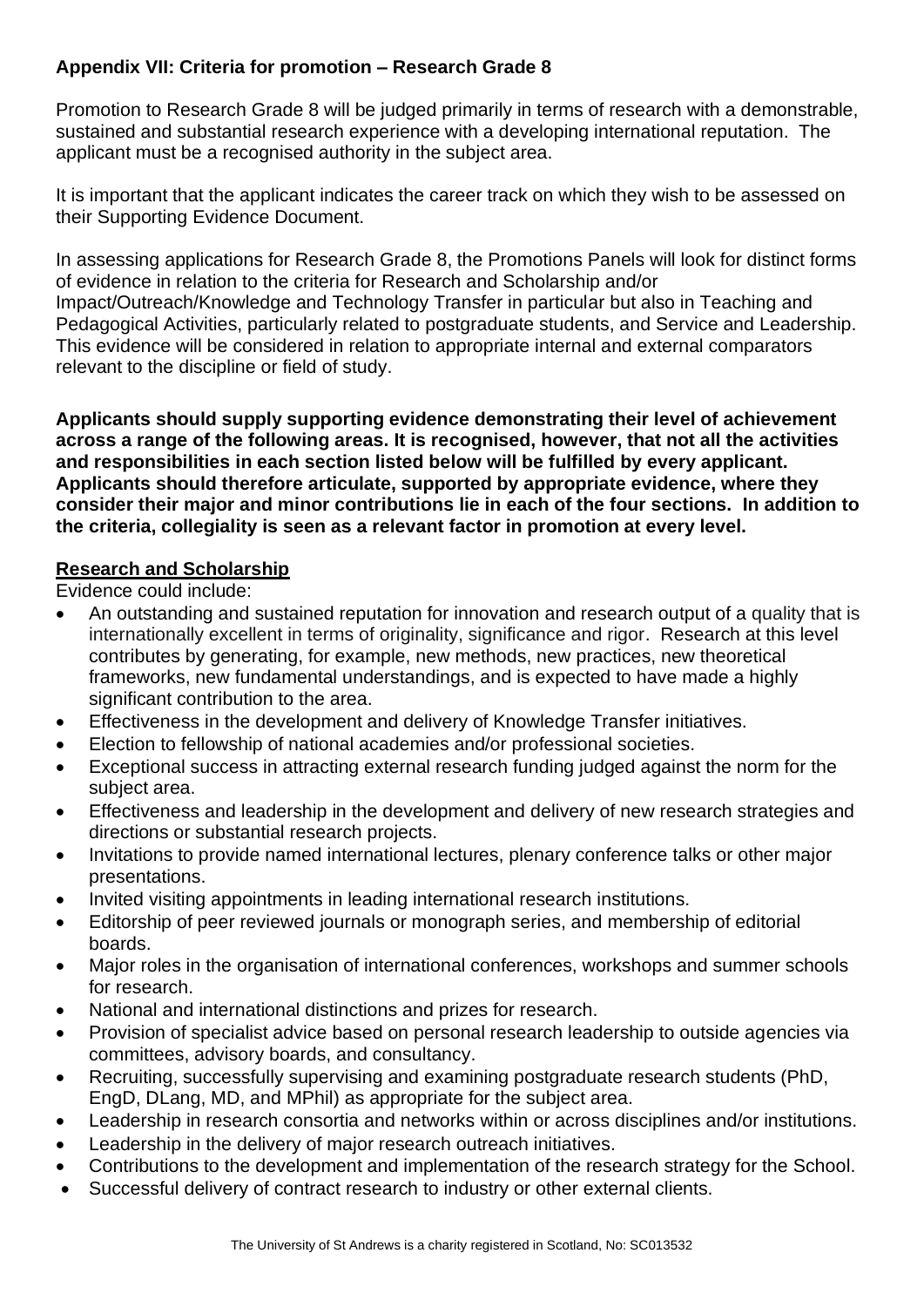#### • Engagement with company spin-out and/or development of patented IPR.

#### **Teaching and Pedagogical Activities (with particular relevance to postgraduate students)** Evidence could include:

- Successful supervision of postgraduate students.
- Engagement with and delivery of postgraduate courses within the University.
- Good, timely and useful feedback to students, and of accessibility to students seeking further assistance or advice.
- Sustained engagement with the University's programmes for fostering good skills acquisition and employability of students (e.g., GRADskills).
- Involvement in independent design of modules, and perhaps of curriculum, ideally with indications of enhancing research/teaching linkages.
- High teaching quality as witnessed by peer observation, student feedback and self-reflection.

#### **Impact/Outreach/Knowledge and Technology Transfer**

Evidence could include:

- An excellent track record in the design and delivery of Knowledge Transfer or Impact relating to research.
- Substantial participation in the delivery of outreach activities for research.
- Translation of research into significant benefits in aspects such as economic, social, public policy, cultural, public engagement or quality of life.
- Translation of research into significant benefits for teaching nationally and potentially internationally.
- Designing and delivering or major contribution to knowledge transfer/exchange activities e.g. by establishing educational collaborations with industry or other external bodies; technology transfer and spin-out companies etc.
- Creation and development of intellectual property.
- Being successful in raising capital for new business projects.
- Successfully launching new business projects.

#### **Service and Leadership**

- Leadership and development of external networks with other active researchers and leading thinkers in the field.
- Collegiality and contributing collaboratively with colleagues to a variety of tasks within the School, University or externally.
- Developing links with external contacts such as other education and research bodies, employer, professional bodies and other providers of funding to foster collaboration and generate income.
- Provide academic leadership to those working within the research area by co-ordinating the work of others to ensure that research projects are delivering effectively and on time or agreeing and setting objectives and work plans.
- Contributions to the development of teams and individuals either as a line manager or mentor.
- Engagement in knowledge exchange and public outreach activities.
- Service supporting the wider discipline.
- Making a sustained contribution to the development and achievement of the University's equality and diversity objectives.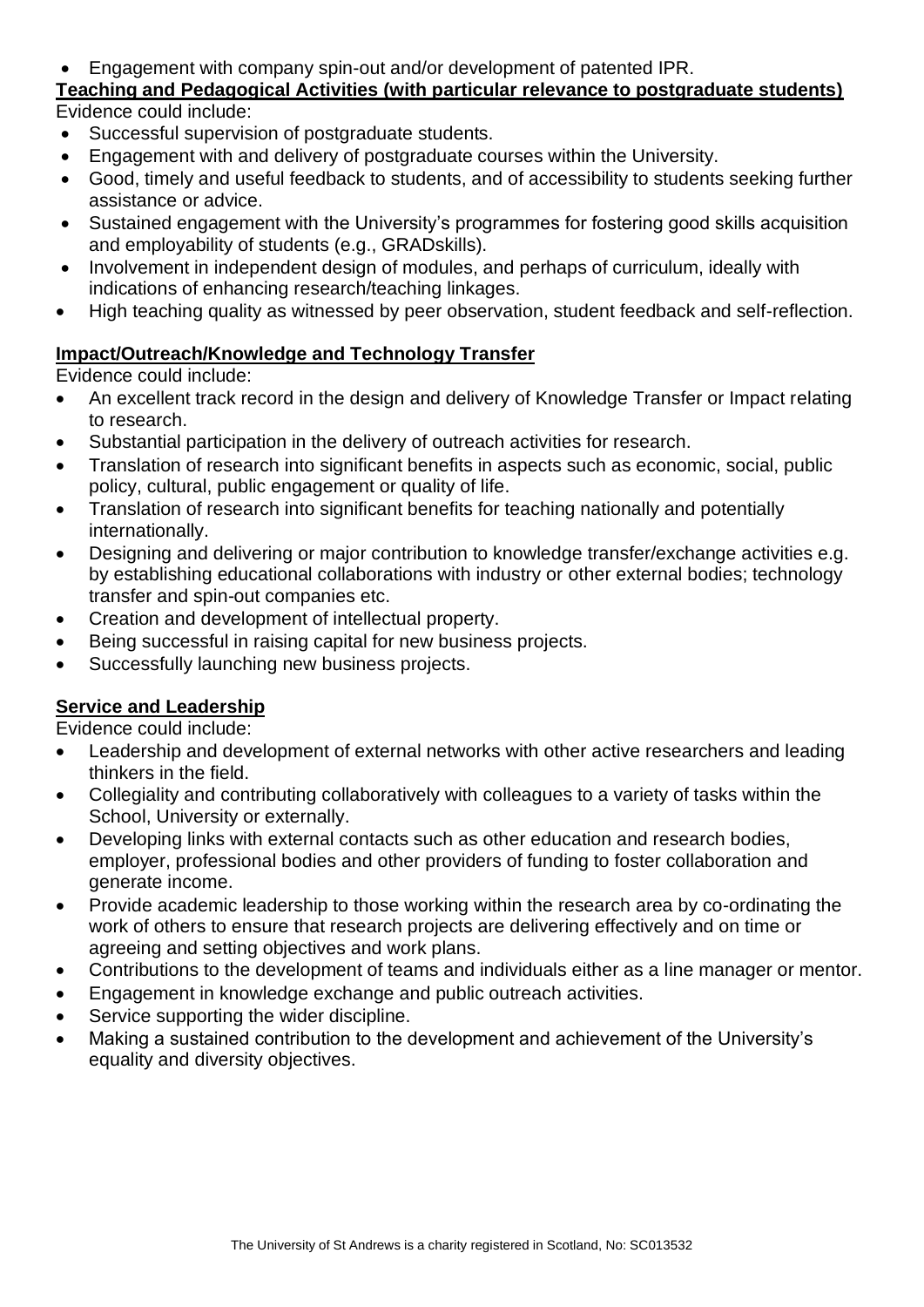#### <span id="page-22-0"></span>**Appendix VIII: Criteria for promotion – Research Grade 9**

Promotion to Research Grade 9 will be judged primarily in terms of research with a demonstrable, sustained and substantial research experience with an international reputation. The applicant must be a recognised authority in the subject area.

It is important that the applicant indicates the career track on which they wish to be assessed on their Supporting Evidence Document.

In assessing applications for Research Grade 9, the Promotions Panels will look for distinct forms of evidence in relation to the criteria for Research and Scholarship and/or Impact/Outreach/Knowledge and Technology Transfer in particular but also in Teaching and Pedagogical Activities, particularly related to postgraduate students, and Service and Leadership. This evidence will be considered in relation to appropriate internal and external comparators relevant to the discipline or field of study.

**Applicants should supply supporting evidence demonstrating their level of achievement across a range of the following areas. It is recognised, however, that not all the activities and responsibilities in each section listed below will be fulfilled by every applicant. Applicants should therefore articulate, supported by appropriate evidence, where they consider their major and minor contributions lie in each of the four sections. In addition to the criteria, collegiality is seen as a relevant factor in promotion at every level.**

#### **Research and Scholarship**

- An outstanding and sustained reputation for innovation and research output of a quality that is world- leading and meets the highest standards of excellence in terms of originality, significance and rigor. Research at this level contributes by generating, for example, new methods, new practices, new theoretical frameworks, new fundamental understandings, and is expected to have made a highly significant contribution to the area.
- Effectiveness in the development and delivery of Knowledge Transfer initiatives.
- Election to fellowship of national academies and/or professional societies.
- Exceptional success in attracting external research funding judged against the norm for the subject area.
- Effectiveness and leadership in the development and delivery of new research strategies and directions or substantial research projects.
- Invitations to provide named international lectures, plenary conference talks or other major presentations.
- Invited visiting appointments in leading international research institutions.
- Editorship of peer reviewed journals or monograph series, and membership of editorial boards.
- Major roles in the organisation of international conferences, workshops and summer schools for research.
- National and international distinctions and prizes for research.
- Provision of specialist advice based on personal research leadership to outside agencies via committees, advisory boards, and consultancy.
- Recruiting, successfully supervising and examining postgraduate research students (PhD, EngD, DLang, MD, and MPhil) as appropriate for the subject area.
- Leadership in research consortia and networks within or across disciplines and/or institutions.
- Leadership in the delivery of major research outreach initiatives.
- Leading contributions to the development and implementation of the research strategy for the School.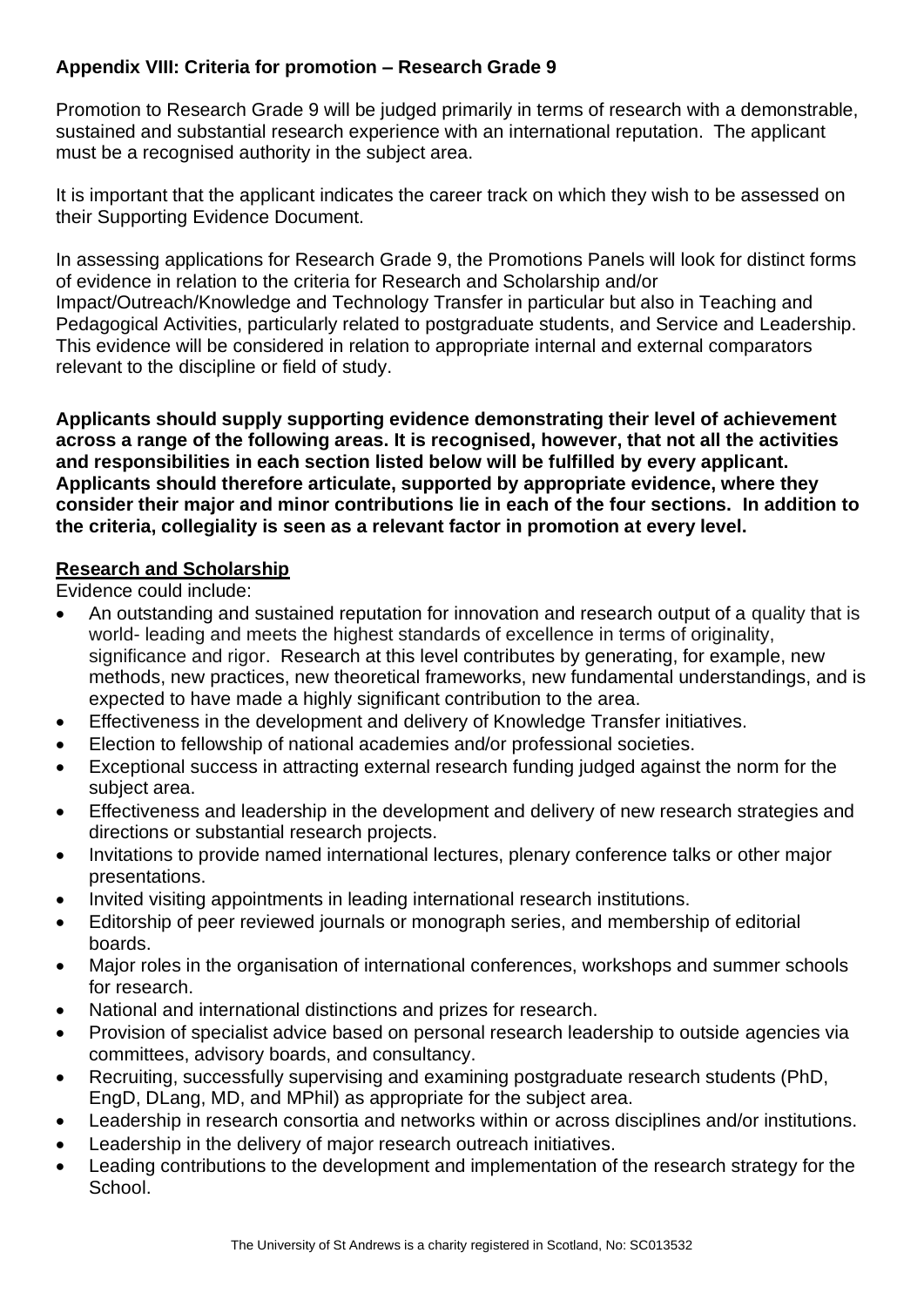- Successful delivery of contract research to industry or other external clients.
- Engagement with company spin-out and/or development of patented IPR.

## **Teaching and Pedagogical Activities (with particular relevance to postgraduate students)**

Evidence could include:

- Leadership in postgraduate programmes, including successful supervision of postgraduate students.
- Active involvement in national or international research networks for the delivery of postgraduate courses.
- Good, timely and useful feedback to students, and of accessibility to students seeking further assistance or advice.
- Sustained engagement with the University's programmes for fostering good skills acquisition and employability of students (e.g., GRADskills).
- Involvement in independent design of modules, and perhaps of curriculum; ideally with indications of enhancing research/teaching linkages.
- High teaching quality as witnessed by peer observation, student feedback and self-reflection.

#### **Impact/Outreach/Knowledge and Technology Transfer**

Evidence could include:

- An outstanding track record in the design and delivery of Knowledge Transfer or Impact relating to research.
- Substantial participation in the delivery of outreach activities for research.
- Translation of research into significant benefits in aspects such as economic, social, public policy, cultural, public engagement or quality of life.
- Translation of research into significant benefits for teaching nationally and potentially internationally.
- Designing and delivering or major contribution to knowledge transfer/exchange activities e.g. by establishing educational collaborations with industry or other external bodies; technology transfer and spin-out companies etc.
- Creation and development of intellectual property.
- Being successful in raising capital for new business projects.
- Successfully launching new business projects.

#### **Service and Leadership**

- Leadership and development of internal and external networks to foster collaboration and share information and ideas to promote the subject and the University.
- Collegiality and contributing collaboratively with colleagues to a variety of tasks within the School, University or externally.
- Promotion and marketing of the work of the subject areas both nationally and internationally.
- Contributions to the enhancement of research quality and thinking in the field by being involved in quality assurance and other external decision making bodies.
- Provision of advice to external bodies.
- Contributions to institution planning and strategic development.
- Routinely involved in complex and important negotiations internally and with external bodies.
- Leadership in knowledge exchange and public outreach activities.
- Service supporting the wider discipline.
- Making a sustained contribution to the development and achievement of the University's equality and diversity objectives.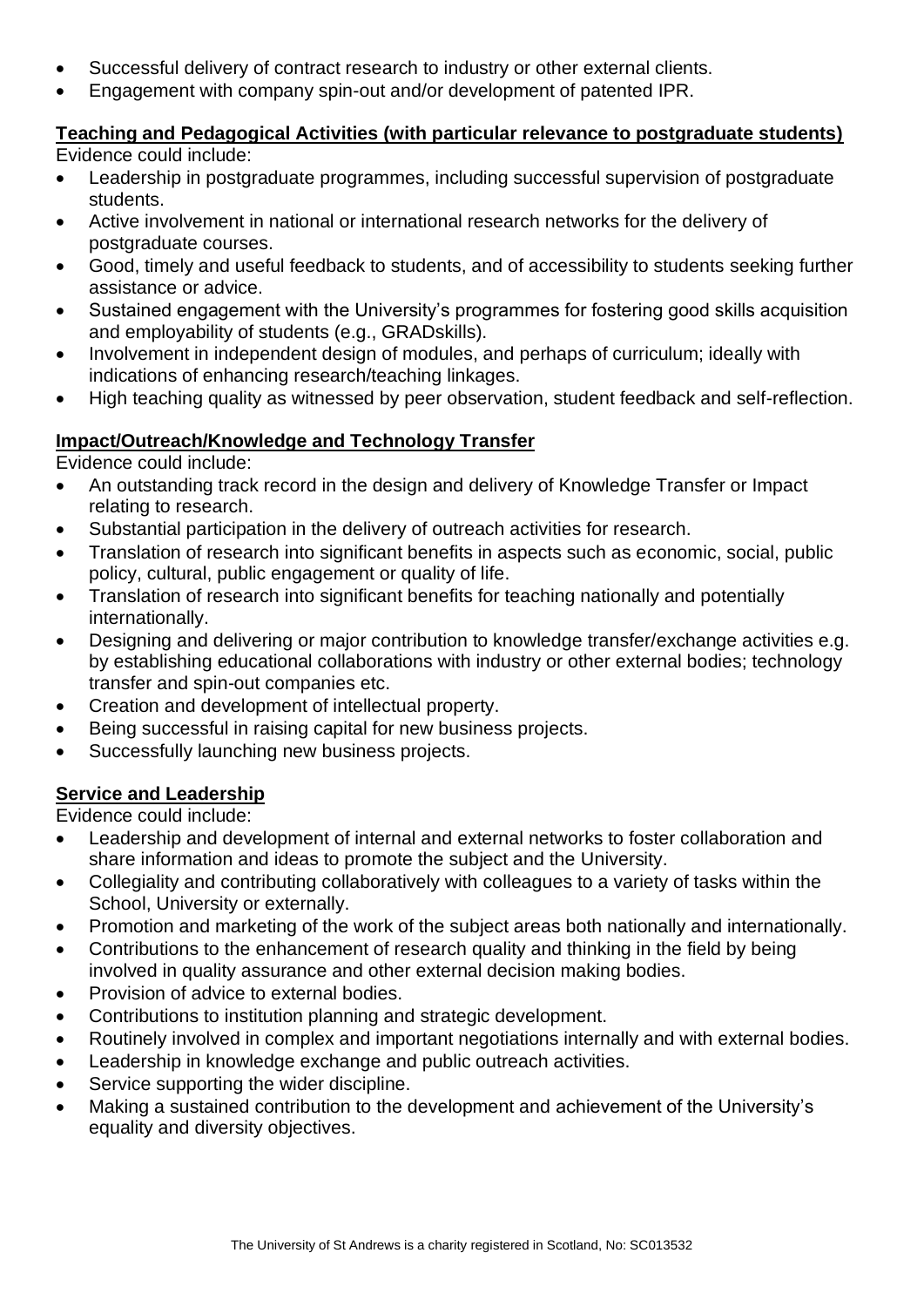#### **Appendix IX: Education Focused Promotions Criteria Comparisons 2021**

When looking at promotion, the University takes into account four broad areas as outlined below. It is recognised, however, that not all of the activities and responsibilities in each section listed below will be fulfilled to the same degree by every applicant. Applicants should therefore articulate, supported by appropriate evidence, where they consider their major and minor contributions to be in each of the four sections. In the case of Education-focused colleagues, teaching, pedagogical activities, service and leadership are the key components of the role, while research (which may be disciplinary, inter-disciplinary or pedagogical) should normally take up no more than about 10-15% of an individual's time. E-focused colleagues will be able to demonstrate that their research informs their teaching and has an impact at University, national or international levels as appropriate to their role. In addition to the criteria set out below, collegiality is seen as a relevant factor in promotion at every level.

Colleagues are reminded that the University does not rely on MEQs alone as evidence of good teaching: candidates for promotion are encouraged to provide a variety of supporting material in addition to MEQs, such as self-reflection and peer feedback on their teaching. Guidance on how to interpret and use MEQ feedback is available via:-

| https://www.st-andrews.ac.uk/assets/university/education/documents/academic-monitoring/megs/how-to-interpret-and-use-meg-feedback.pdf |  |  |
|---------------------------------------------------------------------------------------------------------------------------------------|--|--|
|                                                                                                                                       |  |  |

<span id="page-24-0"></span>

| Lecturer (Grade 7)                                                                                                                                             | <b>Senior Lecturer (Grade 8)</b>                                                                                                                                          | <b>Professor (Grade 9)</b>                                                                                                                                                                                                           |
|----------------------------------------------------------------------------------------------------------------------------------------------------------------|---------------------------------------------------------------------------------------------------------------------------------------------------------------------------|--------------------------------------------------------------------------------------------------------------------------------------------------------------------------------------------------------------------------------------|
| <b>Teaching and Pedagogical Activities</b>                                                                                                                     | <b>Teaching and Pedagogical Activities</b>                                                                                                                                | <b>Teaching and Pedagogical Activities</b>                                                                                                                                                                                           |
| Recognising not all activities will apply,<br>evidence could include:                                                                                          | Recognising not all activities will apply,<br>evidence could include:                                                                                                     | Recognising not all activities will apply,<br>evidence could include:                                                                                                                                                                |
| Delivering excellent teaching quality as<br>evidenced by student feedback, peer<br>review and self-reflection.<br>Using a substantial and diverse range        | Demonstrating an appropriate and<br>conscientious application of evidence-informed<br>pedagogical approaches to advance student<br>learning within own teaching practice. | Demonstrable sustained personal professional<br>development in learning and teaching. Being<br>actively involved with developing and delivering<br>University programmes for CEED or<br>GRAD skills; engagement at a suitably senior |
| of assessment modes, carefully chosen<br>to be appropriate to the particular<br>subject and level and to instil and<br>assess appropriate subject-specific and | Advancing pedagogical knowledge through<br>theoretical, empirical and/or translational<br>research within their field of expertise.                                       | level with AdvanceHE or Enhancement Theme<br>activities, and other examples of successful<br>ongoing professional development in learning<br>and teaching.                                                                           |
| generic skills.                                                                                                                                                | Inspiring, informing and supporting peers,<br>within and beyond their own institution, to                                                                                 | Development of teaching materials for external<br>as well as internal use, with demonstrable                                                                                                                                         |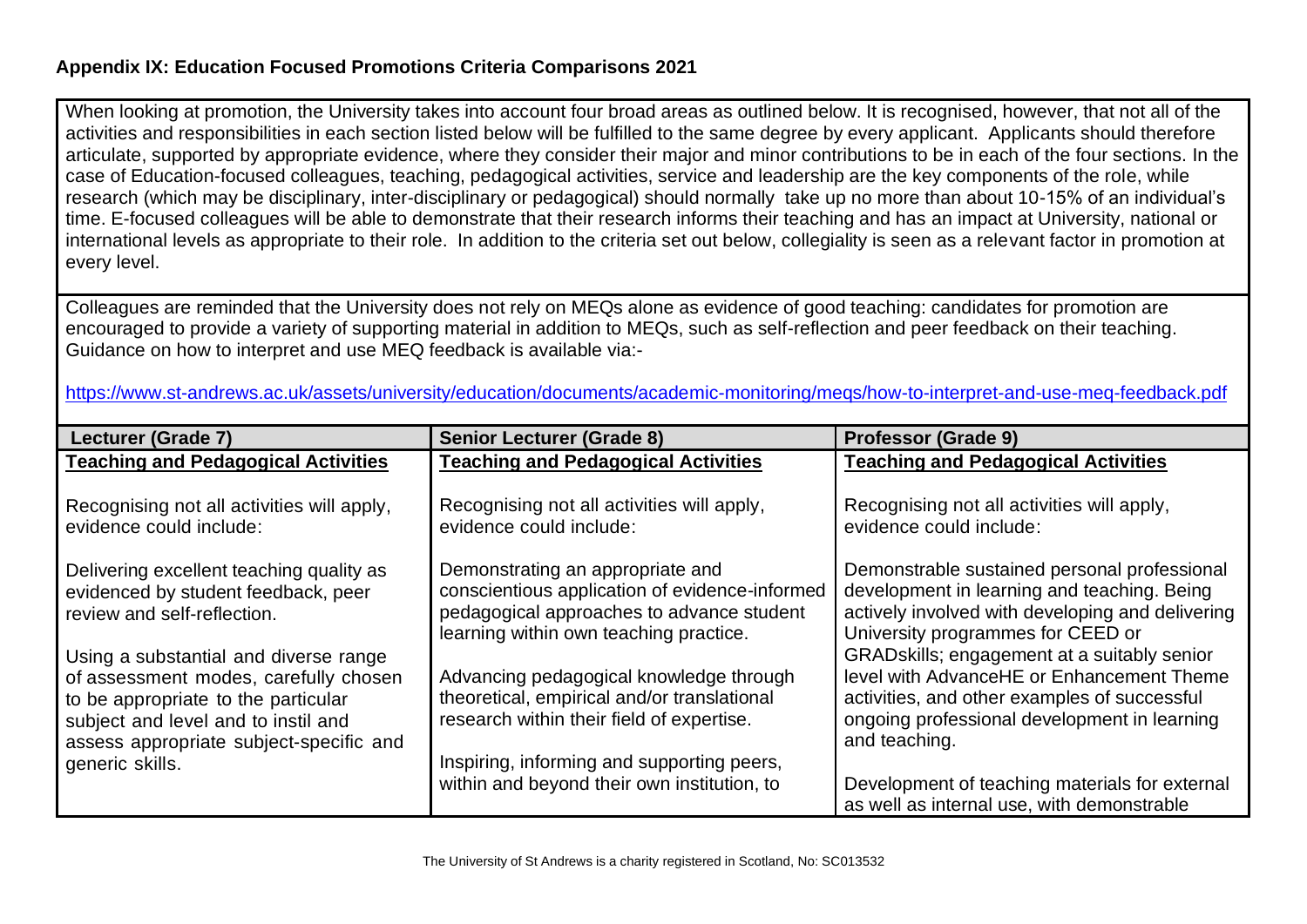| Demonstrating that teaching is<br>adopt evidence-informed approaches to their<br>uptake in the discipline at a national level or<br>informed by relevant up-to-date<br>teaching practice.<br>more widely.<br>research in the appropriate subject<br>Is recognised for their expertise in teaching<br>Is recognised for their expertise in teaching and<br>area.<br>and learning, supporting the development of<br>learning, supporting the development of active<br>active communities of practice within the<br>communities of practice within and beyond the<br>Successful responsibility within a<br>University.<br>University.<br>School or in an interdisciplinary<br>context for leading and developing a<br>Planning and introducing a high level of<br>Demonstrating excellence, not only at module<br>module.<br>sustained development and delivery of<br>or programme level, but in curriculum<br>learning and teaching<br>improvement at institutional level.<br>Good, timely and useful feedback to<br>activities at School level.<br>students; a record of working to ensure<br>Planning and introducing a high level of<br>that feedback is understood and<br>sustained development and delivery of learning<br>The independent design of modules with<br>incorporated into students' practice as<br>and teaching activities at institutional level.<br>indicators of research/teaching linkages,<br>far as possible.<br>Successful responsibility within a School or in<br>Substantial track record of research-led<br>an interdisciplinary context for leading and<br>Proactively monitoring the student<br>module and programme design.<br>developing a programme(s) of study.<br>teaching and learning experience,<br>responding in a timely and professional |
|---------------------------------------------------------------------------------------------------------------------------------------------------------------------------------------------------------------------------------------------------------------------------------------------------------------------------------------------------------------------------------------------------------------------------------------------------------------------------------------------------------------------------------------------------------------------------------------------------------------------------------------------------------------------------------------------------------------------------------------------------------------------------------------------------------------------------------------------------------------------------------------------------------------------------------------------------------------------------------------------------------------------------------------------------------------------------------------------------------------------------------------------------------------------------------------------------------------------------------------------------------------------------------------------------------------------------------------------------------------------------------------------------------------------------------------------------------------------------------------------------------------------------------------------------------------------------------------------------------------------------------------------------------------------------------------------------------------------------------------------------------------------------------|
|                                                                                                                                                                                                                                                                                                                                                                                                                                                                                                                                                                                                                                                                                                                                                                                                                                                                                                                                                                                                                                                                                                                                                                                                                                                                                                                                                                                                                                                                                                                                                                                                                                                                                                                                                                                 |
|                                                                                                                                                                                                                                                                                                                                                                                                                                                                                                                                                                                                                                                                                                                                                                                                                                                                                                                                                                                                                                                                                                                                                                                                                                                                                                                                                                                                                                                                                                                                                                                                                                                                                                                                                                                 |
|                                                                                                                                                                                                                                                                                                                                                                                                                                                                                                                                                                                                                                                                                                                                                                                                                                                                                                                                                                                                                                                                                                                                                                                                                                                                                                                                                                                                                                                                                                                                                                                                                                                                                                                                                                                 |
|                                                                                                                                                                                                                                                                                                                                                                                                                                                                                                                                                                                                                                                                                                                                                                                                                                                                                                                                                                                                                                                                                                                                                                                                                                                                                                                                                                                                                                                                                                                                                                                                                                                                                                                                                                                 |
|                                                                                                                                                                                                                                                                                                                                                                                                                                                                                                                                                                                                                                                                                                                                                                                                                                                                                                                                                                                                                                                                                                                                                                                                                                                                                                                                                                                                                                                                                                                                                                                                                                                                                                                                                                                 |
|                                                                                                                                                                                                                                                                                                                                                                                                                                                                                                                                                                                                                                                                                                                                                                                                                                                                                                                                                                                                                                                                                                                                                                                                                                                                                                                                                                                                                                                                                                                                                                                                                                                                                                                                                                                 |
|                                                                                                                                                                                                                                                                                                                                                                                                                                                                                                                                                                                                                                                                                                                                                                                                                                                                                                                                                                                                                                                                                                                                                                                                                                                                                                                                                                                                                                                                                                                                                                                                                                                                                                                                                                                 |
|                                                                                                                                                                                                                                                                                                                                                                                                                                                                                                                                                                                                                                                                                                                                                                                                                                                                                                                                                                                                                                                                                                                                                                                                                                                                                                                                                                                                                                                                                                                                                                                                                                                                                                                                                                                 |
|                                                                                                                                                                                                                                                                                                                                                                                                                                                                                                                                                                                                                                                                                                                                                                                                                                                                                                                                                                                                                                                                                                                                                                                                                                                                                                                                                                                                                                                                                                                                                                                                                                                                                                                                                                                 |
|                                                                                                                                                                                                                                                                                                                                                                                                                                                                                                                                                                                                                                                                                                                                                                                                                                                                                                                                                                                                                                                                                                                                                                                                                                                                                                                                                                                                                                                                                                                                                                                                                                                                                                                                                                                 |
|                                                                                                                                                                                                                                                                                                                                                                                                                                                                                                                                                                                                                                                                                                                                                                                                                                                                                                                                                                                                                                                                                                                                                                                                                                                                                                                                                                                                                                                                                                                                                                                                                                                                                                                                                                                 |
|                                                                                                                                                                                                                                                                                                                                                                                                                                                                                                                                                                                                                                                                                                                                                                                                                                                                                                                                                                                                                                                                                                                                                                                                                                                                                                                                                                                                                                                                                                                                                                                                                                                                                                                                                                                 |
|                                                                                                                                                                                                                                                                                                                                                                                                                                                                                                                                                                                                                                                                                                                                                                                                                                                                                                                                                                                                                                                                                                                                                                                                                                                                                                                                                                                                                                                                                                                                                                                                                                                                                                                                                                                 |
|                                                                                                                                                                                                                                                                                                                                                                                                                                                                                                                                                                                                                                                                                                                                                                                                                                                                                                                                                                                                                                                                                                                                                                                                                                                                                                                                                                                                                                                                                                                                                                                                                                                                                                                                                                                 |
|                                                                                                                                                                                                                                                                                                                                                                                                                                                                                                                                                                                                                                                                                                                                                                                                                                                                                                                                                                                                                                                                                                                                                                                                                                                                                                                                                                                                                                                                                                                                                                                                                                                                                                                                                                                 |
|                                                                                                                                                                                                                                                                                                                                                                                                                                                                                                                                                                                                                                                                                                                                                                                                                                                                                                                                                                                                                                                                                                                                                                                                                                                                                                                                                                                                                                                                                                                                                                                                                                                                                                                                                                                 |
|                                                                                                                                                                                                                                                                                                                                                                                                                                                                                                                                                                                                                                                                                                                                                                                                                                                                                                                                                                                                                                                                                                                                                                                                                                                                                                                                                                                                                                                                                                                                                                                                                                                                                                                                                                                 |
|                                                                                                                                                                                                                                                                                                                                                                                                                                                                                                                                                                                                                                                                                                                                                                                                                                                                                                                                                                                                                                                                                                                                                                                                                                                                                                                                                                                                                                                                                                                                                                                                                                                                                                                                                                                 |
| Significant contributions to the development<br>Significant contributions to the development of<br>manner to concerns about course                                                                                                                                                                                                                                                                                                                                                                                                                                                                                                                                                                                                                                                                                                                                                                                                                                                                                                                                                                                                                                                                                                                                                                                                                                                                                                                                                                                                                                                                                                                                                                                                                                              |
| of teaching and learning strategies in the<br>teaching and learning strategies in the School<br>design, context and delivery (at                                                                                                                                                                                                                                                                                                                                                                                                                                                                                                                                                                                                                                                                                                                                                                                                                                                                                                                                                                                                                                                                                                                                                                                                                                                                                                                                                                                                                                                                                                                                                                                                                                                |
| University, at national and international level.<br>and the University.<br>programme, year or module level).                                                                                                                                                                                                                                                                                                                                                                                                                                                                                                                                                                                                                                                                                                                                                                                                                                                                                                                                                                                                                                                                                                                                                                                                                                                                                                                                                                                                                                                                                                                                                                                                                                                                    |
|                                                                                                                                                                                                                                                                                                                                                                                                                                                                                                                                                                                                                                                                                                                                                                                                                                                                                                                                                                                                                                                                                                                                                                                                                                                                                                                                                                                                                                                                                                                                                                                                                                                                                                                                                                                 |
| Development of teaching materials for internal<br>Active participation at School or<br>Leadership at University level in advancing                                                                                                                                                                                                                                                                                                                                                                                                                                                                                                                                                                                                                                                                                                                                                                                                                                                                                                                                                                                                                                                                                                                                                                                                                                                                                                                                                                                                                                                                                                                                                                                                                                              |
| University level in introducing innovative<br>use, with demonstrable uptake in the<br>innovative improvements for the enhancement                                                                                                                                                                                                                                                                                                                                                                                                                                                                                                                                                                                                                                                                                                                                                                                                                                                                                                                                                                                                                                                                                                                                                                                                                                                                                                                                                                                                                                                                                                                                                                                                                                               |
| improvements for the enhancement of<br>discipline.<br>of student learning. These might include                                                                                                                                                                                                                                                                                                                                                                                                                                                                                                                                                                                                                                                                                                                                                                                                                                                                                                                                                                                                                                                                                                                                                                                                                                                                                                                                                                                                                                                                                                                                                                                                                                                                                  |
| student learning and/or engagement.<br>undergraduate curriculum redesign, design of                                                                                                                                                                                                                                                                                                                                                                                                                                                                                                                                                                                                                                                                                                                                                                                                                                                                                                                                                                                                                                                                                                                                                                                                                                                                                                                                                                                                                                                                                                                                                                                                                                                                                             |
| Sustained engagement with the University's<br>These might include undergraduate<br>taught postgraduate courses to meet both<br>programmes for fostering good skills                                                                                                                                                                                                                                                                                                                                                                                                                                                                                                                                                                                                                                                                                                                                                                                                                                                                                                                                                                                                                                                                                                                                                                                                                                                                                                                                                                                                                                                                                                                                                                                                             |
| curriculum redesign, design of taught<br>School and University strategic goals, and<br>acquisition and employability of<br>postgraduate courses to meet both                                                                                                                                                                                                                                                                                                                                                                                                                                                                                                                                                                                                                                                                                                                                                                                                                                                                                                                                                                                                                                                                                                                                                                                                                                                                                                                                                                                                                                                                                                                                                                                                                    |
| development of e-learning resources.<br>School and University strategic goals,<br>undergraduates and/or postgraduates (e.g.                                                                                                                                                                                                                                                                                                                                                                                                                                                                                                                                                                                                                                                                                                                                                                                                                                                                                                                                                                                                                                                                                                                                                                                                                                                                                                                                                                                                                                                                                                                                                                                                                                                     |
| <b>GRADskills, Student Development, Careers</b><br>and development of e-learning<br>Leadership role(s) in national bodies or learned                                                                                                                                                                                                                                                                                                                                                                                                                                                                                                                                                                                                                                                                                                                                                                                                                                                                                                                                                                                                                                                                                                                                                                                                                                                                                                                                                                                                                                                                                                                                                                                                                                            |
| initiatives).<br>societies for the enhancement of student<br>resources.                                                                                                                                                                                                                                                                                                                                                                                                                                                                                                                                                                                                                                                                                                                                                                                                                                                                                                                                                                                                                                                                                                                                                                                                                                                                                                                                                                                                                                                                                                                                                                                                                                                                                                         |
| learning and/or adult learning pedagogies, such                                                                                                                                                                                                                                                                                                                                                                                                                                                                                                                                                                                                                                                                                                                                                                                                                                                                                                                                                                                                                                                                                                                                                                                                                                                                                                                                                                                                                                                                                                                                                                                                                                                                                                                                 |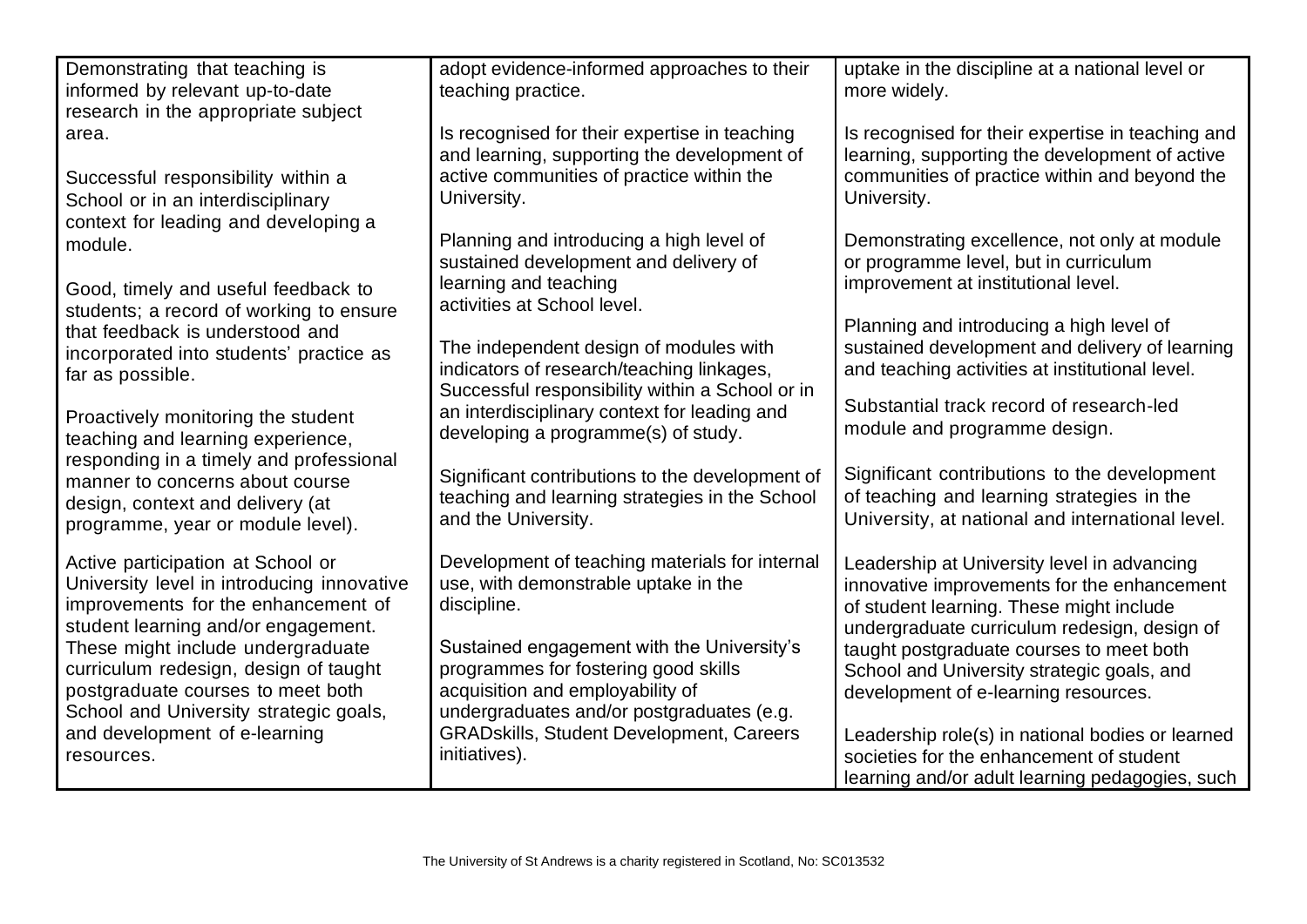| Supporting a collegial and collaborative | Leadership at the School or University levels in | as AdvanceHE, Society for Research in Higher     |
|------------------------------------------|--------------------------------------------------|--------------------------------------------------|
| educational culture across School        | introducing innovative improvements for the      | Education and so on.                             |
| teaching staff, for example, through     | enhancement of student learning and/or           |                                                  |
| supporting of peer support activities,   | engagement. These might include                  | Leadership role in advancing sector-wide         |
| supporting development of teaching, or   | undergraduate curriculum redesign, design of     | collaboration and educational reform at a        |
| supporting curriculum reform activities. | taught postgraduate courses to meet both         | national and/or international level.             |
|                                          | School and University strategic goals, and       |                                                  |
| Contributing to the development and      | development of e-learning resources              | Spearheading the development of special          |
| implementation of learning and teaching  |                                                  | teaching duties (eg access courses, continuing   |
| strategies in the School and University. | Active participation in national initiatives,    | education, staff development activities).        |
|                                          | bodies or learned societies for the              |                                                  |
| Development of teaching materials for    | enhancement of student learning and/or           | Successful responsibility within a School or in  |
| internal and possibly external use.      | adult learning pedagogies, such as               | an interdisciplinary context for leading and     |
|                                          | Enhancement Themes, AdvanceHE, or                | developing a programme(s) of study.              |
| Participating in an exchange of teaching | Society for Research in Higher Education.        |                                                  |
| experiences and ideas with colleagues    |                                                  | Successful responsibility for leadership,        |
| and the wider higher education           |                                                  | development, or quality of (aspects of) teaching |
| community.                               |                                                  | and learning across a faculty or more widely.    |
|                                          |                                                  | Active, high-quality participation in national   |
| Engagement with the University's         |                                                  | initiatives and dialogues, bodies or learned     |
| programmes for fostering good skills     |                                                  | societies for the enhancement of student         |
| acquisition and employability of         |                                                  | learning and/or adult learning pedagogies, such  |
| undergraduates and/or postgraduates      |                                                  | as Enhancement Themes, AdvanceHE, Society        |
| (e.g. GRADskills, Student Development,   |                                                  | for Research in Higher Education and so on.      |
| Careers initiatives).                    |                                                  |                                                  |
|                                          |                                                  | Publications in pedagogic or educational outlets |
| Pro-active, reflective involvement in    |                                                  | of national or greater significance.             |
| special teaching duties (eg access       |                                                  |                                                  |
| courses, continuing education, staff     |                                                  | Receiving a peer-reviewed prize for teaching     |
| development activities).                 |                                                  | and learning from a professional or learned      |
|                                          |                                                  | society.                                         |
| Achievement of a teaching qualification  |                                                  |                                                  |
| or peer-reviewed professional teaching   |                                                  |                                                  |
| fellowship.                              |                                                  |                                                  |
|                                          |                                                  |                                                  |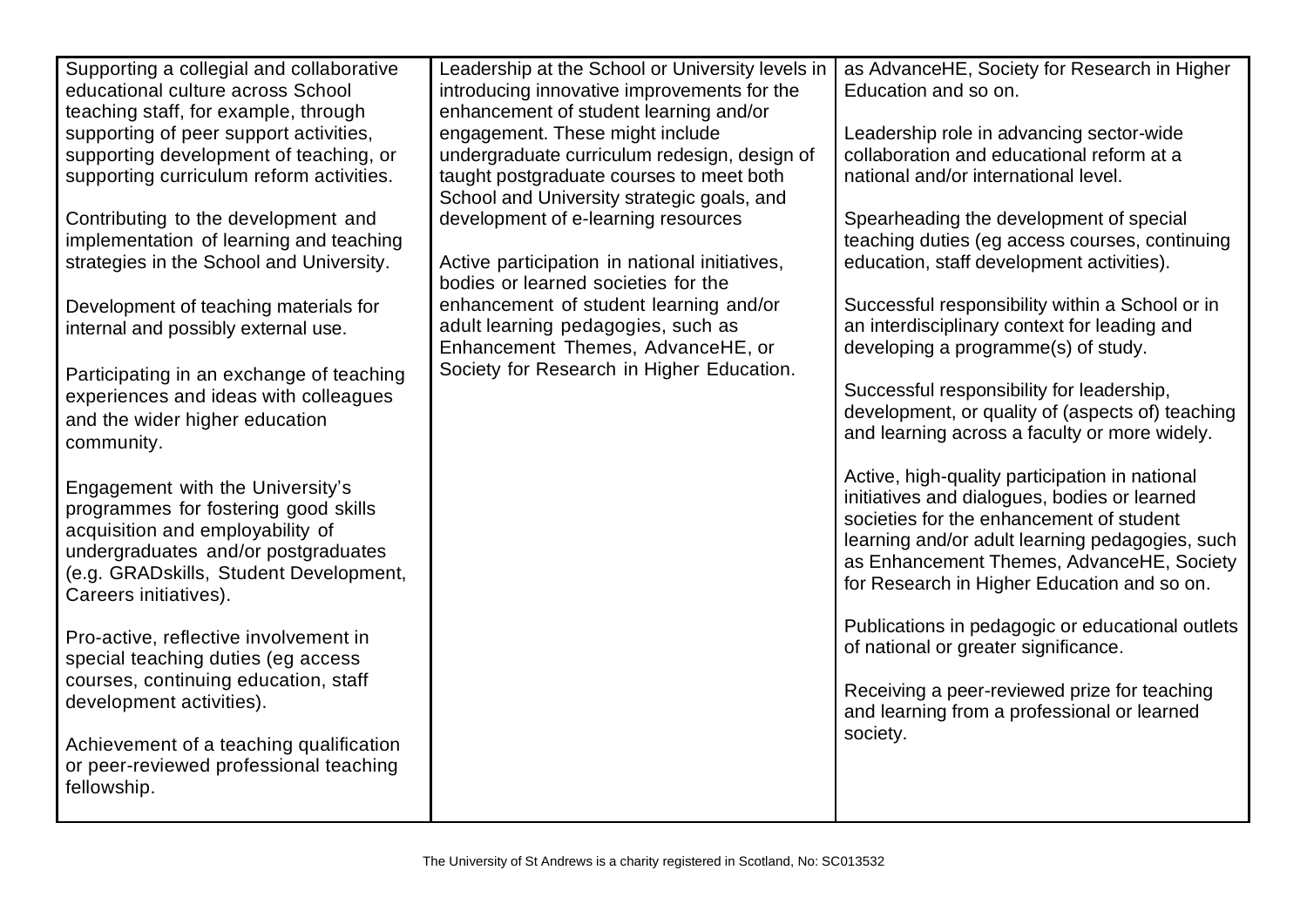| Receiving a University prize for teaching<br>and learning. | Peer reviewed conference papers or workshops<br>at external higher education or educational<br>conferences, with evidence of engagement.                                                          |
|------------------------------------------------------------|---------------------------------------------------------------------------------------------------------------------------------------------------------------------------------------------------|
|                                                            | A formally assessed senior or principal<br>fellowship associated with teaching and<br>learning or professional / practitioner (rather<br>than academic) engagement in the relevant<br>discipline. |

| <b>Service and Leadership</b>                                                                                                                                                                                                            | <b>Service and Leadership</b>                                                                                                                                                                                               | <b>Service and Leadership</b>                                                                                                                                                                                                                               |
|------------------------------------------------------------------------------------------------------------------------------------------------------------------------------------------------------------------------------------------|-----------------------------------------------------------------------------------------------------------------------------------------------------------------------------------------------------------------------------|-------------------------------------------------------------------------------------------------------------------------------------------------------------------------------------------------------------------------------------------------------------|
| Recognising not all activities will apply,<br>and that for E-focused colleagues, Service<br>and Leadership related to teaching is a<br>Key Area, evidence could include:                                                                 | Recognising not all activities will apply, and<br>that for E-focused colleagues, Service and<br>Leadership related to teaching is a Key Area,<br>evidence could include:                                                    | Recognising not all activities will apply, and<br>that for E-focused colleagues, Service and<br>Leadership related to teaching is a Key Area,<br>evidence could include:                                                                                    |
| Effectively undertaking specific School<br>roles at an appropriate level such as<br>Advisor of studies or seminar<br>programme organiser.<br>Involvement in initiatives that contribute to<br>the success, reputation or standing of the | Effectively undertaking specific<br>School/University roles at an appropriate level<br>such as Director of<br>Teaching/Admissions, Pro-Dean, EDI Officer,<br>Wellbeing Officer including Deputy roles in<br>larger Schools. | Effective leadership, responsibility and<br>administrative competence at a high level for<br>specific areas of activity within the<br>School/University (e.g. Director of Teaching,<br>Head of School).<br>Successful leadership of large-scale initiatives |
| University (broadly defined).                                                                                                                                                                                                            | Successful leadership of initiatives that<br>contribute to the success, reputation or                                                                                                                                       | that contribute to the success, reputation or<br>standing of the University (broadly defined).                                                                                                                                                              |
| Demonstrating excellent contributions<br>to successful teaching or<br>administrative projects and teams.                                                                                                                                 | standing of the University (broadly defined).<br>Successful leadership of, or pivotal<br>contributions to, successful teaching or                                                                                           | Responsibility for highly successful, large-scale<br>teaching and administrative projects and teams.                                                                                                                                                        |
| Contributing significantly to the<br>continuous improvement of the<br>School's/University's student<br>experience.                                                                                                                       | administrative<br>projects and teams.                                                                                                                                                                                       | Taking a strategic and high-level role in the<br>continuous improvement and innovation of the<br>University's student experience.                                                                                                                           |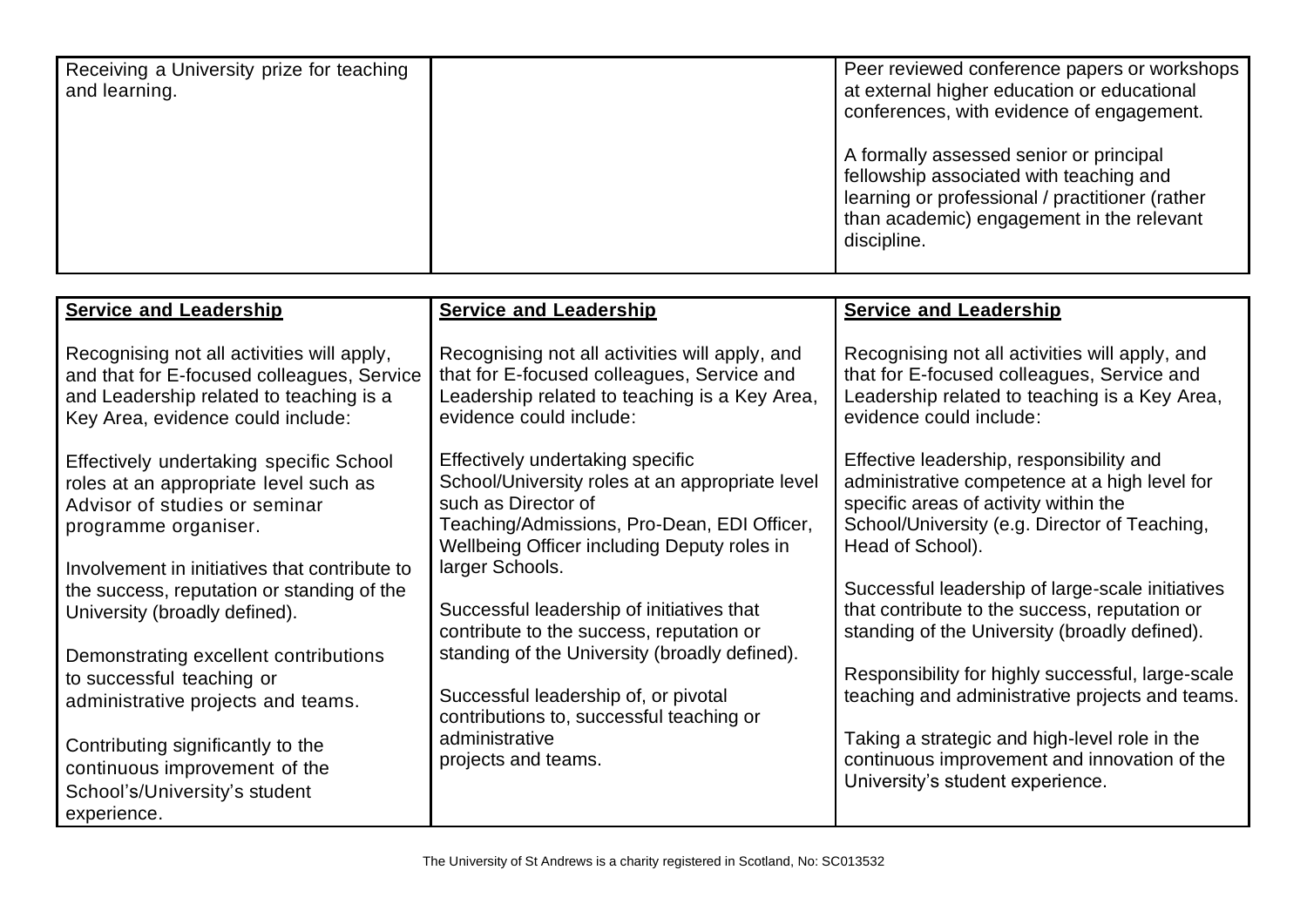| Making a sustained contribution to the<br>development and achievement of the<br>School/University's equality and diversity<br>objectives.<br>Developing links with external contacts<br>such as other educational institutions,<br>employers and professional bodies to<br>foster collaboration.<br>Providing leadership of teaching in<br>teams at module level.<br>Active participation within external<br>networks and learned societies, for<br>example with<br>Advanced HE or other professionals in<br>the discipline.<br>Active participation in education consortia<br>and networks within or across disciplines<br>and/or institutions.<br>Acting as a mentor to peers and<br>colleagues. | Taking a leading role in the continuous<br>improvement of the School's/University's<br>student experience.<br>Making a sustained and significant contribution<br>to the development and achievement of the<br>School/University's equality and diversity<br>objectives.<br>Responsibility for links with external contacts<br>such as other educational institutions,<br>employers and<br>professional bodies to foster collaboration.<br>Serving as an external examiner to other<br>institutions and providing professional advice.<br>Leadership of external networks and learned<br>societies, for example with the Higher<br>Education Academy or other professionals in<br>the discipline.<br>Leadership in education consortia and<br>networks within or across disciplines and/or<br>institutions.<br>Contribution to the development and<br>performance of other colleagues through<br>coaching, mentoring and peer support. | Playing a leading role in the development and<br>achievement of the University's equality and<br>diversity objectives.<br>Contribution to peer review bodies, committees,<br>professional organisations, learned societies,<br>government committees or Research Councils.<br>Promotion of the work of the Department,<br>School and University across the UK and<br>internationally.<br>Effective contribution to the University through<br>leading or contributing to broader processes,<br>governance and/or project activities.<br>Leadership role in advancing sector-wide<br>collaboration and educational reform at a<br>national and/or international level.<br>Contributing to coaching and mentoring<br>initiatives for leadership development. |
|----------------------------------------------------------------------------------------------------------------------------------------------------------------------------------------------------------------------------------------------------------------------------------------------------------------------------------------------------------------------------------------------------------------------------------------------------------------------------------------------------------------------------------------------------------------------------------------------------------------------------------------------------------------------------------------------------|---------------------------------------------------------------------------------------------------------------------------------------------------------------------------------------------------------------------------------------------------------------------------------------------------------------------------------------------------------------------------------------------------------------------------------------------------------------------------------------------------------------------------------------------------------------------------------------------------------------------------------------------------------------------------------------------------------------------------------------------------------------------------------------------------------------------------------------------------------------------------------------------------------------------------------------|-----------------------------------------------------------------------------------------------------------------------------------------------------------------------------------------------------------------------------------------------------------------------------------------------------------------------------------------------------------------------------------------------------------------------------------------------------------------------------------------------------------------------------------------------------------------------------------------------------------------------------------------------------------------------------------------------------------------------------------------------------------|
| <b>Research and Scholarship</b>                                                                                                                                                                                                                                                                                                                                                                                                                                                                                                                                                                                                                                                                    | <b>Research and Scholarship</b>                                                                                                                                                                                                                                                                                                                                                                                                                                                                                                                                                                                                                                                                                                                                                                                                                                                                                                       | <b>Research and Scholarship</b>                                                                                                                                                                                                                                                                                                                                                                                                                                                                                                                                                                                                                                                                                                                           |
| Recognising not all activities will<br>apply, and that for E-focused<br>colleagues, Research and                                                                                                                                                                                                                                                                                                                                                                                                                                                                                                                                                                                                   | Recognising not all activities will apply,<br>and that for E-focused colleagues,<br>Research and Scholarship should                                                                                                                                                                                                                                                                                                                                                                                                                                                                                                                                                                                                                                                                                                                                                                                                                   | Recognising not all activities will apply,<br>and that for E-focused colleagues,<br>Research and Scholarship should                                                                                                                                                                                                                                                                                                                                                                                                                                                                                                                                                                                                                                       |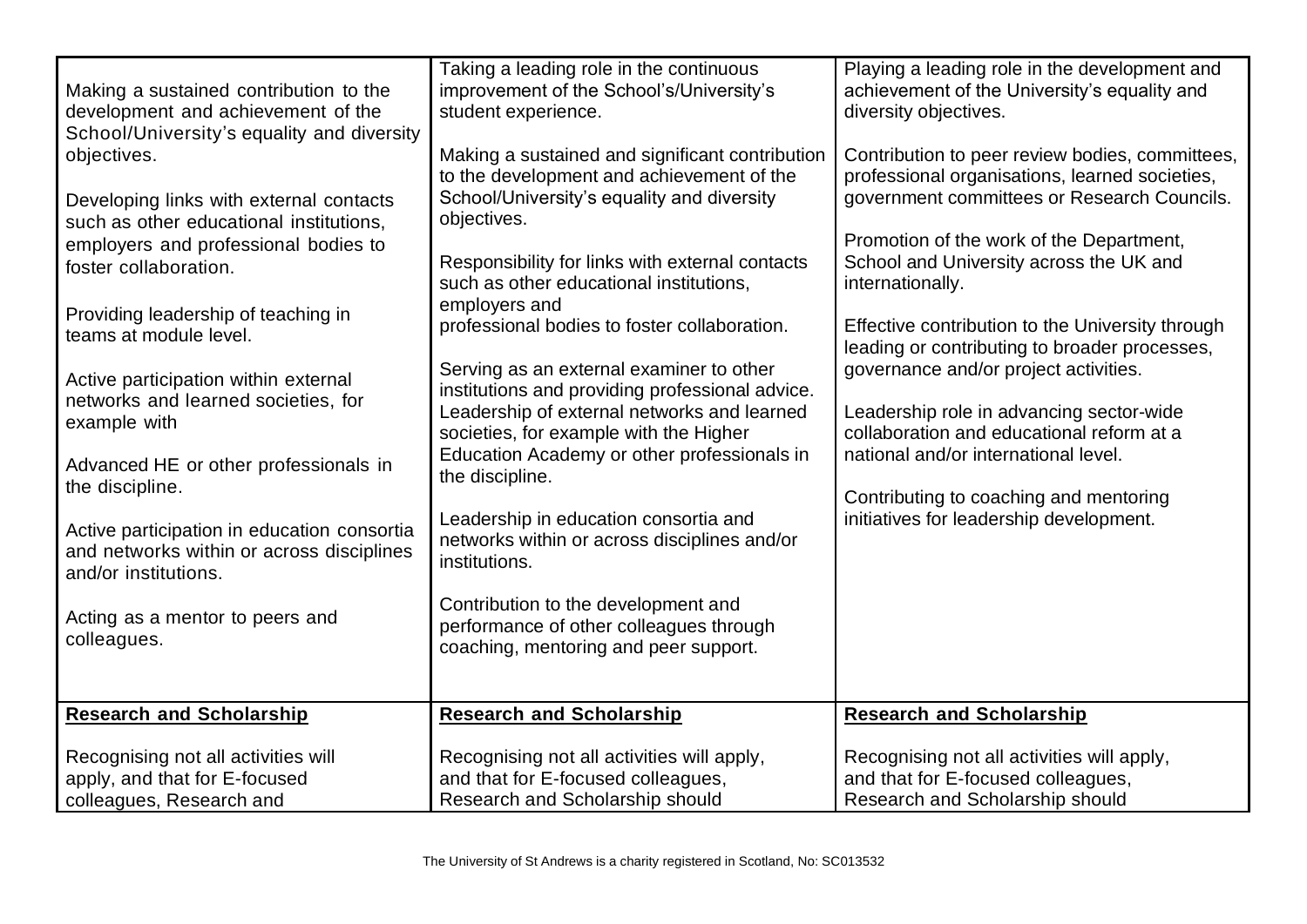| Scholarship should normally make                | normally make up no more than 10%-              | normally make up no more than 10%-               |
|-------------------------------------------------|-------------------------------------------------|--------------------------------------------------|
| up no more than 10%-15% of their                | 15% of their activities, evidence could         | 15% of their activities, evidence could          |
| activities, evidence could include, in          | include, in relation to disciplinary,           | include, in relation to disciplinary,            |
| relation to disciplinary,                       | interdisciplinary or pedagogic research:        | interdisciplinary or pedagogic research:         |
| interdisciplinary or pedagogic                  |                                                 |                                                  |
| research:                                       | An excellent reputation for innovation and      | An outstanding and sustained reputation for      |
|                                                 | research output of a quality that is at least   | innovation and research output of a quality that |
| A growing reputation for innovation and         | nationally excellent in terms of originality,   | is world-leading and meets the highest           |
| research output of a quality that is            | significance and rigor. Research at this level  | standards of excellence in terms of originality, |
| nationally recognised in terms of               | contributes by generating, for example, new     | significance and rigor. Research at this level   |
| originality, significance and rigor.            | methods, new practices, new theoretical         | contributes by generating, for example, new      |
| Research at this level contributes by           | frameworks, new fundamental understandings      | methods, new practices, new theoretical          |
| generating, for example, new methods,           | and is expected to have made a highly           | frameworks, new fundamental understandings,      |
| new practices, new theoretical                  | significant contribution to the area. Pedagogic | and is expected to have made a highly            |
| frameworks, new fundamental                     | research outputs might include textbooks,       | significant contribution to the area. Pedagogic  |
| understandings and is expected to have          | conferences and other research-informed         |                                                  |
| made a highly significant contribution to       | outputs such as a substantial contribution to   | research outputs might include textbooks,        |
| the area. Pedagogic research outputs            | curriculum design.                              | conferences and other research-informed          |
| might include textbooks, conferences            |                                                 | outputs such as a substantial contribution to    |
|                                                 |                                                 | curriculum design.                               |
| and other research-informed outputs             | A published monograph (practical or             |                                                  |
| such as a substantial contribution to           | theoretical). Acting as a reviewer for well-    | A published monograph (practical or              |
| curriculum design.                              | regarded journals.                              | theoretical), or editorship of a substantial     |
|                                                 |                                                 | educational volume, with evidence of positive    |
| Securing internal funding for                   | Securing external funding for pedagogical       | critical reception.                              |
| pedagogical research activities or              | research activities or making credible attempts |                                                  |
| making credible attempts to do so.              | to do so.                                       | Sustained success in attracting external funding |
|                                                 |                                                 | for pedagogical research or educational          |
| Contributions to national and international     | Contributions to and organisation of national   | development.                                     |
| conferences, other scholarly networks and       | and international conferences, other scholarly  |                                                  |
| summer schools from an educational              | networks and summer schools, including from     | Major/leadership roles in international          |
| perspective.                                    | an educational perspective.                     | conferences, other scholarly networks and        |
|                                                 |                                                 | summer schools from an educational               |
| <b>Supporting School/University initiatives</b> | Publications in pedagogic or educational        | perspective.                                     |
| in respect of PGR Students and                  | outlets of national significance.               |                                                  |
| postdoctoral researchers.                       |                                                 |                                                  |
|                                                 |                                                 |                                                  |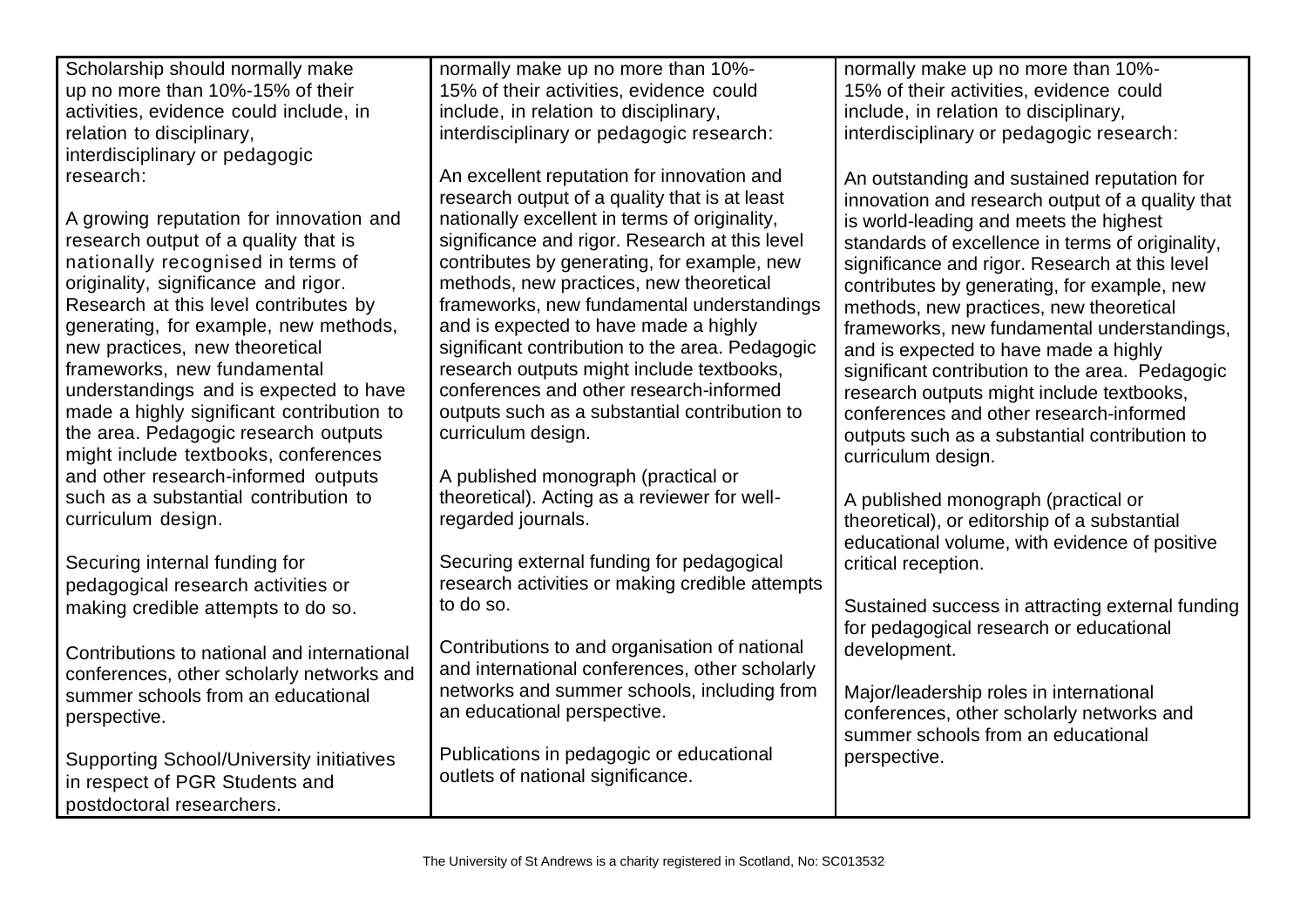|                                              | Peer reviewed conference papers or                                | Provision of specialist advice based on                                                                                    |
|----------------------------------------------|-------------------------------------------------------------------|----------------------------------------------------------------------------------------------------------------------------|
|                                              | workshops at external higher education or                         | personal research/scholarship leadership to                                                                                |
|                                              | education conferences, with indication of                         | outside agencies via committees, advisory                                                                                  |
|                                              | engagement.                                                       | boards, and consultancy.                                                                                                   |
|                                              |                                                                   |                                                                                                                            |
|                                              |                                                                   | Leading contributions to the development and<br>implementation of the education strategy for the<br>University and School. |
|                                              |                                                                   | Invitations to provide named international<br>lectures, plenary conference talks or other<br>major presentations.          |
|                                              |                                                                   | National and international distinctions and<br>prizes.                                                                     |
|                                              |                                                                   | Demonstrating distinguished scholarship in<br>relevant discipline.                                                         |
|                                              |                                                                   | Election to fellowship of national academies<br>and/or professional societies.                                             |
|                                              |                                                                   | Invited visiting appointments to external<br>institutions.                                                                 |
| Impact/Outreach/Knowledge and                | Impact/Outreach/Knowledge and                                     | Impact/Outreach/Knowledge and                                                                                              |
| <b>Technology Transfer</b>                   | <b>Technology</b>                                                 | <b>Technology</b>                                                                                                          |
|                                              | <b>Transfer</b>                                                   | <b>Transfer</b>                                                                                                            |
| Recognising not all activities will apply,   |                                                                   |                                                                                                                            |
| evidence could include:                      | Recognising not all activities will apply,                        | Recognising not all activities will apply,                                                                                 |
|                                              | evidence could include:                                           | evidence could include:                                                                                                    |
| Engagement in design and delivery of         |                                                                   |                                                                                                                            |
| Knowledge Transfer or Impact narratives      | Effectiveness in design and delivery of                           | Sustained effectiveness in design and delivery                                                                             |
| relating to research outreach activities for | Knowledge Transfer or Impact narratives                           | of Knowledge Transfer or Impact narratives                                                                                 |
| the subject area.                            | relating to research outreach activities for the<br>subject area. | relating to<br>research that has international impact.                                                                     |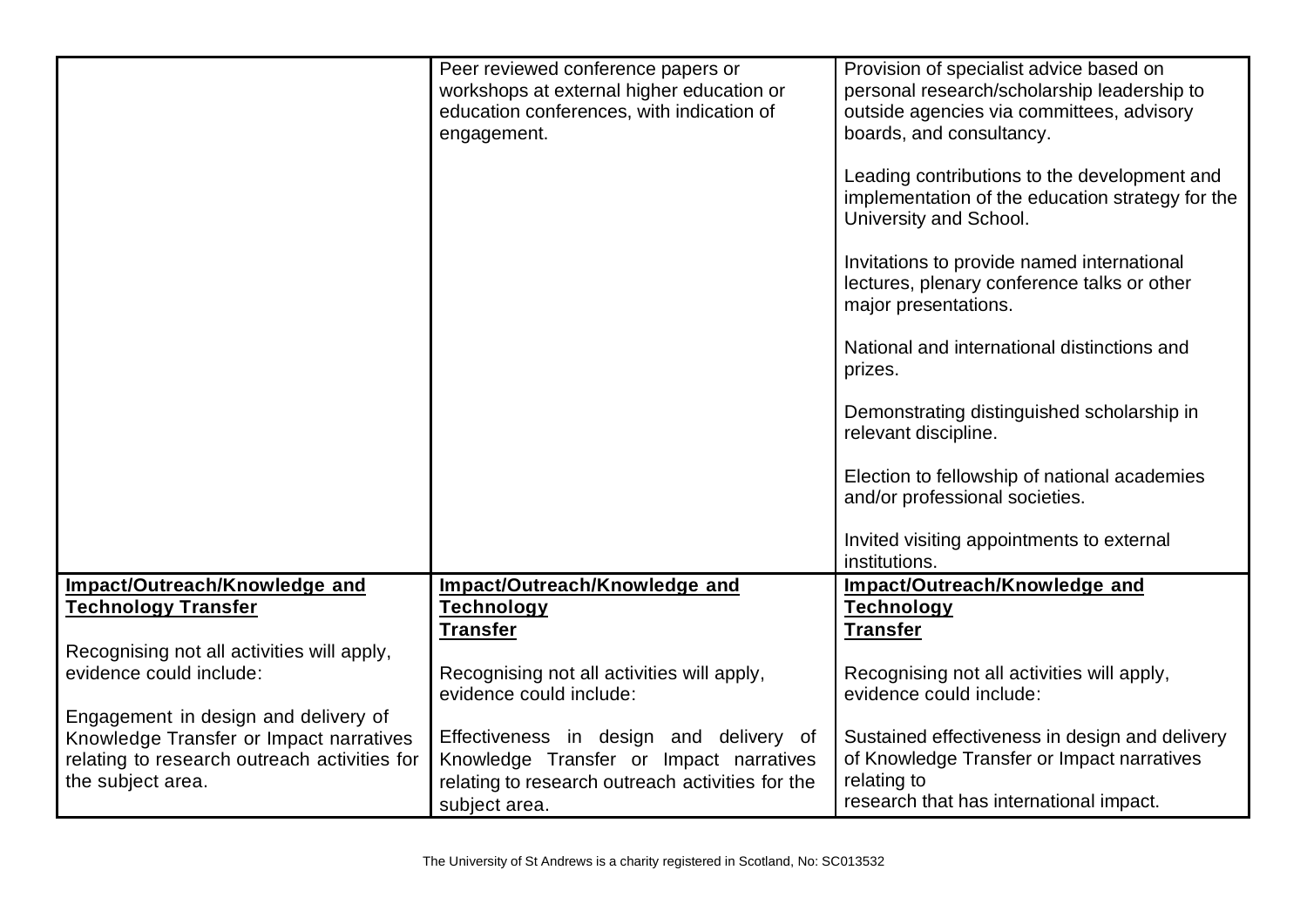| Participation in the delivery of outreach |                                                                                                                                                                                                                                               |                                                                                                                                                                                                                                                 |
|-------------------------------------------|-----------------------------------------------------------------------------------------------------------------------------------------------------------------------------------------------------------------------------------------------|-------------------------------------------------------------------------------------------------------------------------------------------------------------------------------------------------------------------------------------------------|
| activities.                               | Translation of research into benefits in<br>aspects such as economic, social, public<br>policy, cultural, public engagement or quality<br>of life.                                                                                            | Translation of research into significant benefits<br>in aspects such as economic, social, public<br>policy, cultural, public engagement or quality of<br>life which is recognised nationally and                                                |
|                                           | Translation of research into benefits for                                                                                                                                                                                                     | internationally.                                                                                                                                                                                                                                |
|                                           | teaching nationally and potentially<br>internationally.                                                                                                                                                                                       | Translation of research into significant benefits<br>for teaching nationally and internationally.                                                                                                                                               |
|                                           | Major contribution to knowledge transfer /<br>exchange activities e.g. by contributing to the<br>establishment of educational collaborations<br>with industry or other external bodies;<br>technology transfer and spin-out companies<br>etc. | Designing and delivering or major contribution<br>to knowledge transfer/exchange activities e.g.<br>by<br>establishing educational collaborations with<br>industry or other external bodies; technology<br>transfer and spin-out companies etc. |
|                                           | Leadership or substantial participation in the<br>delivery of outreach activities.                                                                                                                                                            | Leadership in the delivery of outreach activities.                                                                                                                                                                                              |
|                                           | Leadership or substantial participation in the<br>delivery of knowledge transfer initiatives.                                                                                                                                                 | Leadership in the delivery of major knowledge<br>transfer initiatives.                                                                                                                                                                          |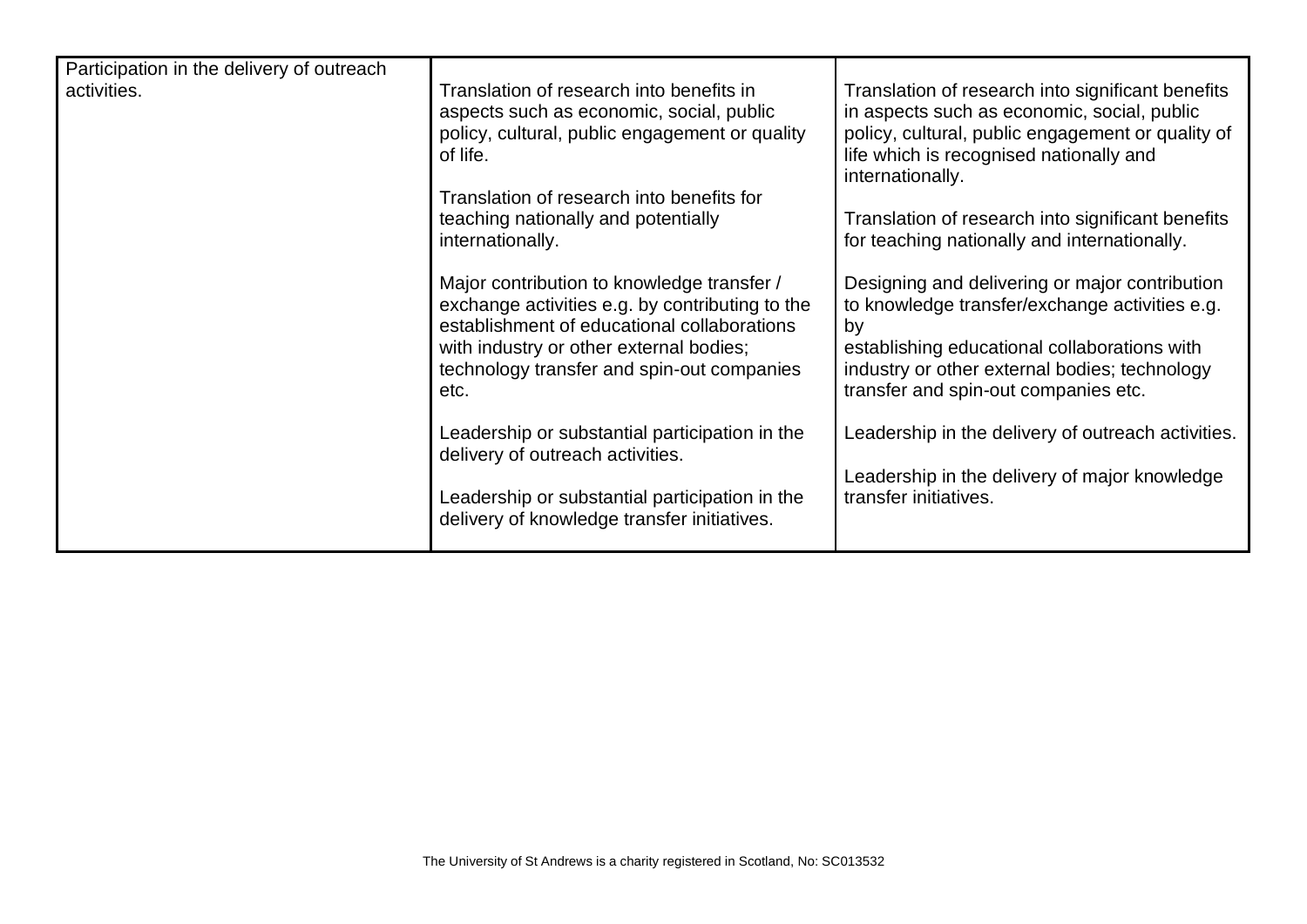#### **Appendix X: Education and Research Focused Promotions Criteria Comparisons 2021**

When looking at promotion, the University takes into account four broad areas as outlined below. It is recognised, however, that not all of the activities and responsibilities in each section listed below will be fulfilled to the same degree by every applicant. Applicants should therefore articulate, supported by appropriate evidence, where they consider their major and minor contributions to be in each of the four sections. In the case of Education and Research focused colleagues, research, teaching and service and leadership are all key components of the role. Please note that the criteria in each category build cumulatively from the base of those demonstrated at Lecturer level. In addition to the criteria, collegiality is seen as a relevant factor in promotion at every level.

Colleagues are reminded that the University does not rely on MEQs alone as evidence of good teaching: candidates for promotion are encouraged to provide a variety of supporting material in addition to MEQs, such as self-reflection and peer feedback on their teaching. Guidance on how to interpret and use MEQ feedback is available via:-

[https://www.st-andrews.ac.uk/assets/university/education/documents/academic-monitoring/meqs/how-to-interpret-and-use-meq](https://www.st-andrews.ac.uk/assets/university/education/documents/academic-monitoring/meqs/how-to-interpret-and-use-meq-feedback.pdf)[feedback.pdf](https://www.st-andrews.ac.uk/assets/university/education/documents/academic-monitoring/meqs/how-to-interpret-and-use-meq-feedback.pdf)

<span id="page-32-0"></span>

| Lecturer (Grade 7)          | <b>Senior Lecturer (Grade 8)</b> | Reader (Grade 8)                      | <b>Professor (Grade 9)</b>        |
|-----------------------------|----------------------------------|---------------------------------------|-----------------------------------|
| <b>Research and</b>         | <b>Research and</b>              | <b>Research and Scholarship</b>       | <b>Research and Scholarship</b>   |
| <b>Scholarship</b>          | <b>Scholarship</b>               |                                       |                                   |
|                             |                                  | Recognising not all activities will   | Recognising not all activities    |
| Recognising not all         | Recognising not all              | apply, evidence could include:        | will apply, evidence could        |
| activities will apply,      | activities will apply,           |                                       | include:                          |
| evidence could include:     | evidence could include:          | An excellent and sustained            |                                   |
|                             |                                  | reputation for innovation and         | An outstanding and sustained      |
| A growing reputation for    | An excellent reputation for      | research output of a quality that is  | reputation for innovation and     |
| innovation and research     | innovation and research          | internationally excellent in terms of | research output of a quality that |
| output of a quality that is | output of a quality that is at   | originality, significance and rigor.  | is world- leading and meets the   |
| nationally recognised       | least nationally excellent in    | Research at this level contributes    | highest standards of excellence   |
| in terms of originality,    | terms of originality,            | by generating, for example, new       | in terms of originality,          |
| significance and rigor.     | significance and rigor.          | methods, new practices, new           | significance and rigor.           |
| Research at this level      | Research at this level           | theoretical frameworks, new           | Research at this level            |
| contributes by              | contributes by generating,       | fundamental understandings, and       | contributes by generating, for    |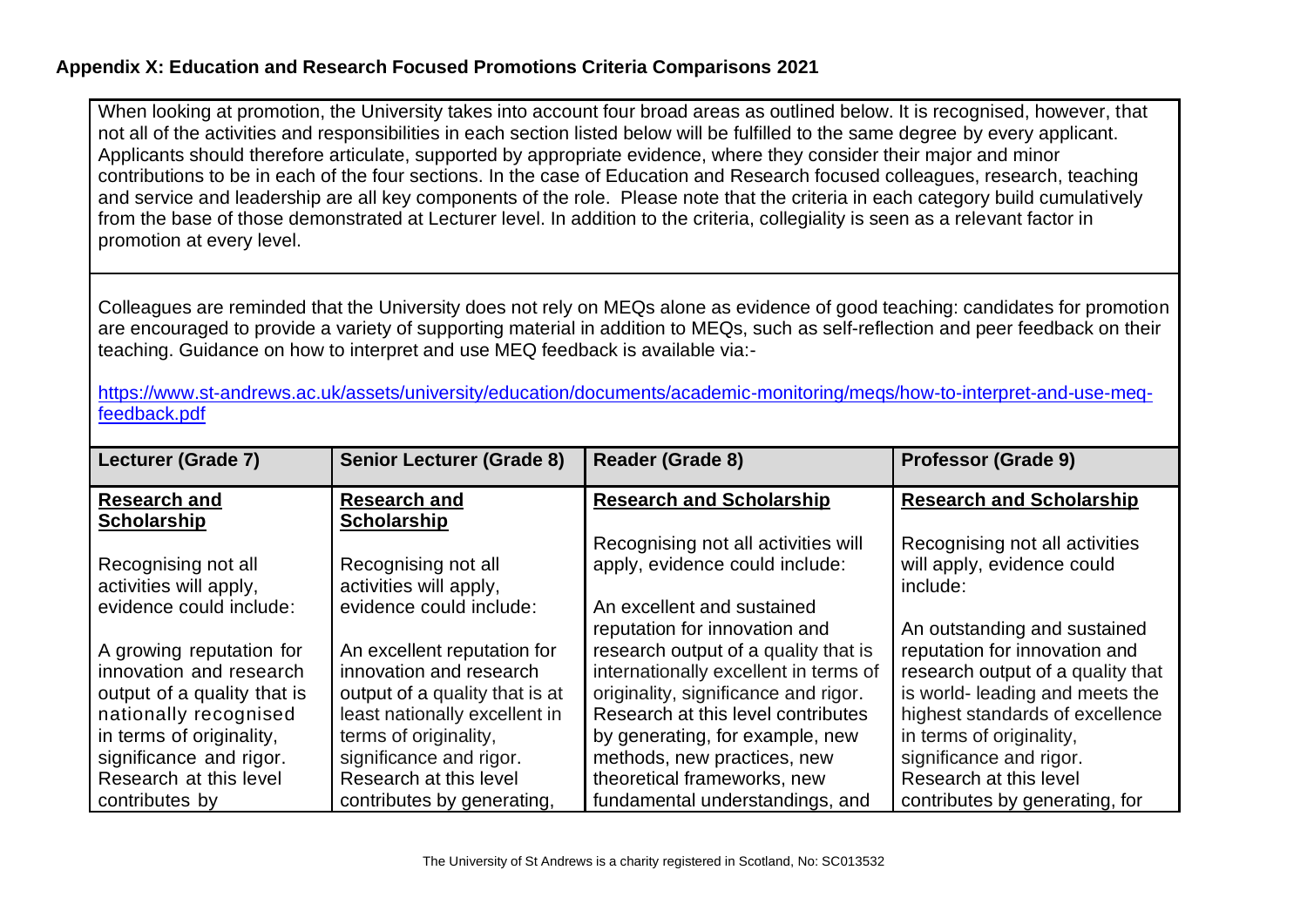| generating, for example,  | for example, new methods,           | is expected to have made a highly                               | example, new methods, new                               |
|---------------------------|-------------------------------------|-----------------------------------------------------------------|---------------------------------------------------------|
| new methods, new          | new practices, new                  | significant impact upon the area.                               | practices, new theoretical                              |
| practices, new            | theoretical frameworks, new         |                                                                 | frameworks, new fundamental                             |
| theoretical frameworks,   | fundamental understandings          | Demonstrable sustained success                                  | understandings, and is expected                         |
| new fundamental           | and is expected to have             | in attracting external research                                 | to have made a highly                                   |
| understandings and is     | made a highly significant           | funding judged against the norm                                 | significant and widely-                                 |
| expected to have made     | contribution to the area.           | for the subject area.                                           | acknowledged impact upon the                            |
| a highly significant      |                                     |                                                                 | area.                                                   |
| contribution to the area. | Securing external research          | Sustained contributions to and                                  |                                                         |
|                           | funding judged against the          | organisation of national and                                    | Exceptional success in                                  |
| Securing internal or      | norm for the subject area.          | international conferences and/or                                | attracting external research                            |
| external funding for      |                                     | other scholarly networks.                                       | funding judged against the norm                         |
| research activities or    | Contributions to and                |                                                                 | for the subject area.                                   |
| making credible attempts  | organisation of national and        | Recruiting, successfully                                        |                                                         |
| to do so.                 | international conferences           | supervising and examining high                                  | Major/leadership roles in                               |
| Contributions to national | and/or other scholarly<br>networks. | quality postgraduate research<br>students (PhD, EngD, DLang, MD | international conferences, other<br>scholarly networks. |
|                           |                                     | and MPhil) as appropriate for the                               |                                                         |
| and international         | Recruiting, successfully            | subject area and demonstrating                                  | Contributing substantial and                            |
| conferences and/ or other | supervising and examining           | clear contributions to their career                             | high quality independent                                |
| scholarly networks.       | high quality postgraduate           | progression.                                                    | scholarly activity/research in                          |
| Participation in research | research students (PhD,             |                                                                 | subject area and                                        |
| consortia and networks    | EngD, DLang, MD and                 | Sustained contribution to the                                   | communicate/publish results                             |
| within or across the      | MPhil) as appropriate for the       | development                                                     | through appropriate high quality                        |
| discipline and/or         | subject area.                       | and implementation of the research                              | outputs and at international fora.                      |
| institutions.             |                                     | strategy for the School.                                        |                                                         |
|                           | Provision of specialist             |                                                                 | Demonstrating distinguished                             |
|                           | advice based on personal            |                                                                 | scholarship in the relevant                             |
|                           | research to outside                 |                                                                 | discipline.                                             |
|                           | agencies via committees,            |                                                                 |                                                         |
|                           | advisory boards and                 |                                                                 | Election to fellowship of national                      |
|                           | consultancy.                        |                                                                 | academies and/or professional                           |
|                           |                                     |                                                                 | societies.                                              |
|                           |                                     |                                                                 |                                                         |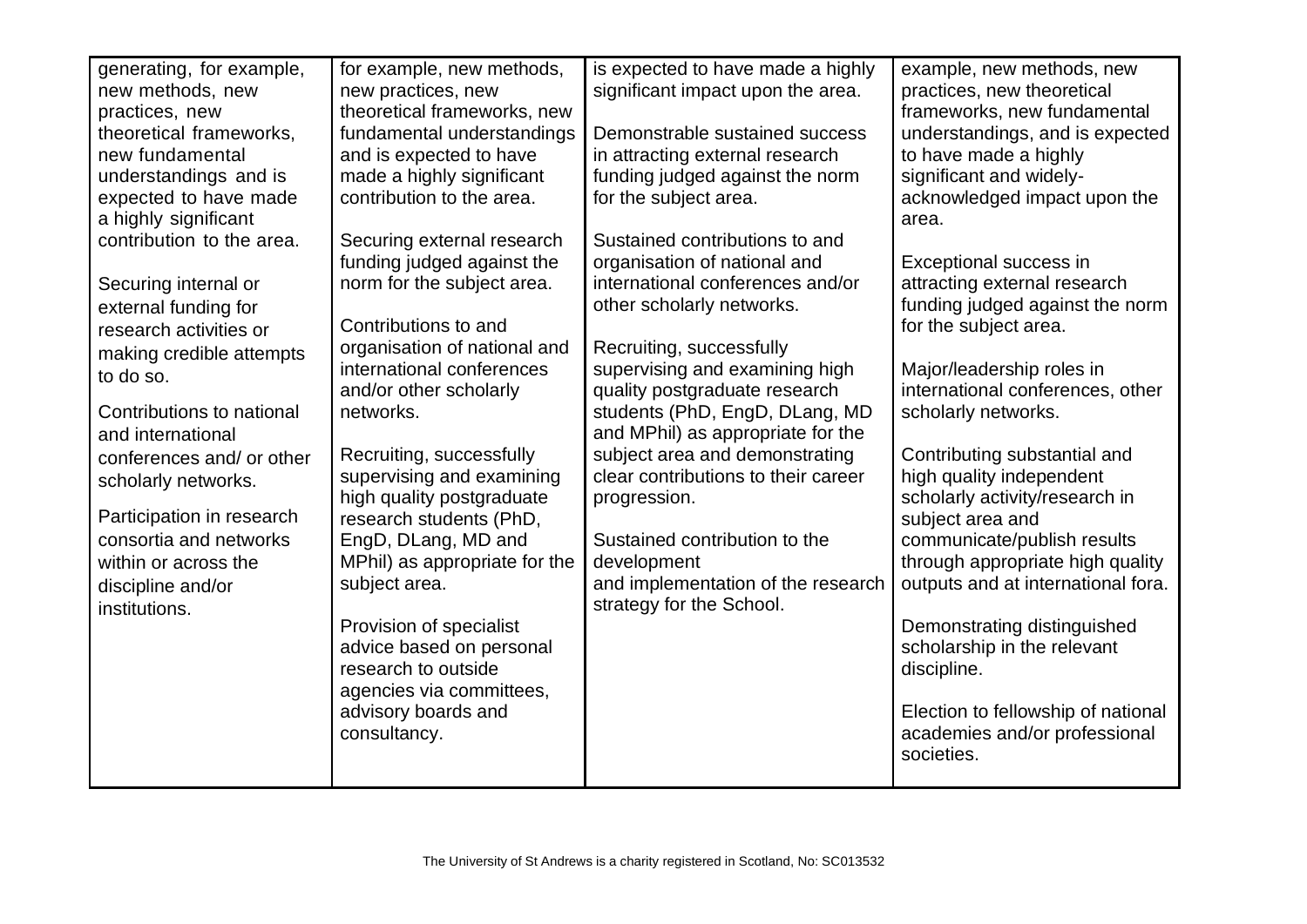| School.<br>projects. | Having editorial<br>responsibilities for major<br>journal/s or monograph<br>series, and/or reviewing<br>research papers and/or<br>having membership of peer<br>review panels.<br>Contributing to the<br>development and<br>implementation of the<br>research strategy for the<br>Effectiveness in leading,<br>developing delivering new<br>research strategies and<br>directions or research |  | Effectiveness and leadership in<br>the development and delivery of<br>new research strategies and<br>directions or substantial<br>research projects.<br>Invitations to provide named<br>international lectures, plenary<br>conference talks or other major<br>presentations.<br>Invited visiting appointments in<br>leading international research or<br>relevant institutions.<br>National and international<br>distinctions and prizes for<br>research.<br>Leadership in research<br>consortia and networks within or<br>across disciplines and/or<br>institutions.<br>Leading contributions to the<br>development and<br>implementation of the research<br>strategy for the School.<br>Leading a University Research<br>Institute or Centre. |
|----------------------|----------------------------------------------------------------------------------------------------------------------------------------------------------------------------------------------------------------------------------------------------------------------------------------------------------------------------------------------------------------------------------------------|--|-------------------------------------------------------------------------------------------------------------------------------------------------------------------------------------------------------------------------------------------------------------------------------------------------------------------------------------------------------------------------------------------------------------------------------------------------------------------------------------------------------------------------------------------------------------------------------------------------------------------------------------------------------------------------------------------------------------------------------------------------|
|----------------------|----------------------------------------------------------------------------------------------------------------------------------------------------------------------------------------------------------------------------------------------------------------------------------------------------------------------------------------------------------------------------------------------|--|-------------------------------------------------------------------------------------------------------------------------------------------------------------------------------------------------------------------------------------------------------------------------------------------------------------------------------------------------------------------------------------------------------------------------------------------------------------------------------------------------------------------------------------------------------------------------------------------------------------------------------------------------------------------------------------------------------------------------------------------------|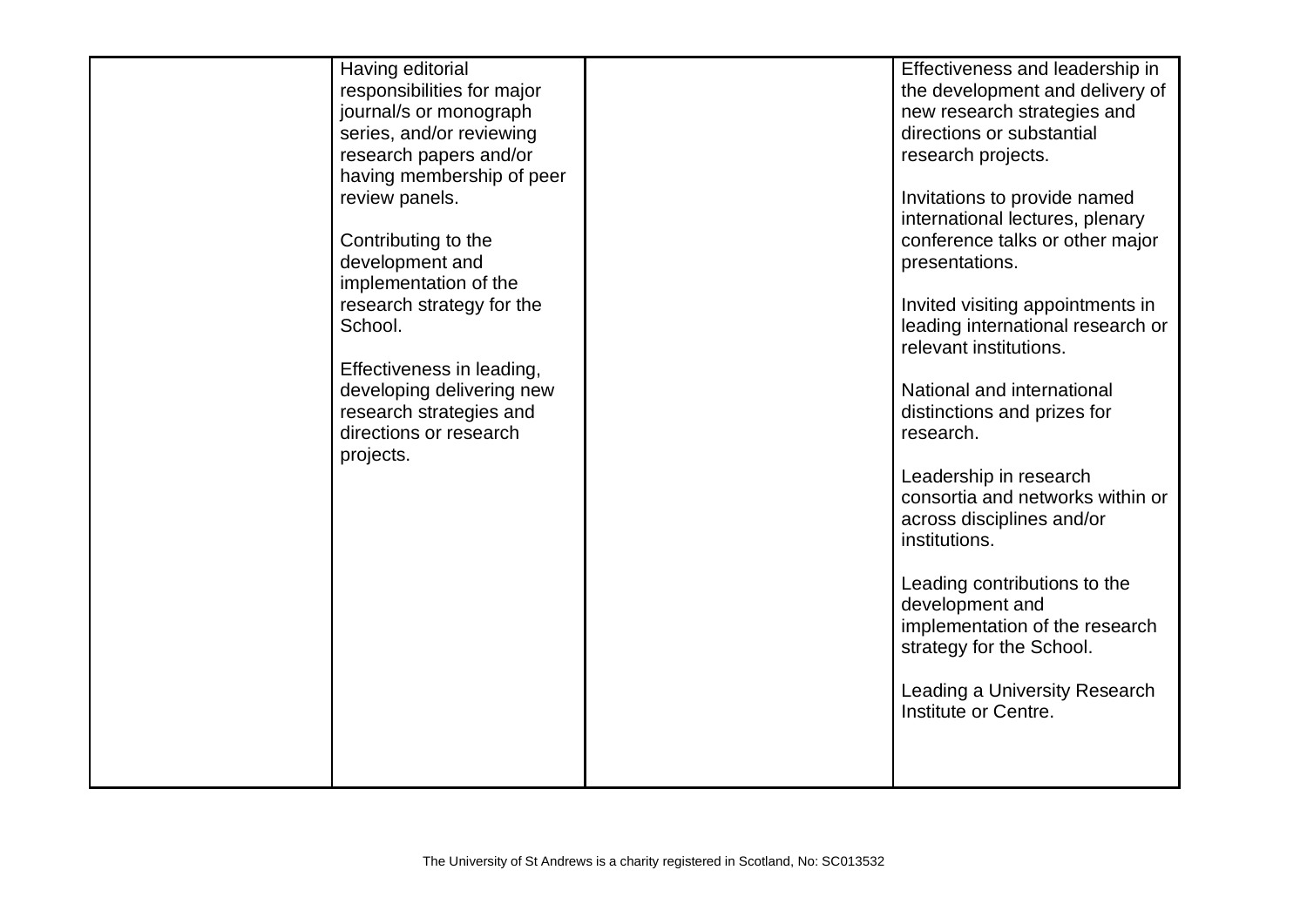| <b>Teaching and</b>                                                                                                                       | <b>Teaching and</b>                                                                                                       | <b>Teaching and Pedagogical</b>                                                                                                                                                                              | <b>Teaching and Pedagogical</b>                                                                                                                       |
|-------------------------------------------------------------------------------------------------------------------------------------------|---------------------------------------------------------------------------------------------------------------------------|--------------------------------------------------------------------------------------------------------------------------------------------------------------------------------------------------------------|-------------------------------------------------------------------------------------------------------------------------------------------------------|
| <b>Pedagogical Activities</b>                                                                                                             | <b>Pedagogical Activities</b>                                                                                             | <b>Activities</b>                                                                                                                                                                                            | <b>Activities</b>                                                                                                                                     |
| Recognising not all<br>activities will apply,<br>evidence could include:                                                                  | Recognising not all<br>activities will apply,<br>evidence could include:                                                  | Recognising not all activities will<br>apply, evidence could include:                                                                                                                                        | Recognising not all activities<br>will apply, evidence could<br>include:                                                                              |
| Good, timely and useful<br>feedback to students; a<br>record of accessibility to<br>students seeking further<br>assistance or advice; and | Demonstrating excellence,<br>not only in the classroom,<br>but in curriculum<br>improvement across<br>modules/programmes. | Active, high-quality participation in<br>national initiatives, bodies or<br>learned societies for the<br>enhancement of student learning<br>and/or adult learning pedagogies,<br>such as Enhancement Themes, | High levels of engagement with<br>the University programmes for<br>fostering good skills acquisition<br>and employability of<br>undergraduates and/or |
| a record of working to<br>ensure that feedback is<br>understood and                                                                       | Planning and introducing a<br>high level of sustained                                                                     | AdvanceHE, Society for Research<br>in Higher Education and so on.                                                                                                                                            | postgraduates, for example via<br>CEED, CAPOD, Careers<br>initiatives.                                                                                |
| incorporated into students'<br>practice as far as possible.                                                                               | development and delivery of<br>learning and teaching<br>activities both at                                                | Successful responsibility within a<br>School or in an interdisciplinary<br>context for leading and developing                                                                                                | Demonstrating an outstanding<br>ability to enrich teaching through                                                                                    |
| Delivering excellent quality<br>teaching as evidenced by                                                                                  | undergraduate and<br>postgraduate level.                                                                                  | (a) programme(s) of study.                                                                                                                                                                                   | a current scholarly grasp of<br>relevant research findings.                                                                                           |
| student feedback, peer<br>review and self-reflection.                                                                                     | Sustained engagement with                                                                                                 | Successful responsibility for<br>leadership, development, or quality<br>of (aspects of) teaching and                                                                                                         | Leadership in a School or in the<br>University for the enhancement                                                                                    |
| Proactively monitoring<br>the student teaching and<br>learning experience,                                                                | the University's programmes<br>for fostering good skills<br>acquisition and<br>employability of                           | learning across a faculty or more<br>widely.                                                                                                                                                                 | of student learning. Examples<br>might include leadership of<br>significant projects and activities                                                   |
| responding in a timely<br>and professional manner                                                                                         | undergraduates and/or<br>postgraduates (e.g.                                                                              | Sustained personal professional<br>development in learning and                                                                                                                                               | such as major undergraduate<br>curriculum redesign, or of staff                                                                                       |
| to concerns about course<br>design, context and<br>delivery (at programme,<br>year or module level).                                      | <b>GRADskills, Student</b><br>Development, Careers<br>initiatives).                                                       | teaching, such as recognition as a<br>Fellow of the Higher Education<br>Academy.                                                                                                                             | mentoring schemes, or of the<br>design and implementation of<br>taught postgraduate<br>programmes in order to meet                                    |
| Using a substantial and<br>diverse range of                                                                                               | Effective contributions to the<br>development of teaching<br>and learning strategies in                                   | Being actively involved with<br>delivering University programmes<br>such as CAPOD or GRADskills;                                                                                                             | University and School strategic<br>goals, or development of                                                                                           |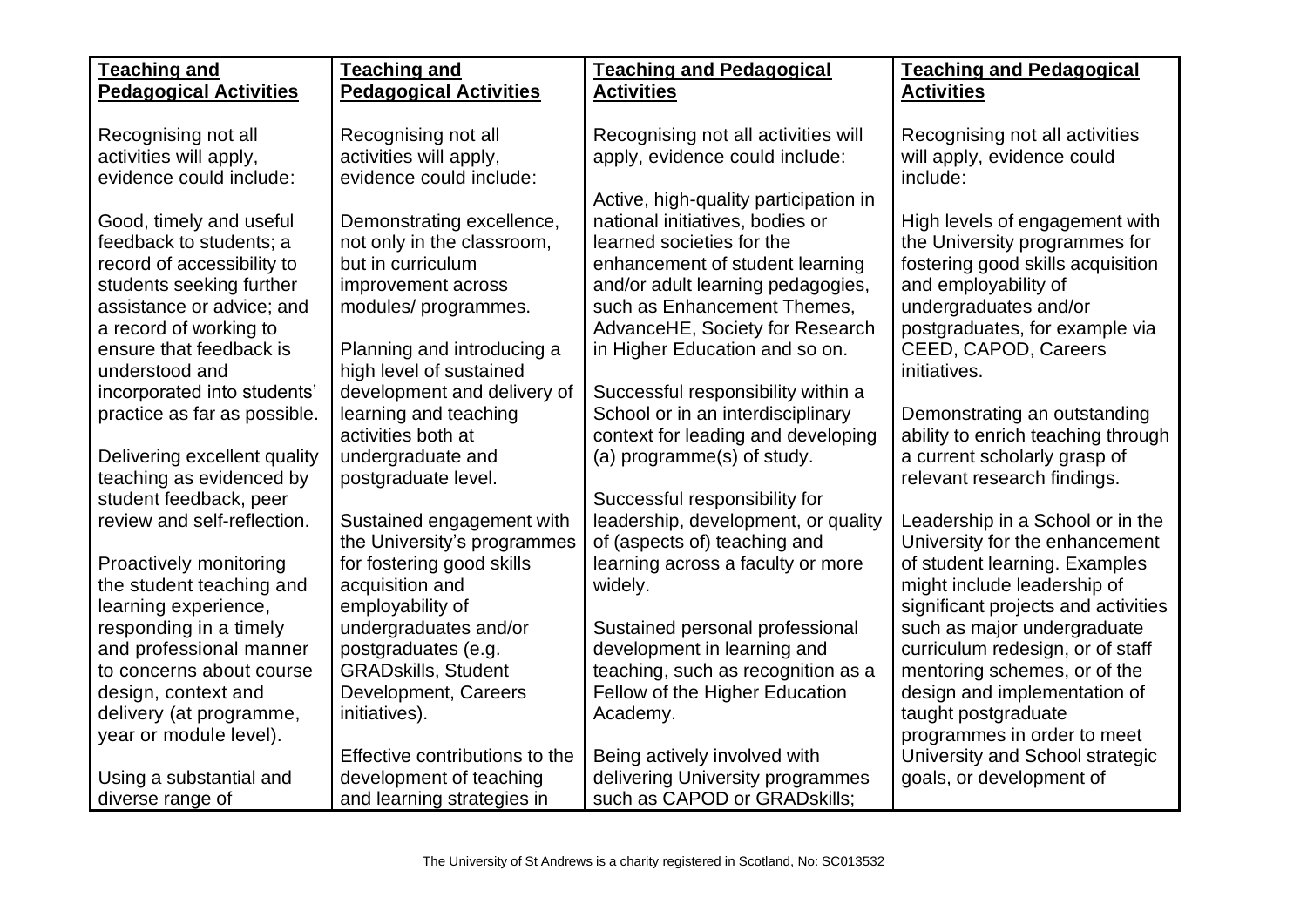| assessment modes,            | the School and the           | engagement with HEA or              | ambitious and outstanding e-      |
|------------------------------|------------------------------|-------------------------------------|-----------------------------------|
| carefully chosen to be       | University.                  | Enhancement Theme activities,       | learning resources.               |
| appropriate to the           |                              | and other examples of successful    |                                   |
| particular subject and level | The independent design of    | ongoing professional development    | Promoting and developing a        |
| and to instil and assess     | modules, ideally with        | in learning and teaching.           | culture of embedding              |
| appropriate subject-         | indicators of                |                                     | engagement and knowledge          |
| specific and generic skills. | research/teaching linkages.  | Contributions to the development    | exchange into teaching and        |
|                              |                              | of teaching and learning strategies | learning activities.              |
| Demonstrating that           | Demonstrable sustained       | in the School and the University.   |                                   |
| teaching is informed by      | personal professional        |                                     | Identifying opportunities for the |
| relevant up-to-date          | development in learning and  |                                     | strategic development of new      |
| research in the appropriate  | teaching.                    |                                     | courses or appropriate areas of   |
| subject area.                |                              |                                     | activity and contributing to the  |
|                              | Active participation or      |                                     | successful planning and           |
| Active participation in the  | leadership at the School or  |                                     | implementation of such ideas.     |
| <b>School or Graduate</b>    | University levels in         |                                     |                                   |
| School, in introducing       | introducing innovative       |                                     | Significant contributions to the  |
| innovative improvements      | improvements for the         |                                     | development of teaching and       |
| for the enhancement of       | enhancement of student       |                                     | learning strategies in the School |
| student learning. These      | learning. These might        |                                     | and across the University.        |
| might include                | include undergraduate        |                                     |                                   |
| undergraduate curriculum     | curriculum redesign, design  |                                     | Successful responsibility within  |
| redesign, design of taught   | of taught postgraduate       |                                     | a School or in an                 |
| postgraduate courses to      | courses to meet both School  |                                     | interdisciplinary context for     |
| meet both School and         | and University strategic     |                                     | leading and developing a          |
| University strategic goals,  | goals, and development of    |                                     | programme(s) of study.            |
| and development of e-        | e-learning resources.        |                                     |                                   |
| learning resources.          |                              |                                     | Successful responsibility for     |
|                              | Pro-active, reflective       |                                     | leadership, development, or       |
| Being actively involved      | involvement in special       |                                     | quality of (aspects of) teaching  |
| with delivering University   | teaching duties (e.g. access |                                     | and learning across a faculty or  |
| programmes for fostering     | courses, continuing          |                                     | more widely.                      |
| good skills acquisition and  | education, staff             |                                     |                                   |
| employability of             | development activities).     |                                     |                                   |
| undergraduates and/or        |                              |                                     |                                   |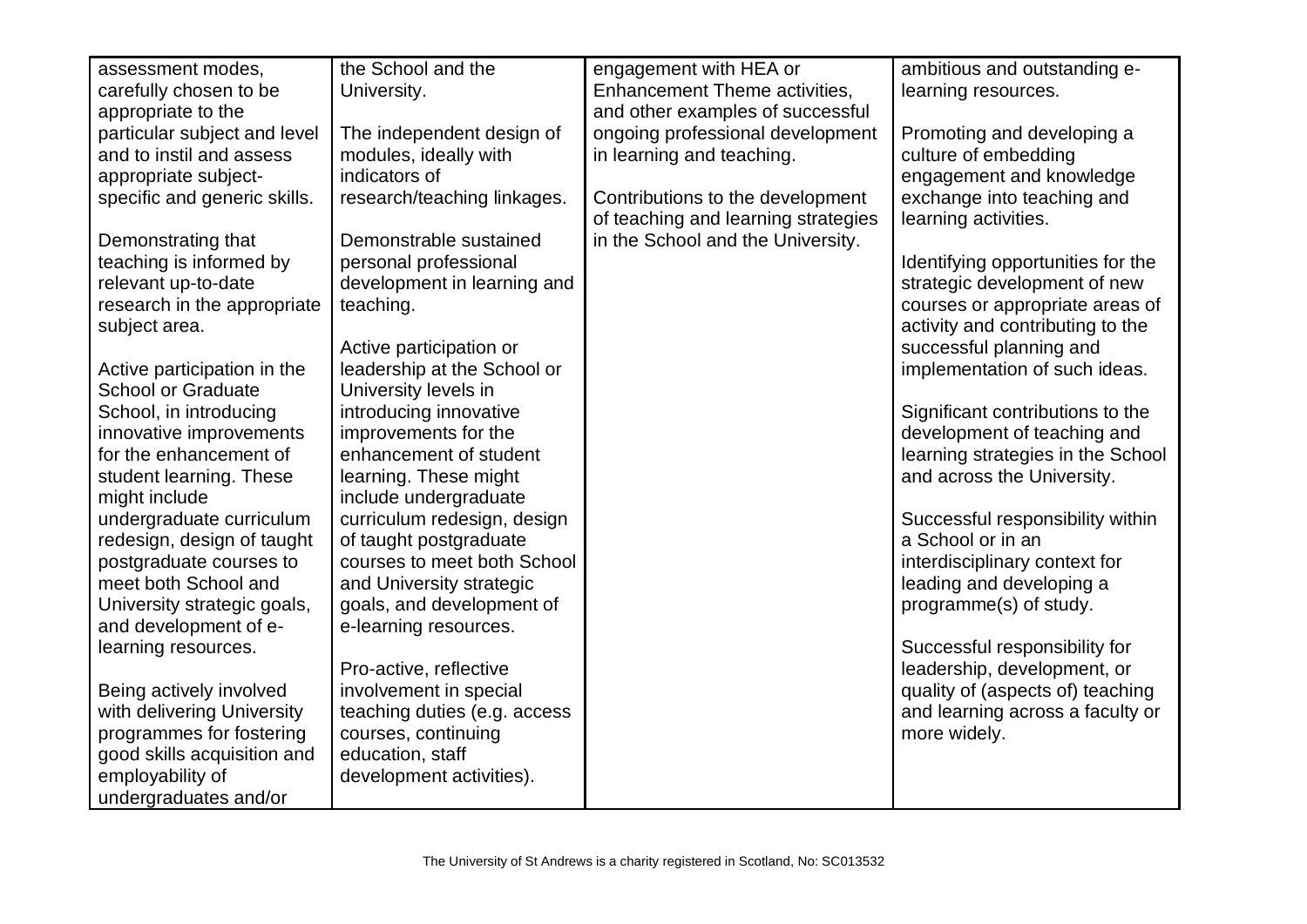| postgraduates, for<br>example via CEED,<br>CAPOD, Careers<br>initiatives. | Successful responsibility<br>within a School or in an<br>interdisciplinary context for<br>leading and developing a<br>programme(s) of study. | Receiving a peer-reviewed prize<br>for teaching and learning from a<br>professional or learned society. |
|---------------------------------------------------------------------------|----------------------------------------------------------------------------------------------------------------------------------------------|---------------------------------------------------------------------------------------------------------|
|                                                                           | Receiving a University prize<br>for teaching and learning.                                                                                   |                                                                                                         |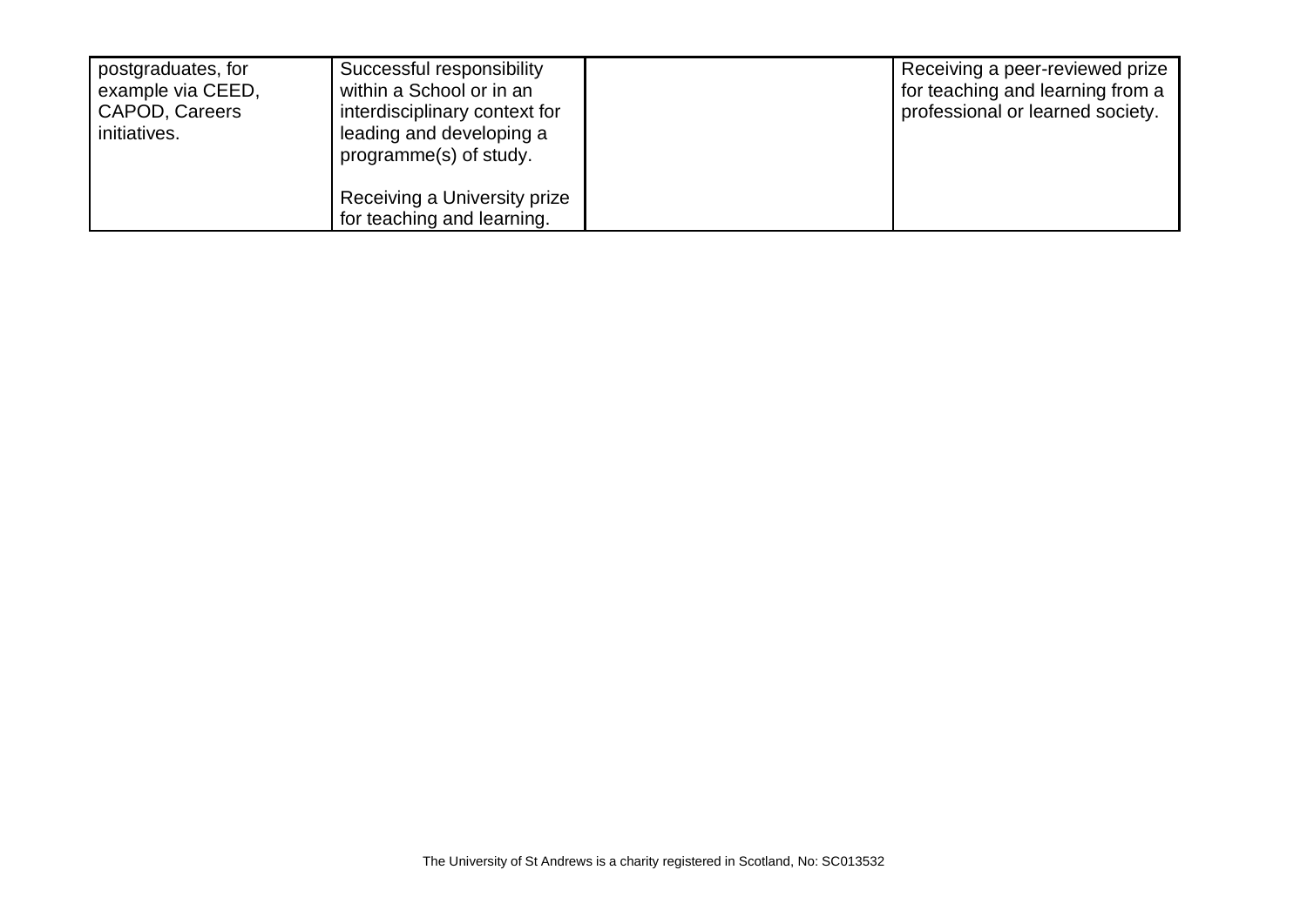| Impact / Outreach /<br><b>Knowledge and</b>                                                                                                                                                                                                                                                                                                                                                                                                 | Impact / Outreach /<br><b>Knowledge and</b>                                                                                                                                                                                                                                                                                                                                                                                                                                                                                                                                                                                                                                                                                | <b>Impact / Outreach / Knowledge</b><br>and Technology Transfer                                                                                                                                                                                                                                                   | Impact / Outreach /<br><b>Knowledge and Technology</b>                                                                                                                                                                                                    |
|---------------------------------------------------------------------------------------------------------------------------------------------------------------------------------------------------------------------------------------------------------------------------------------------------------------------------------------------------------------------------------------------------------------------------------------------|----------------------------------------------------------------------------------------------------------------------------------------------------------------------------------------------------------------------------------------------------------------------------------------------------------------------------------------------------------------------------------------------------------------------------------------------------------------------------------------------------------------------------------------------------------------------------------------------------------------------------------------------------------------------------------------------------------------------------|-------------------------------------------------------------------------------------------------------------------------------------------------------------------------------------------------------------------------------------------------------------------------------------------------------------------|-----------------------------------------------------------------------------------------------------------------------------------------------------------------------------------------------------------------------------------------------------------|
| <b>Technology Transfer</b>                                                                                                                                                                                                                                                                                                                                                                                                                  | <b>Technology Transfer</b>                                                                                                                                                                                                                                                                                                                                                                                                                                                                                                                                                                                                                                                                                                 |                                                                                                                                                                                                                                                                                                                   | <b>Transfer</b>                                                                                                                                                                                                                                           |
| Recognising not all<br>activities will apply,<br>evidence could include:<br>Engagement in design<br>and delivery of<br>Knowledge Transfer or<br>Impact narratives relating<br>to research.<br>Designing, delivering and<br>participating in outreach<br>activities for diverse<br>audiences.<br><b>Translation of research</b><br>into significant benefits for<br>teaching and/or research,<br>of utility to the discipline<br>nationally. | Recognising not all<br>activities will apply,<br>evidence could include:<br>Highly effective design and<br>delivery of Knowledge<br>Transfer or Impact<br>narratives relating to<br>research.<br>Substantial participation in<br>the delivery of outreach<br>activities for research.<br>Translation of research into<br>significant benefits in<br>aspects such as economic,<br>social, public policy, cultural,<br>public engagement or<br>quality of life.<br>Designing and delivering or<br>major contribution to<br>knowledge transfer/<br>exchange activities e.g. by<br>establishing educational<br>collaborations with industry<br>or other external bodies;<br>technology transfer and<br>spin-out companies etc. | Recognising not all activities will<br>apply, evidence could include:<br><b>Excellent and sustained</b><br>effectiveness in design and<br>delivery of Knowledge Transfer or<br>Impact narratives relating to<br>research.<br>Substantial participation in the<br>delivery of outreach activities for<br>research. | Recognising not all activities<br>will apply, evidence could<br>include:<br>Outstanding and sustained<br>effectiveness in design and<br>delivery of Knowledge Transfer<br>or Impact narratives relating to<br>research that have international<br>impact. |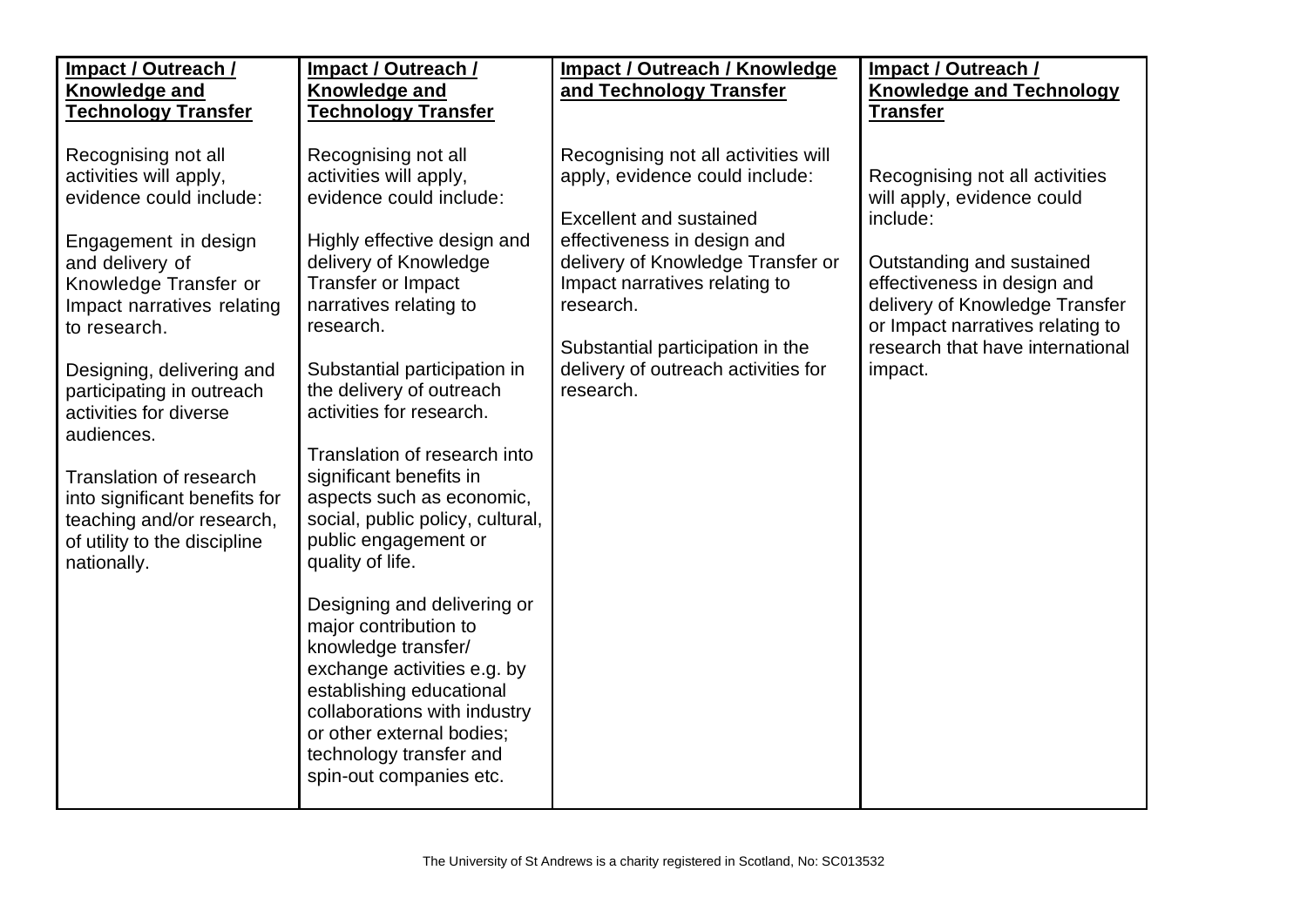|                                                                                                                                                                                                                                                                                                                                                                                                                                                                                                                                                                                                   | Creation and development<br>of intellectual property.<br>Being successful in raising<br>capital for new business                                                                                                                                                                                                                                                                                                                                                                                                                                                                                                        |                                                                                                                                                                                                                                                                                                                                                       |                                                                                                                                                                                                                                                                                                                                                                                                                                                                                                                                                                                                                                             |
|---------------------------------------------------------------------------------------------------------------------------------------------------------------------------------------------------------------------------------------------------------------------------------------------------------------------------------------------------------------------------------------------------------------------------------------------------------------------------------------------------------------------------------------------------------------------------------------------------|-------------------------------------------------------------------------------------------------------------------------------------------------------------------------------------------------------------------------------------------------------------------------------------------------------------------------------------------------------------------------------------------------------------------------------------------------------------------------------------------------------------------------------------------------------------------------------------------------------------------------|-------------------------------------------------------------------------------------------------------------------------------------------------------------------------------------------------------------------------------------------------------------------------------------------------------------------------------------------------------|---------------------------------------------------------------------------------------------------------------------------------------------------------------------------------------------------------------------------------------------------------------------------------------------------------------------------------------------------------------------------------------------------------------------------------------------------------------------------------------------------------------------------------------------------------------------------------------------------------------------------------------------|
|                                                                                                                                                                                                                                                                                                                                                                                                                                                                                                                                                                                                   | projects.                                                                                                                                                                                                                                                                                                                                                                                                                                                                                                                                                                                                               |                                                                                                                                                                                                                                                                                                                                                       |                                                                                                                                                                                                                                                                                                                                                                                                                                                                                                                                                                                                                                             |
| <b>Service and Leadership</b>                                                                                                                                                                                                                                                                                                                                                                                                                                                                                                                                                                     | <b>Service and Leadership</b>                                                                                                                                                                                                                                                                                                                                                                                                                                                                                                                                                                                           | <b>Service and Leadership</b>                                                                                                                                                                                                                                                                                                                         | <b>Service and Leadership</b>                                                                                                                                                                                                                                                                                                                                                                                                                                                                                                                                                                                                               |
| Recognising not all<br>activities will apply,<br>evidence could include:<br><b>Effectively undertaking</b><br>specific School/University<br>roles at an appropriate<br>level such as Exams<br>Officer, Sub-<br>Honours/Honours Adviser.<br>Study Abroad Co-<br>ordinator.<br>Involvement in initiatives<br>that contribute to the<br>success, reputation or<br>standing of the University<br>(broadly defined).<br>Demonstrating excellent<br>contributions to successful<br>research, teaching or<br>administrative projects and<br>teams.<br>Active participation in<br>national bodies for the | Recognising not all<br>activities will apply,<br>evidence could include:<br><b>Effectively undertaking</b><br>specific School/University<br>roles at an appropriate level<br>such as Director of<br>Teaching / Admissions, Pro<br>Dean, EDI Officer,<br><b>Wellbeing Officer including</b><br>Deputy roles in larger<br>Schools.<br>Successful leadership<br>initiatives that contribute to<br>the success, reputation or<br>standing of the University<br>(broadly defined).<br>Successful leadership of, or<br>pivotal contributions to,<br>successful research,<br>teaching or administrative<br>projects and teams. | Recognising not all activities will<br>apply, evidence could include:<br>Leadership of / within external<br>networks and learned societies, for<br>example with the Higher Education<br>Academy or other professionals in<br>the discipline.<br>Leadership in research consortia<br>and networks within or across<br>disciplines and/or institutions. | Recognising not all activities<br>will apply, evidence could<br>include:<br>Effective leadership,<br>responsibility and administrative<br>competence at a high level for<br>specific areas of activity within<br>the School/University (e.g.<br>Director of Teaching or<br>Research, Head of School,<br>Dean of Faculty).<br>Successful leadership initiatives<br>at a high level.<br>Responsibility for highly<br>successful, large-scale<br>research, teaching and<br>administrative projects and<br>teams.<br>Leading contribution to peer<br>review bodies, committees,<br>professional organisations,<br>learned societies, government |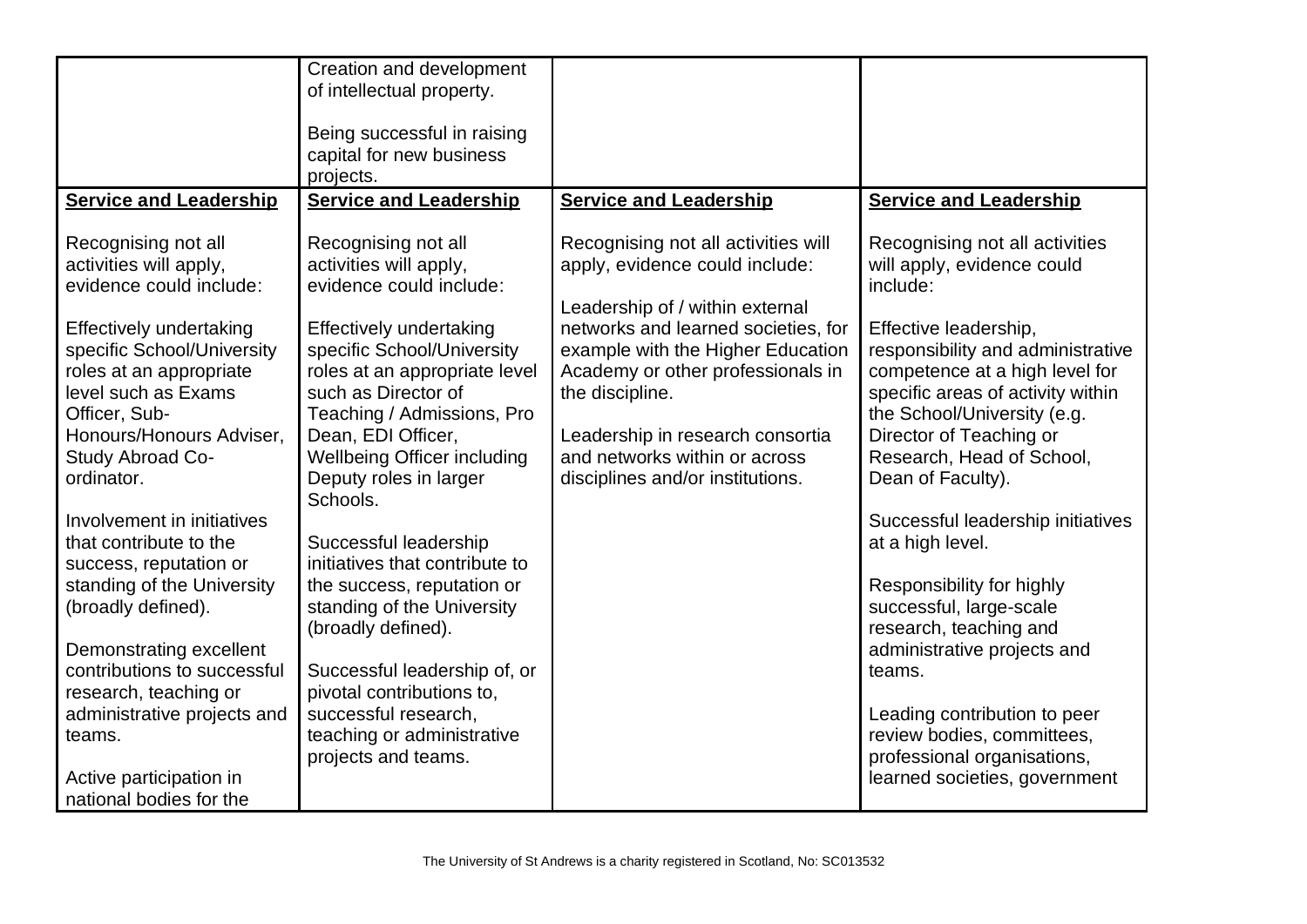| enhancement of student      | Contribution to peer review                | committees or Research           |
|-----------------------------|--------------------------------------------|----------------------------------|
| learning, such as           | bodies, committees,                        | Councils.                        |
| AdvanceHE or                | professional organisations,                |                                  |
| <b>Enhancement Theme</b>    | learned societies,                         | Sustained contribution to the    |
| structures.                 | government committees or                   | development and performance      |
|                             | <b>Research Councils.</b>                  | of other colleagues through      |
| Developing links with       |                                            | coaching, mentoring and peer     |
| external contacts such as   | Serving as an external                     | support.                         |
| other educational           | examiner to other                          |                                  |
| institutions, employers and | institutions and of providing              | Effective contribution to the    |
| professional bodies to      | professional advice.                       | University through leading or    |
| foster collaboration.       |                                            | contributing to broader          |
|                             | Leadership of / within                     | processes, governance and/or     |
| Contribution to the         | external networks and                      | project activities.              |
| development and             | learned societies, for                     |                                  |
| achievement of the          | example with the Higher                    | Promotion of the work of the     |
| University's equality and   | Education Academy or other                 | Department, School and           |
| diversity objectives.       | professionals in the                       | University across the UK and     |
|                             | discipline.                                | internationally.                 |
| Contributing to the         |                                            |                                  |
| continuous improvement of   | Leadership in research                     | Taking a leading role in the     |
| the School's/University's   | consortia and networks                     | continuous improvement of the    |
| student experience.         | within or across disciplines               | School's/University's student    |
|                             | and/or institutions.                       | experience.                      |
|                             |                                            |                                  |
|                             | Leadership or pivotal                      | Leadership in the delivery of    |
|                             | participation in the delivery              | major research outreach and      |
|                             | of major research outreach<br>initiatives. | knowledge transfer initiatives.  |
|                             |                                            | Leading contribution to the      |
|                             | Taking responsibility for                  | development and achievement      |
|                             | ensuring the development,                  | of the University's equality and |
|                             | design and redesign of                     | diversity objectives.            |
|                             | courses to meet both School                |                                  |
|                             |                                            |                                  |